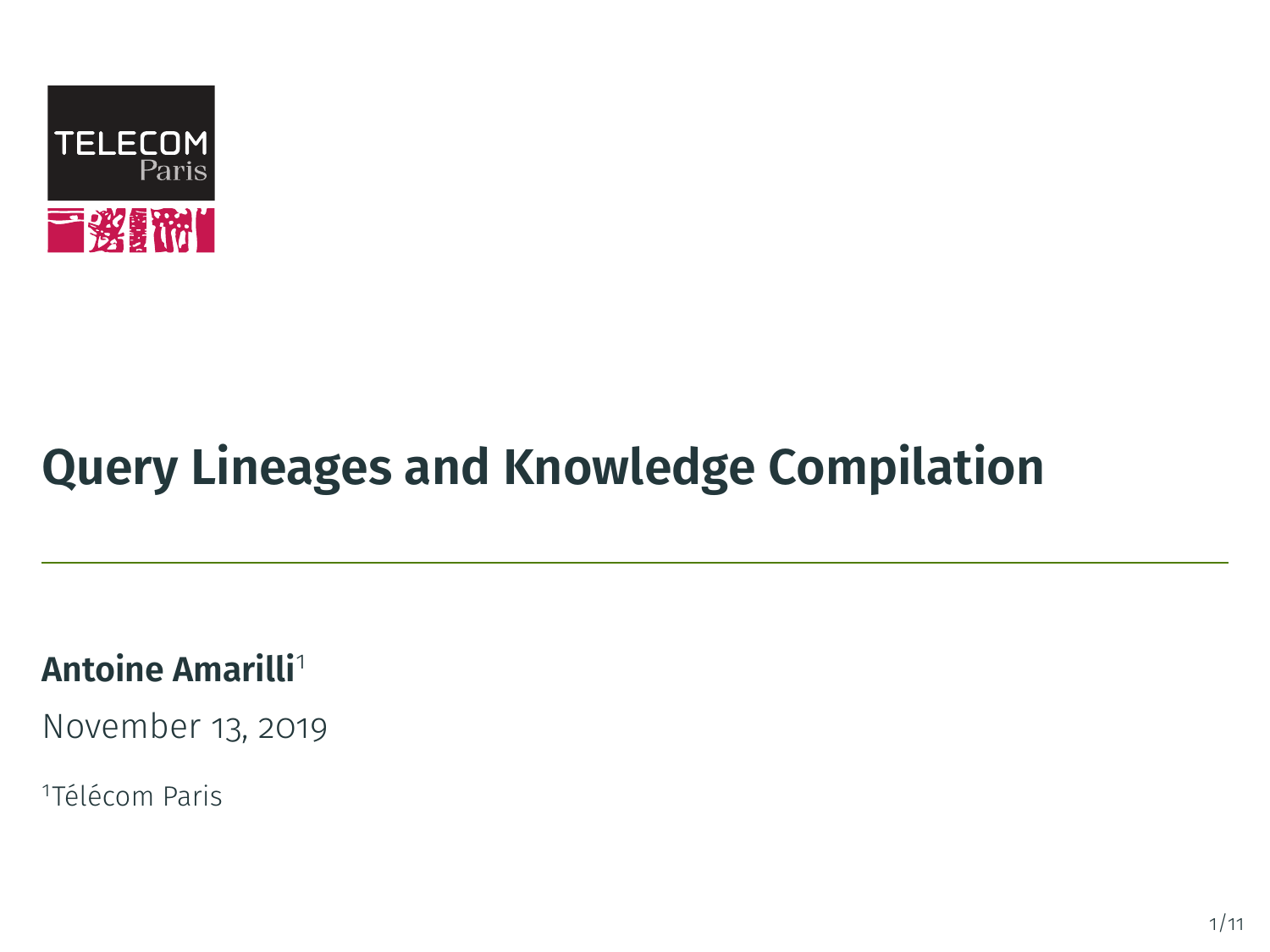- Relational database instance *I*: set of facts
- Boolean query *Q*: take an instance and answer yes/no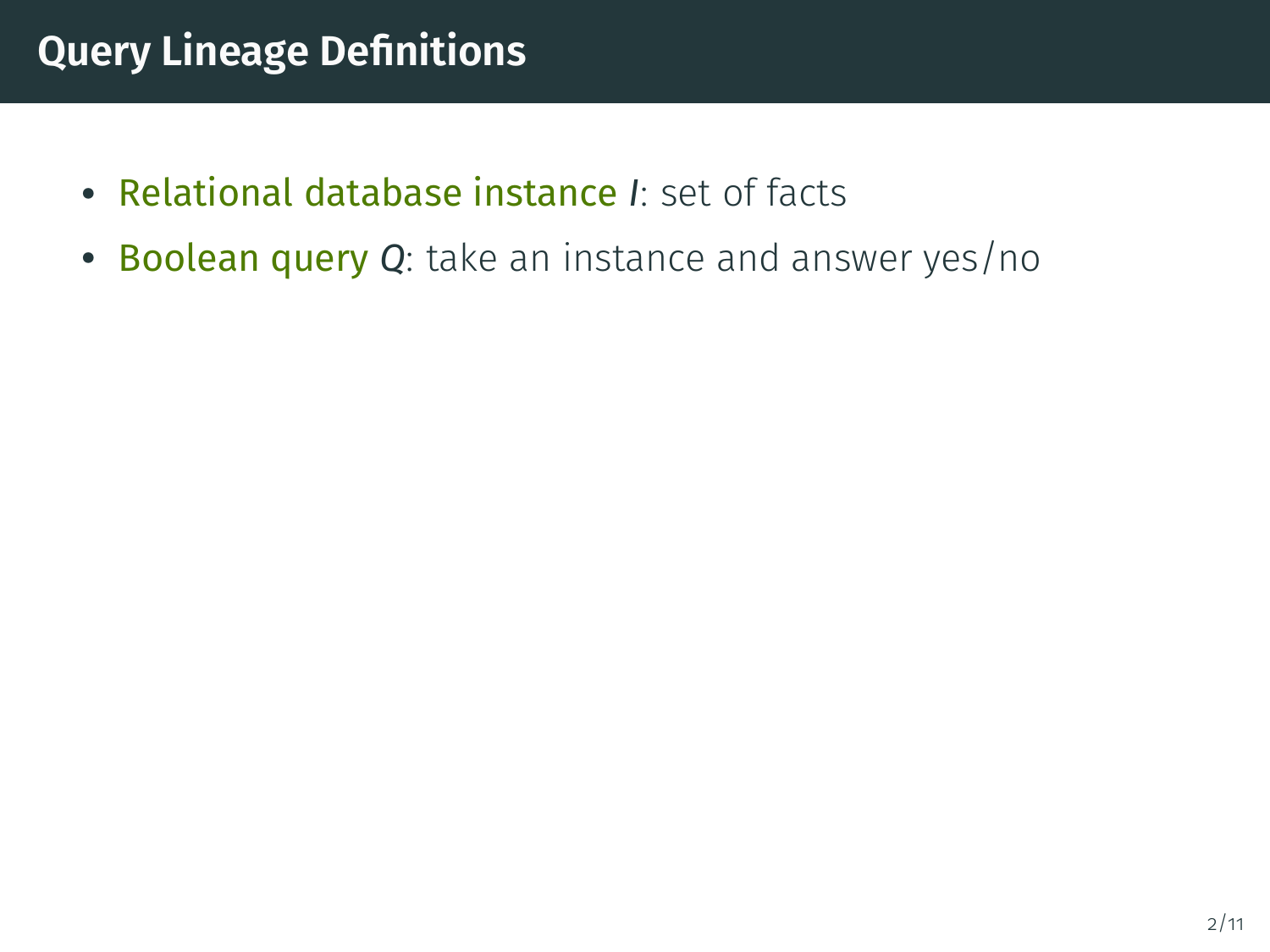- Relational database instance *I*: set of facts
- Boolean query *Q*: take an instance and answer yes/no

Example: query *Q*: ∃*xyz R*(*x*, *y*) ∧ *S*(*y*, *z*)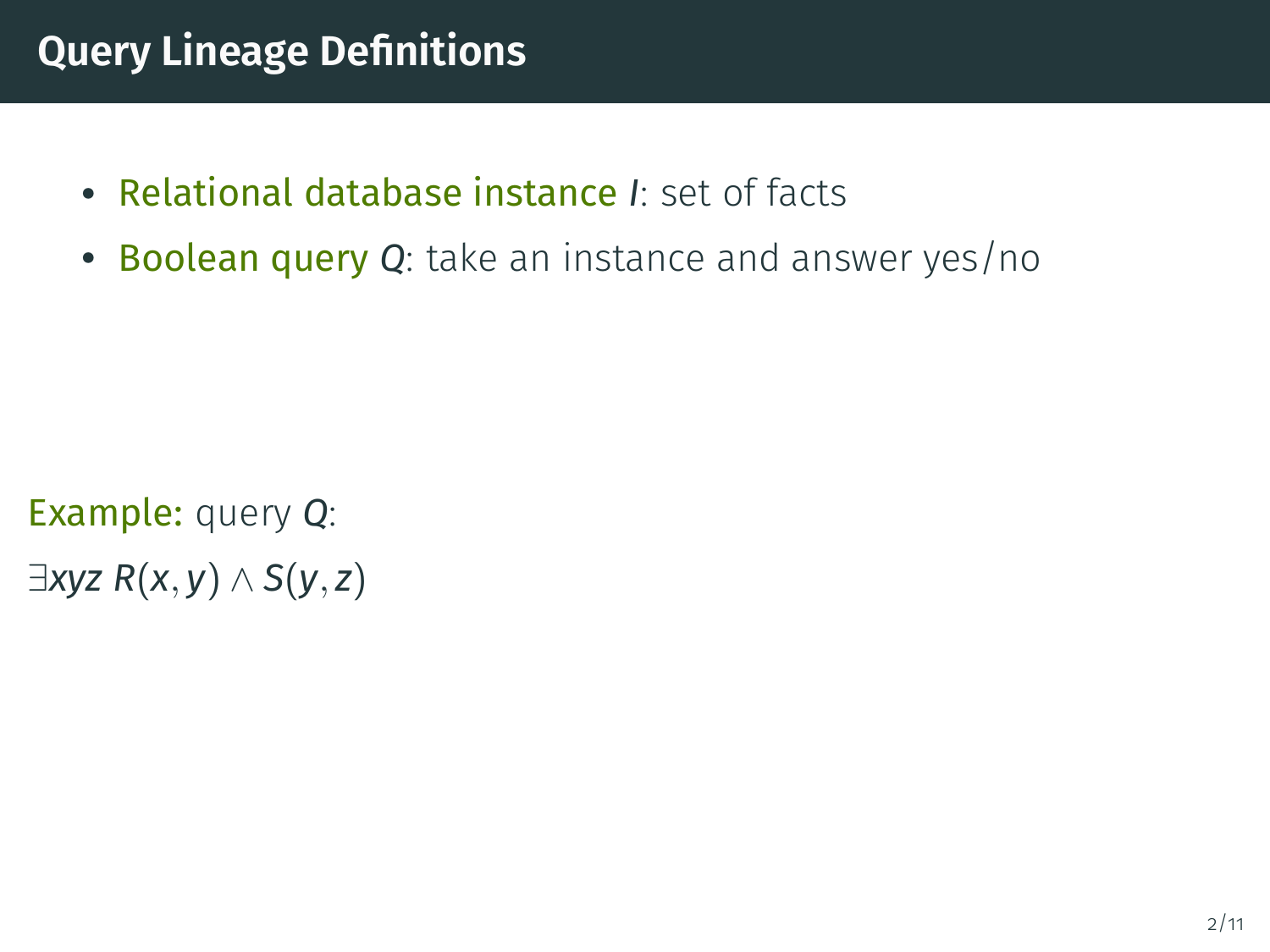- Relational database instance *I*: set of facts
- Boolean query *Q*: take an instance and answer yes/no

Example: query *Q*: ∃*xyz R*(*x*, *y*) ∧ *S*(*y*, *z*)

| R            |   | S |               |  |
|--------------|---|---|---------------|--|
| a            | h | b | $\mathcal{C}$ |  |
| $a^{\prime}$ | h |   |               |  |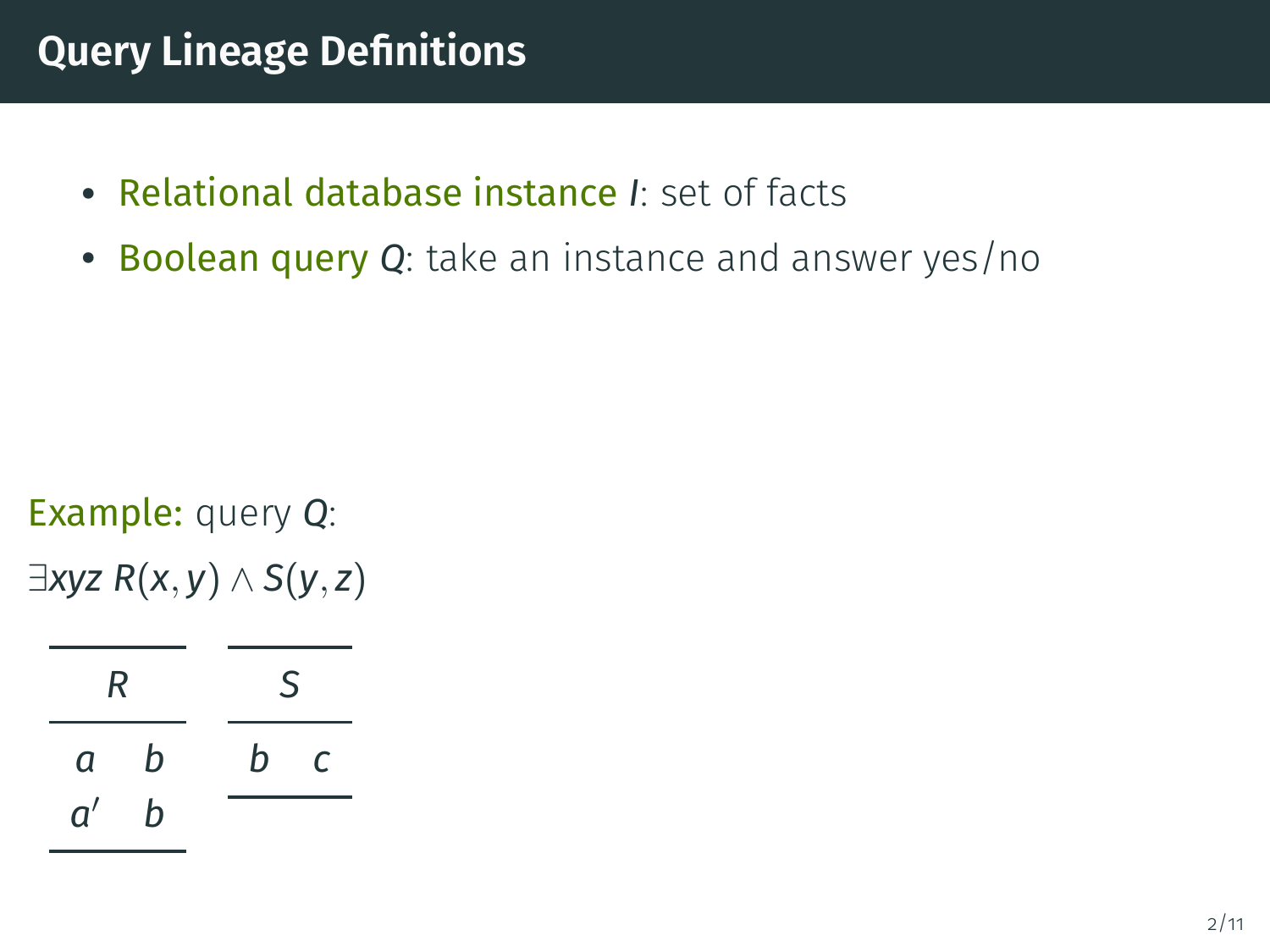- Relational database instance *I*: set of facts
- Boolean query *Q*: take an instance and answer yes/no
- Lineage of *Q* on *I*: a Boolean circuit over the facts of *I* accepting exactly the subsets of *I* where *Q* is true

Example: query *Q*: ∃*xyz R*(*x*, *y*) ∧ *S*(*y*, *z*)

| R  |   | S |               |
|----|---|---|---------------|
| a  | b | b | $\mathcal{C}$ |
| a' | b |   |               |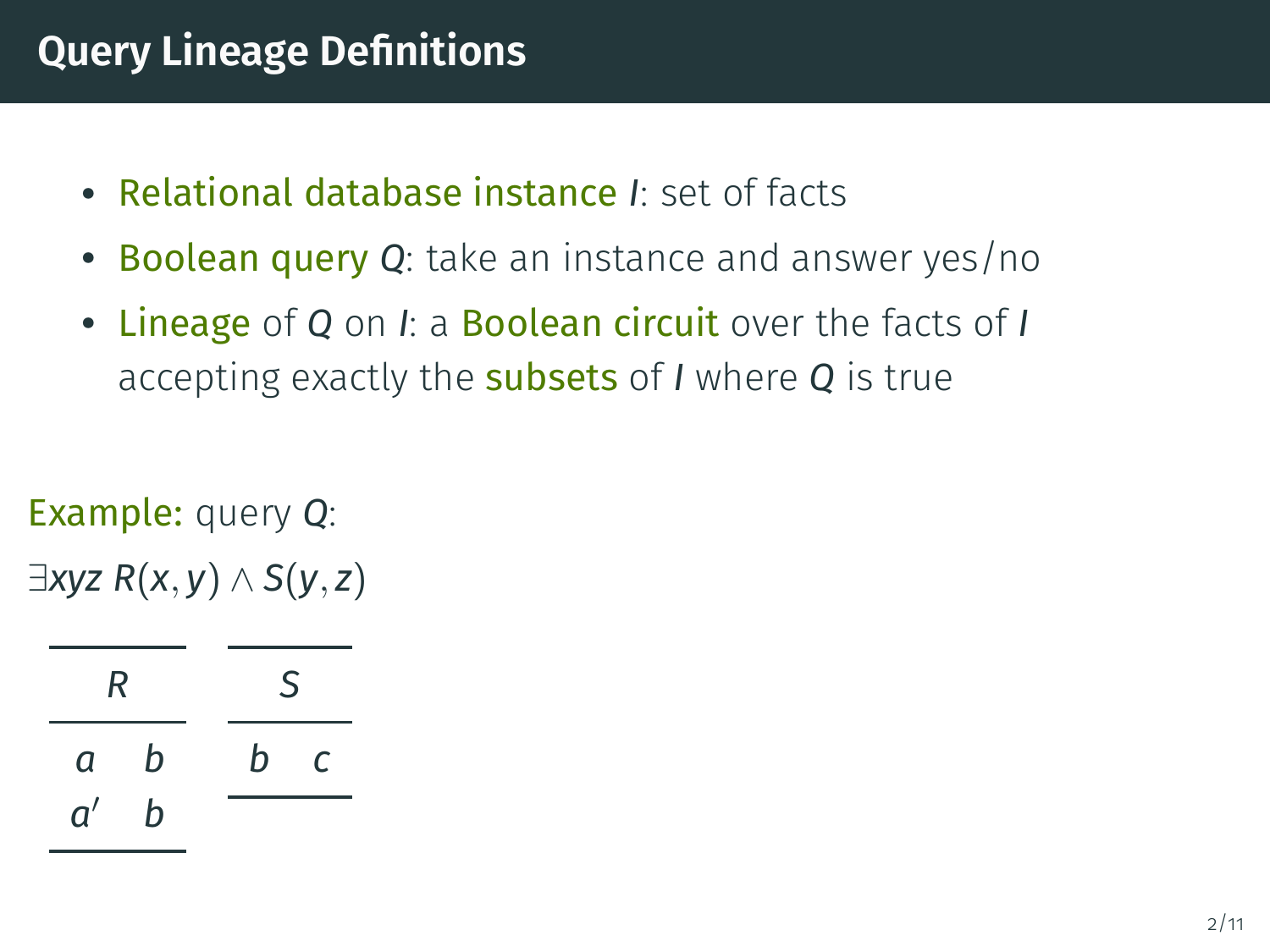- Relational database instance *I*: set of facts
- Boolean query *Q*: take an instance and answer yes/no
- Lineage of *Q* on *I*: a Boolean circuit over the facts of *I* accepting exactly the subsets of *I* where *Q* is true

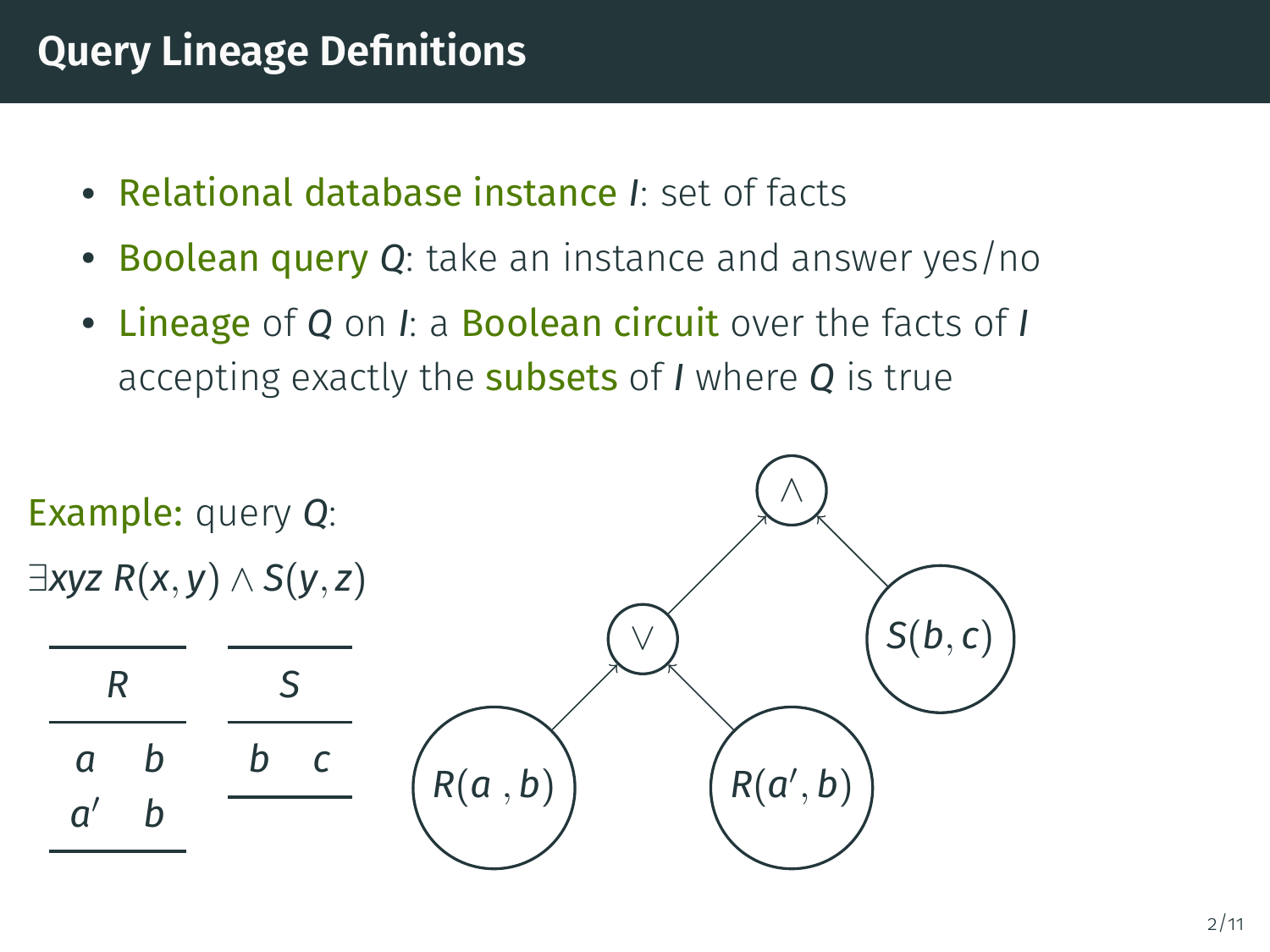• Evaluation: the lineage gives you the query answer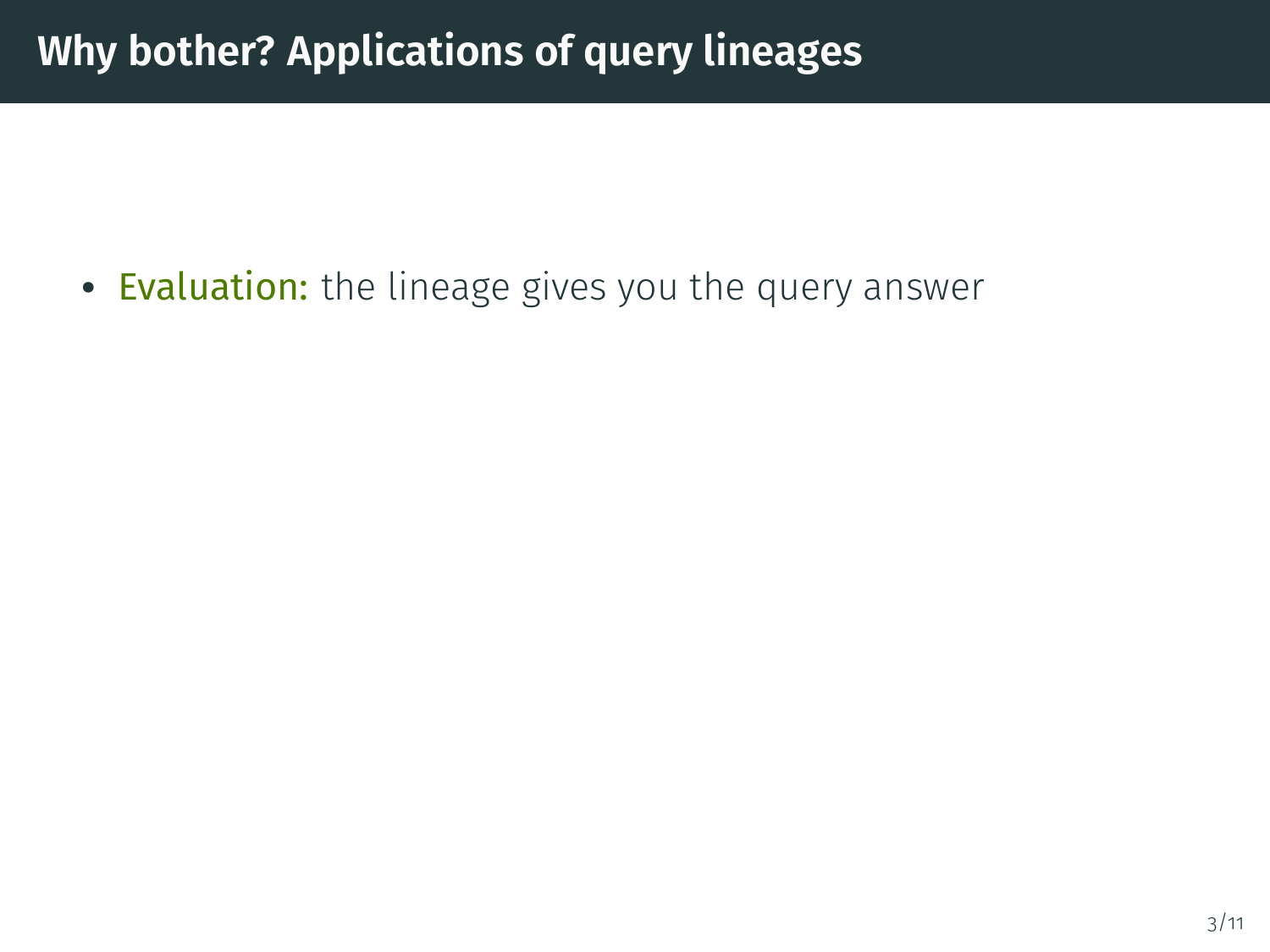- Evaluation: the lineage gives you the query answer
- Counting:
	- $\cdot$  Compute the **probability** that the query is true
	- Count how many subinstances satisfy the query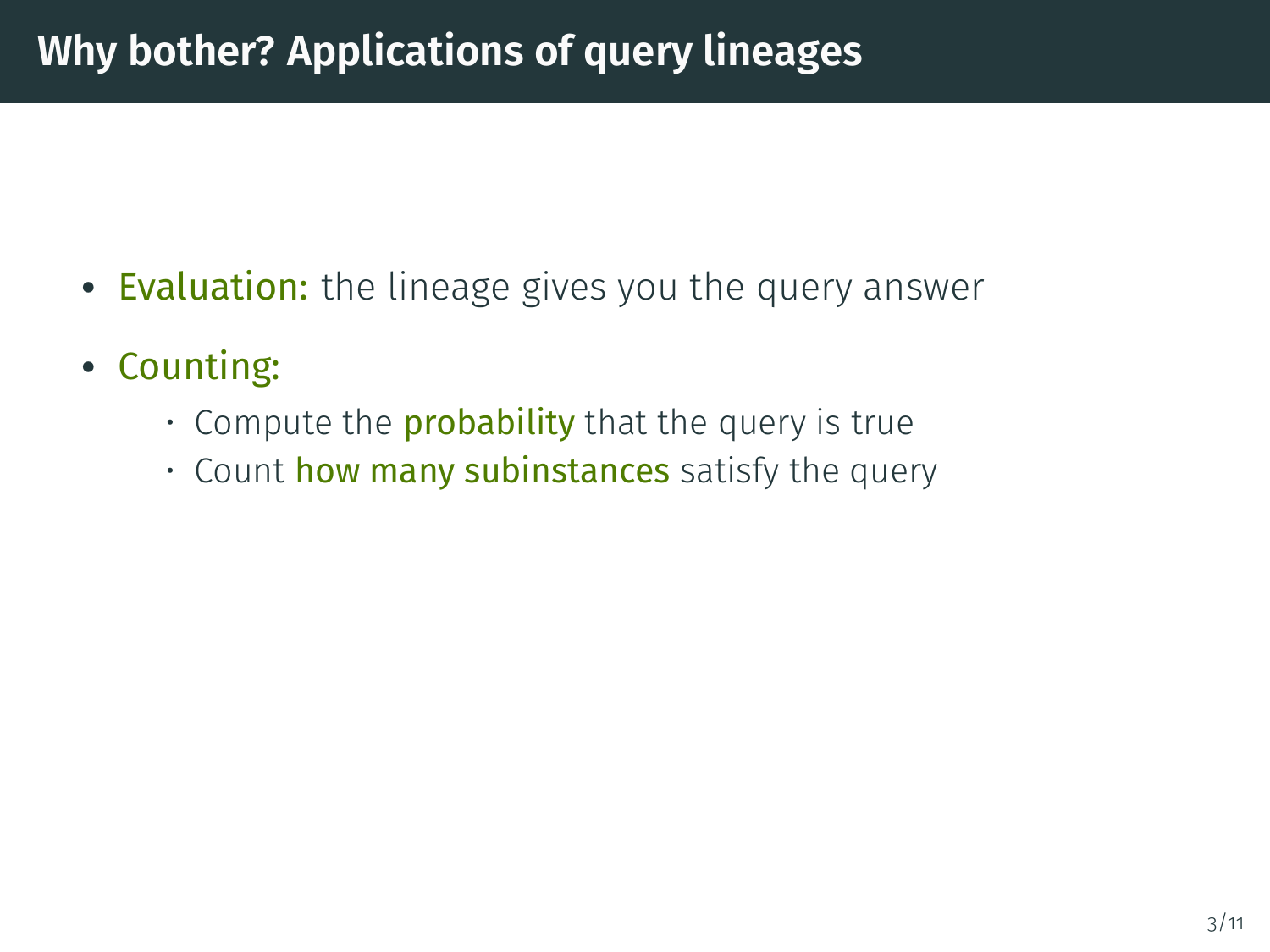- Evaluation: the lineage gives you the query answer
- Counting:
	- $\cdot$  Compute the **probability** that the query is true
	- Count how many subinstances satisfy the query
- Enumeration: efficiently enumerate the subinstances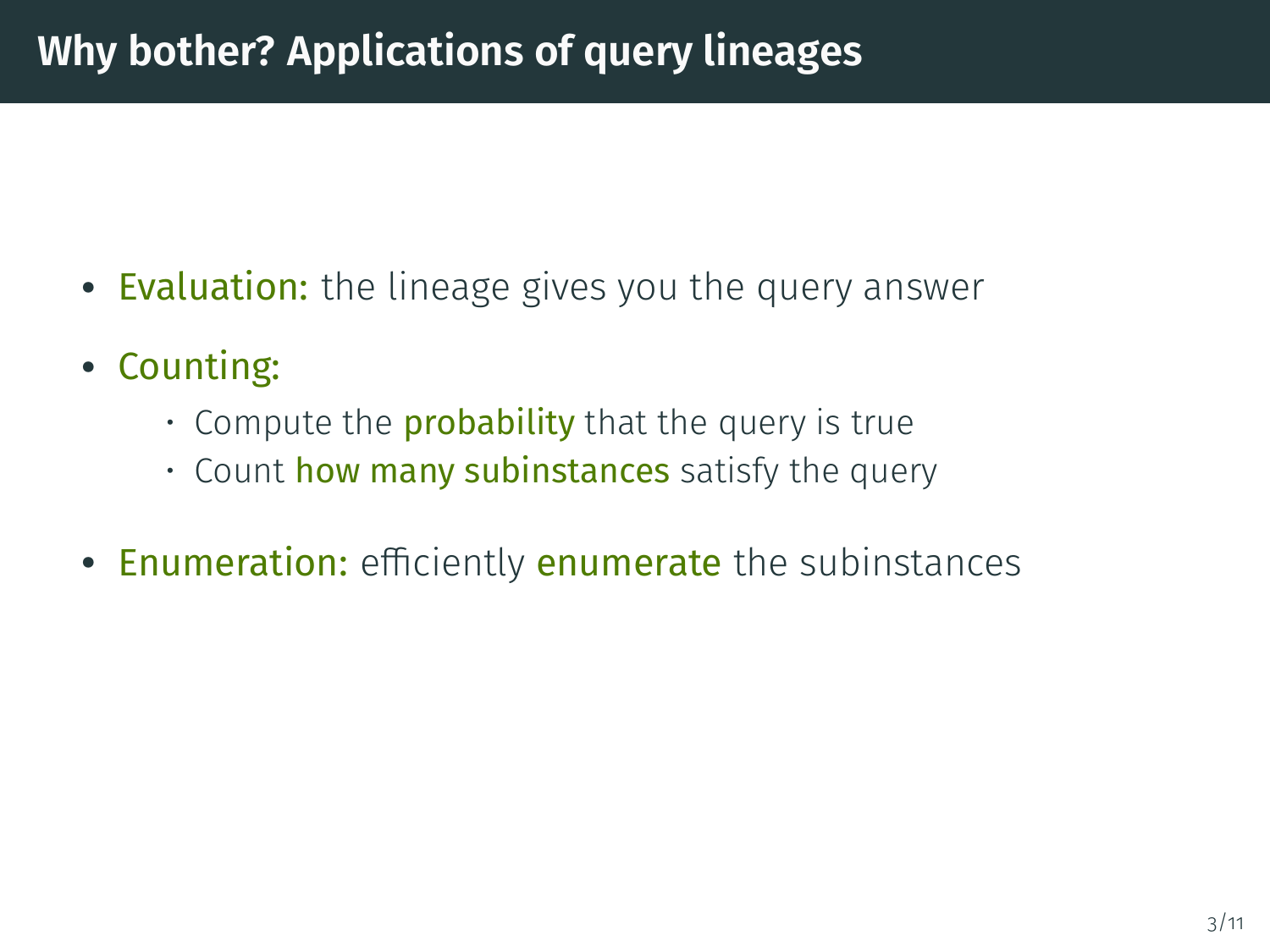- Evaluation: the lineage gives you the query answer
- Counting:
	- $\cdot$  Compute the **probability** that the query is true
	- Count how many subinstances satisfy the query
- Enumeration: efficiently enumerate the subinstances
- Explanation:
	- Representation of  $why$  the query is true
	- What-if: is the query still true without these facts?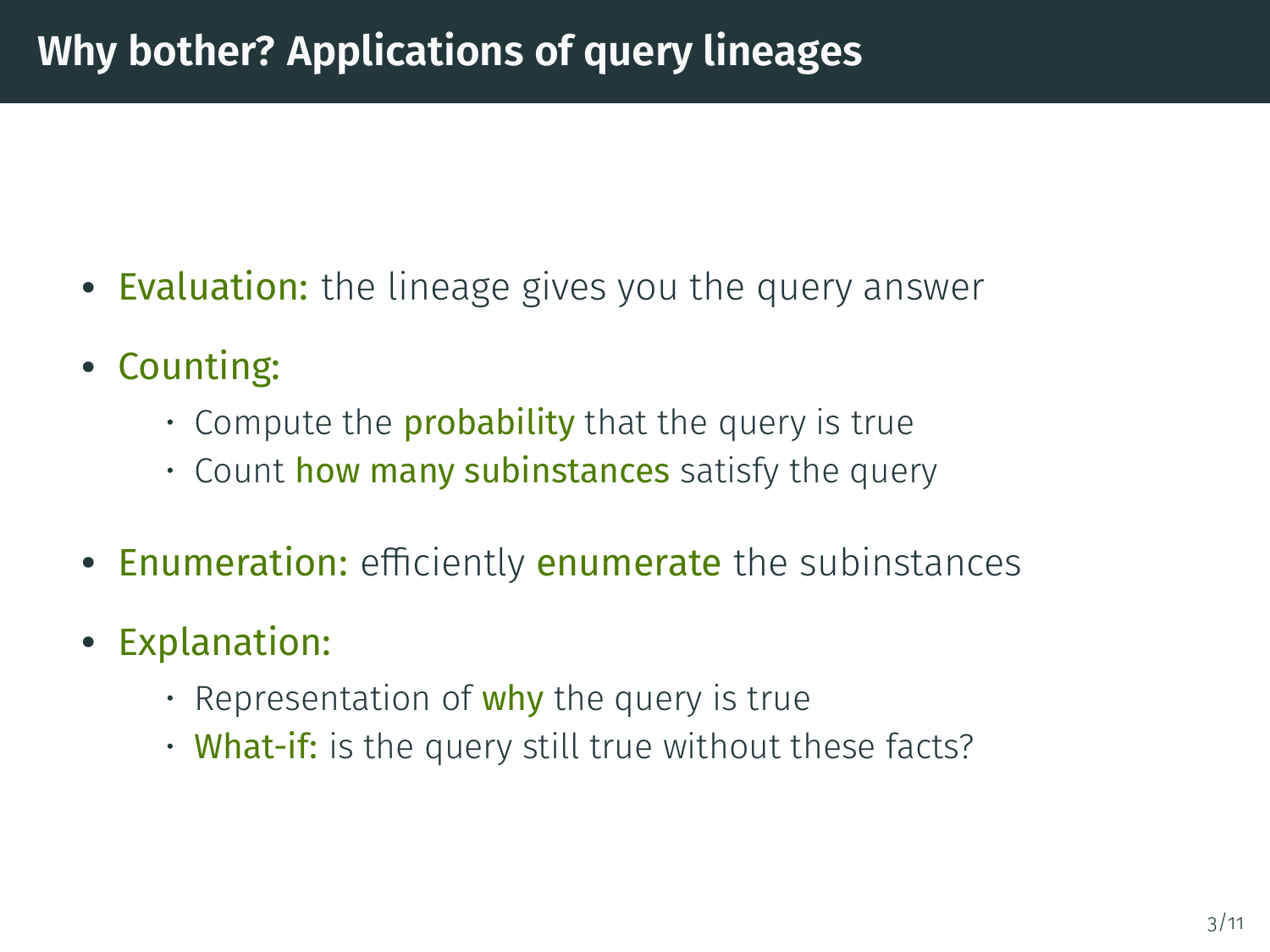# **Another application: Query answers**

Lineages can also represent the answers to non-Boolean queries!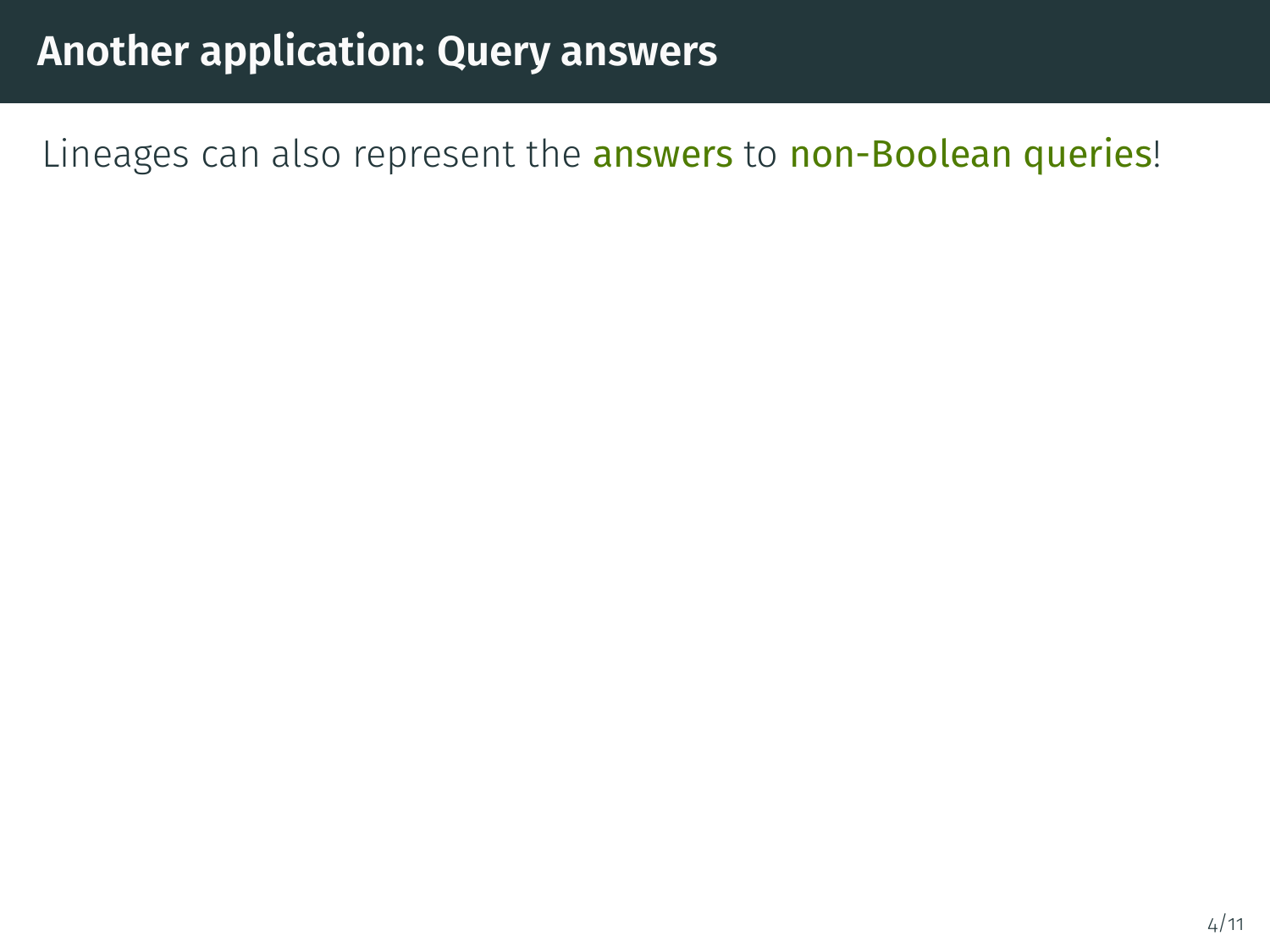### **Another application: Query answers**

Lineages can also represent the **answers** to non-Boolean queries!

• Study answers of non-Boolean query *Q*(*x*, *y*) on instance *I*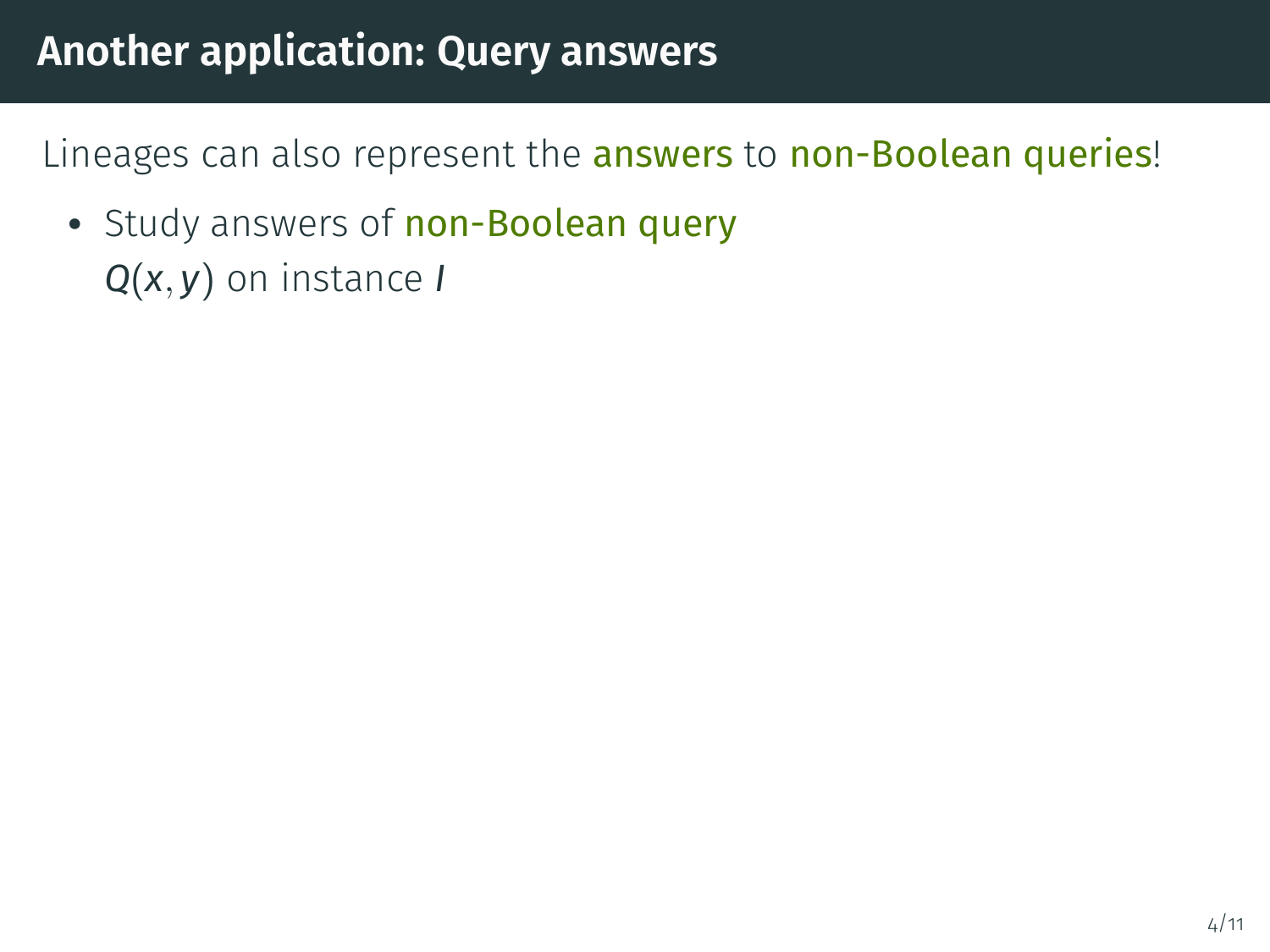• Study answers of non-Boolean query *Q*(*x*, *y*) on instance *I*

*Q*(*x*, *y*) : ∃*z R*(*x*, *y*) ∧ *S*(*y*, *z*)  $I: R(a, b), R(a', b), S(b, c)$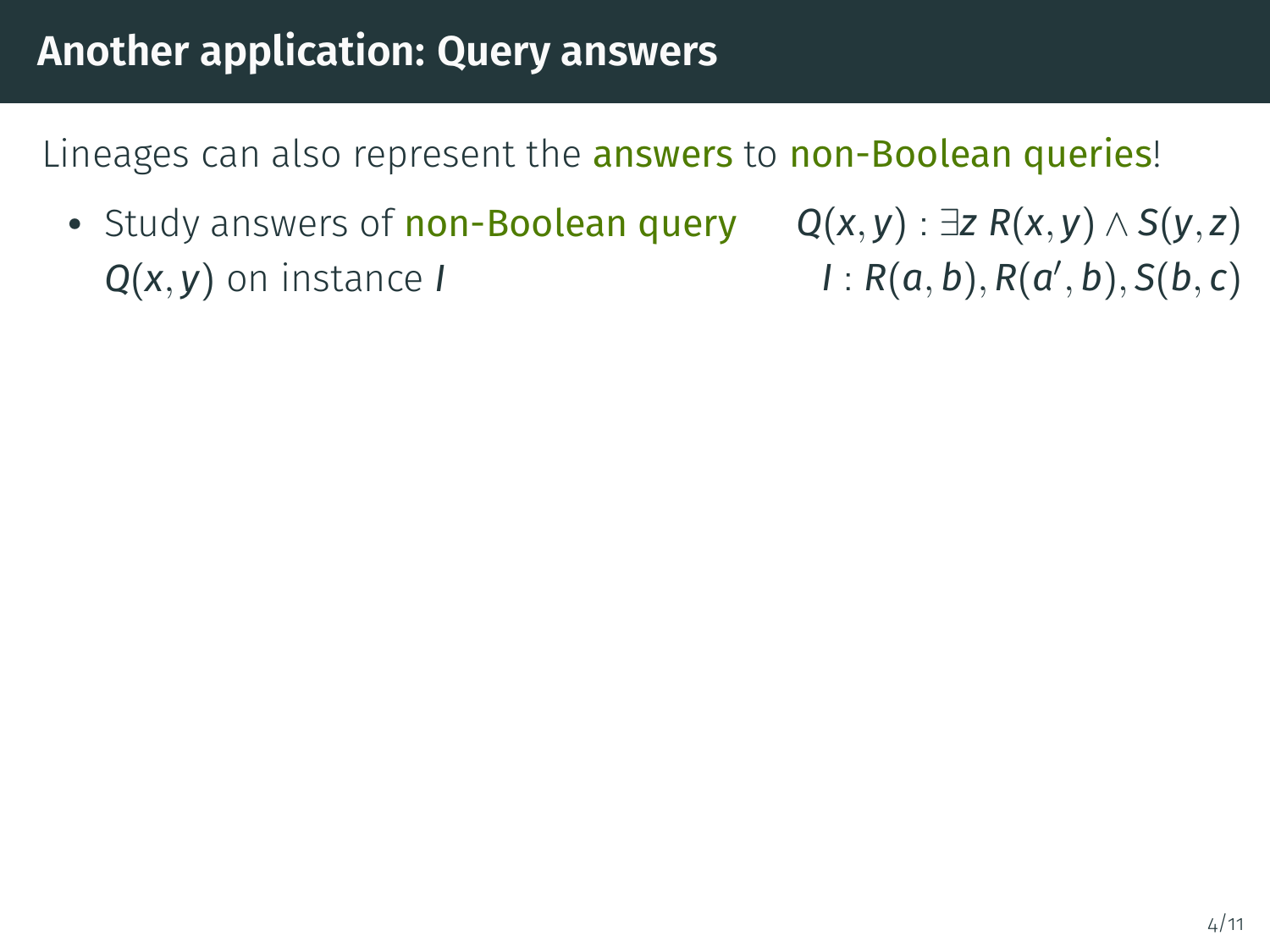• Study answers of non-Boolean query *Q*(*x*, *y*) on instance *I*

*Q*(*x*, *y*) : ∃*z R*(*x*, *y*) ∧ *S*(*y*, *z*)  $I: R(a, b), R(a', b), S(b, c)$ 

• Add assignment facts *X*(*v*), *Y*(*v*) to *I* for each element *v* (linear)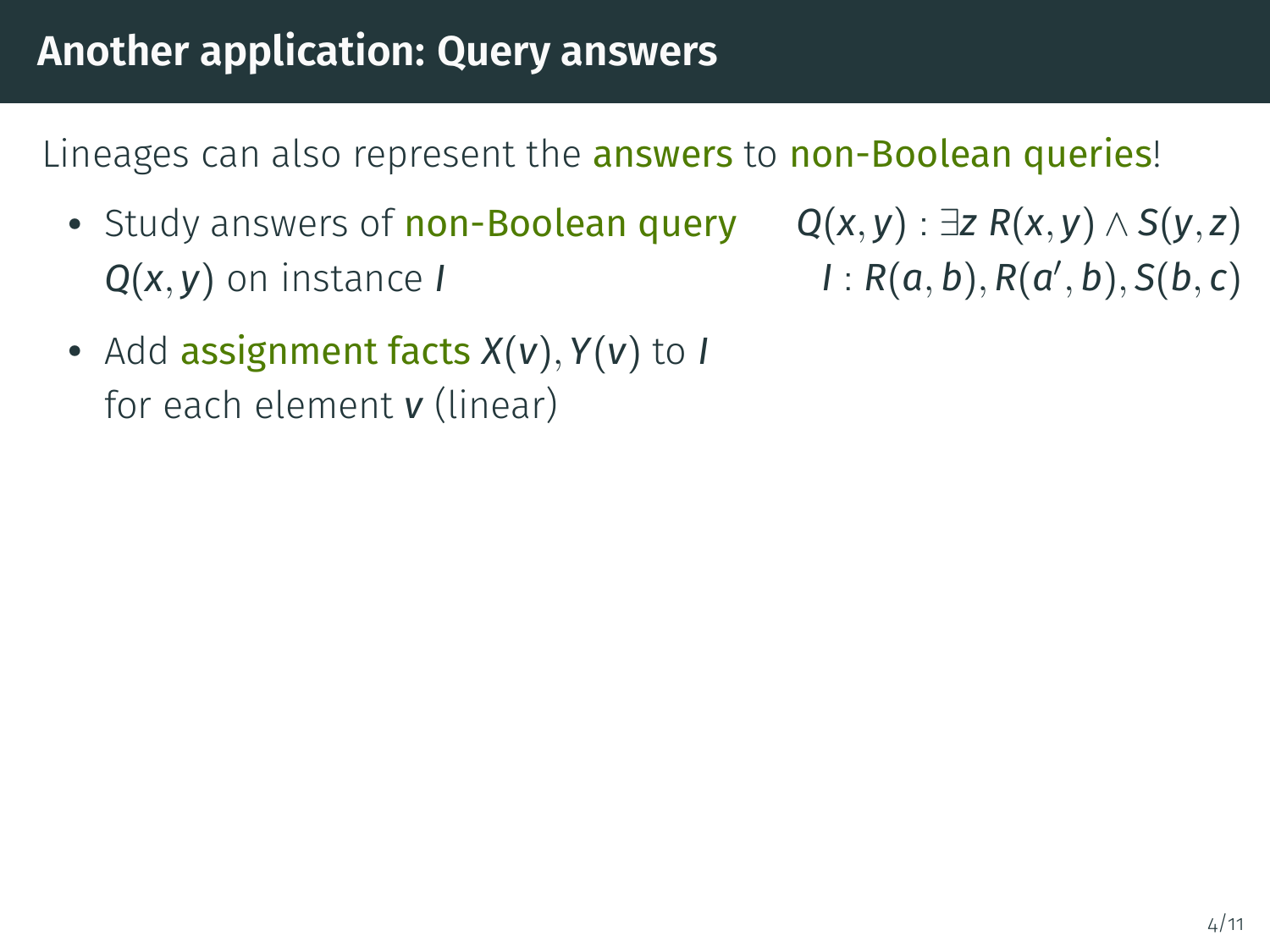- Study answers of non-Boolean query *Q*(*x*, *y*) on instance *I*
- Add assignment facts *X*(*v*), *Y*(*v*) to *I* for each element *v* (linear)

*Q*(*x*, *y*) : ∃*z R*(*x*, *y*) ∧ *S*(*y*, *z*)  $I: R(a, b), R(a', b), S(b, c)$ 

> *X*(*a*), *X*(*a* 0 ), *X*(*b*), *X*(*c*) *Y*(*a*), *Y*(*a* 0 ), *Y*(*b*), *Y*(*c*)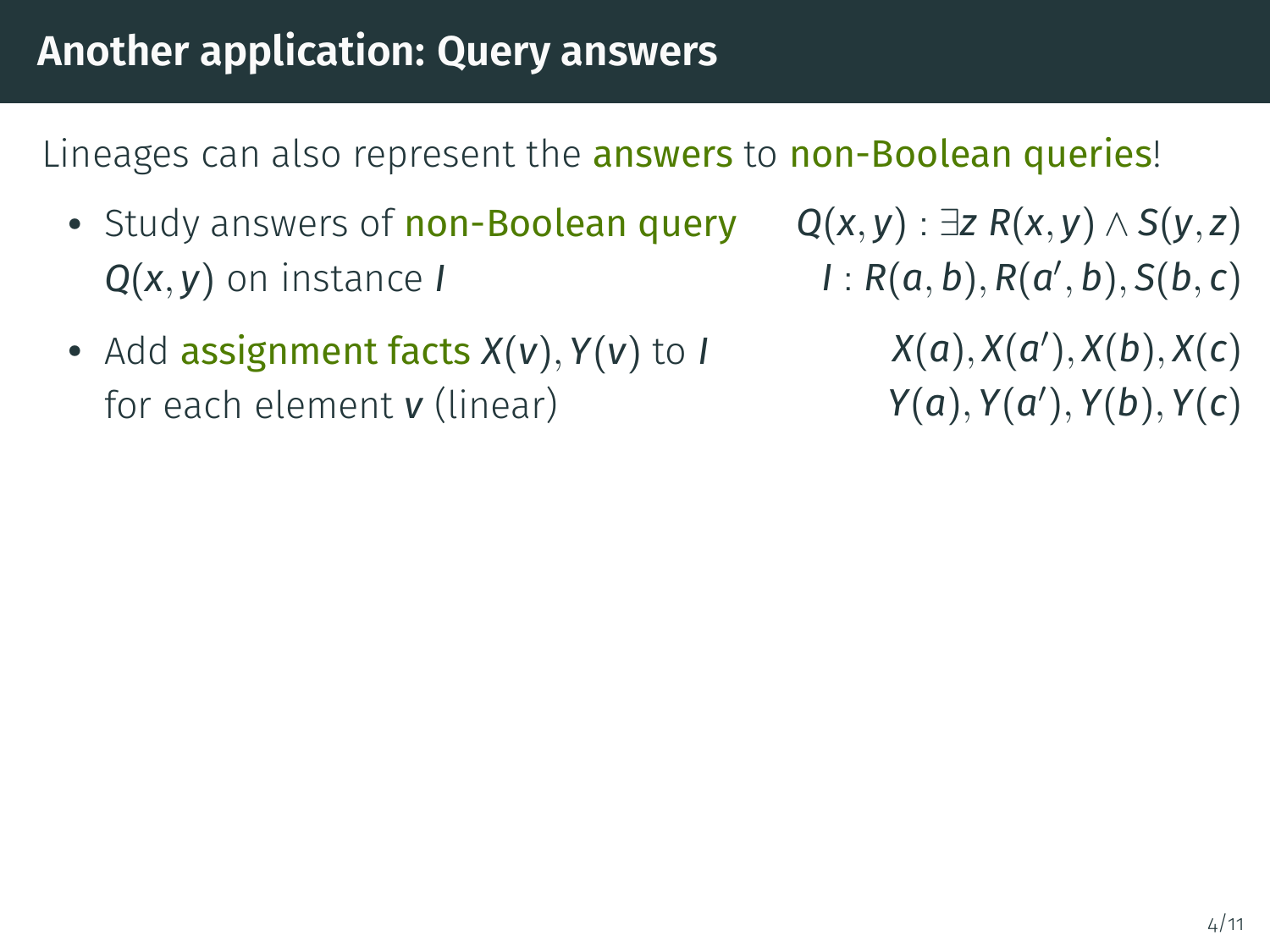- Study answers of non-Boolean query *Q*(*x*, *y*) on instance *I*
- Add assignment facts *X*(*v*), *Y*(*v*) to *I* for each element *v* (linear)
- Consider the Boolean query *Q* 0 : *X*(*x*) ∧ *Y*(*y*) ∧ *Q*(*x*, *y*)
- *Q*(*x*, *y*) : ∃*z R*(*x*, *y*) ∧ *S*(*y*, *z*)  $I: R(a, b), R(a', b), S(b, c)$ 
	- *X*(*a*), *X*(*a* 0 ), *X*(*b*), *X*(*c*) *Y*(*a*), *Y*(*a* 0 ), *Y*(*b*), *Y*(*c*)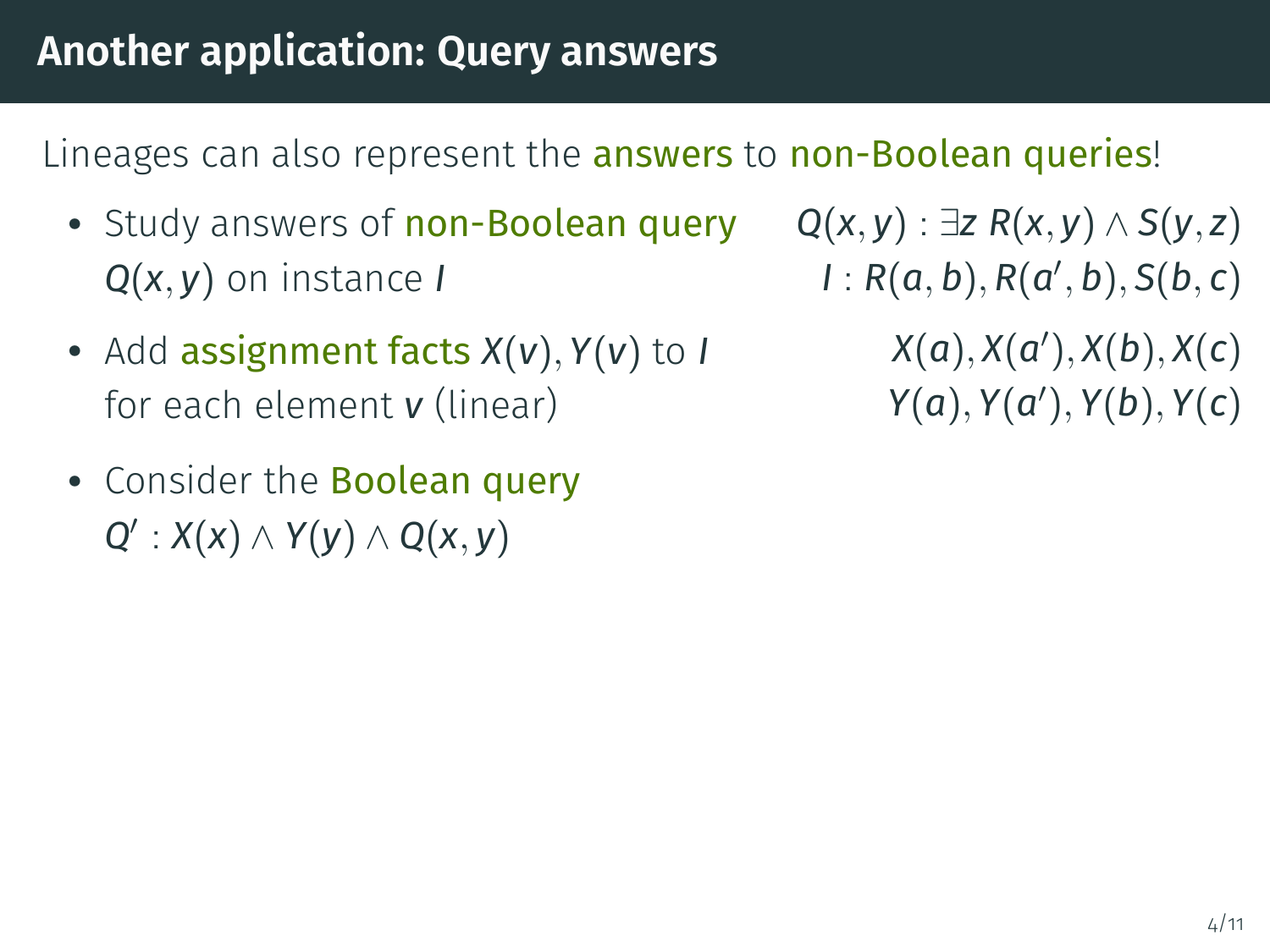- Study answers of non-Boolean query *Q*(*x*, *y*) on instance *I*
- Add assignment facts *X*(*v*), *Y*(*v*) to *I* for each element *v* (linear)
- Consider the Boolean query *Q* 0 : *X*(*x*) ∧ *Y*(*y*) ∧ *Q*(*x*, *y*)

*Q*(*x*, *y*) : ∃*z R*(*x*, *y*) ∧ *S*(*y*, *z*)  $I: R(a, b), R(a', b), S(b, c)$ 

> *X*(*a*), *X*(*a* 0 ), *X*(*b*), *X*(*c*) *Y*(*a*), *Y*(*a* 0 ), *Y*(*b*), *Y*(*c*)

*X*(*x*) ∧ *Y*(*y*) ∧ (∃*z R*(*x*, *y*) ∧ *S*(*y*, *z*))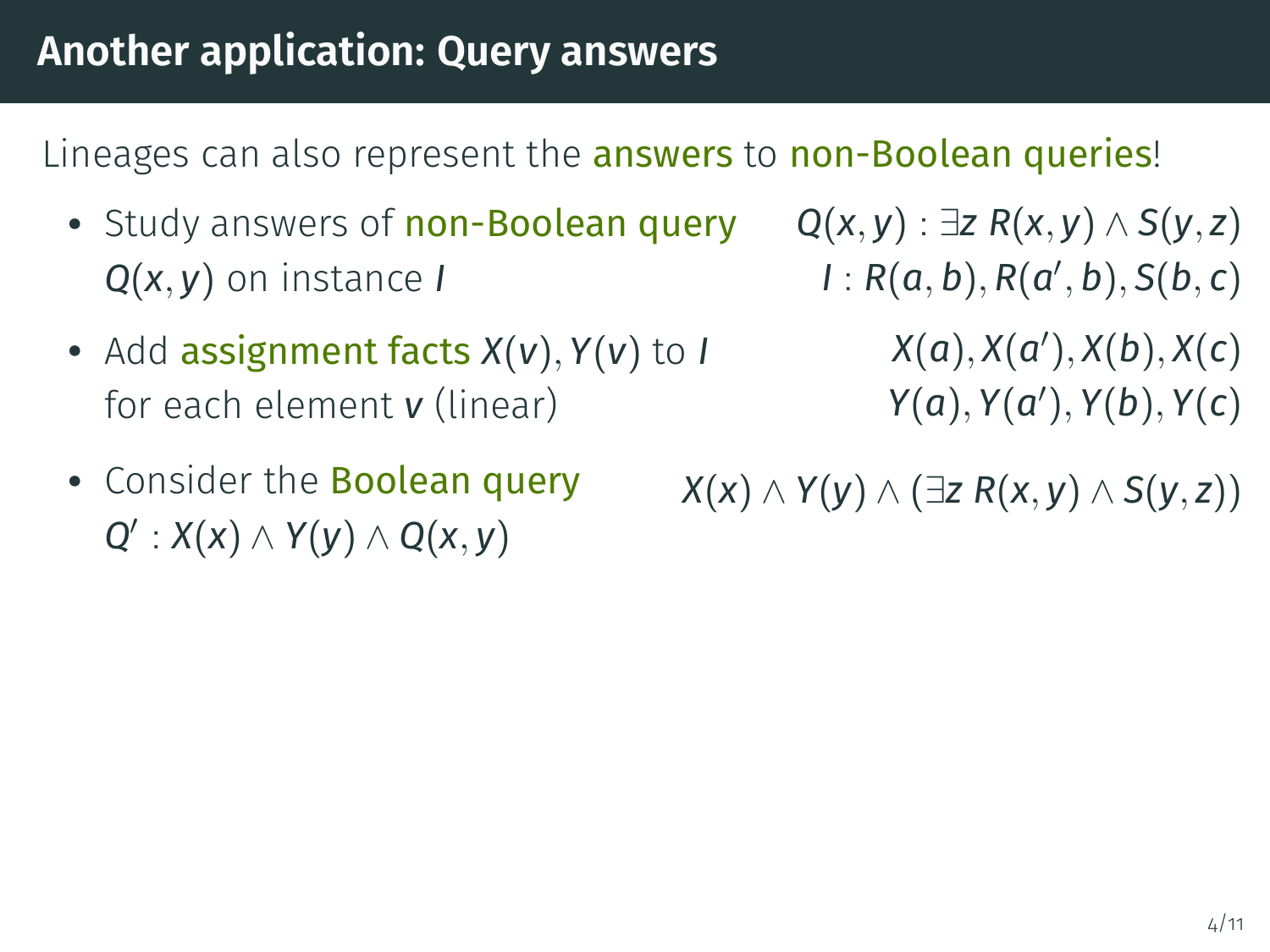- Study answers of non-Boolean query *Q*(*x*, *y*) on instance *I*
- Add assignment facts *X*(*v*), *Y*(*v*) to *I* for each element *v* (linear)
- Consider the Boolean query *Q* 0 : *X*(*x*) ∧ *Y*(*y*) ∧ *Q*(*x*, *y*)
- Compute a **lineage C'** of Q' on *I* plus assignment facts

*Q*(*x*, *y*) : ∃*z R*(*x*, *y*) ∧ *S*(*y*, *z*)  $I: R(a, b), R(a', b), S(b, c)$ 

> *X*(*a*), *X*(*a* 0 ), *X*(*b*), *X*(*c*) *Y*(*a*), *Y*(*a* 0 ), *Y*(*b*), *Y*(*c*)

*X*(*x*) ∧ *Y*(*y*) ∧ (∃*z R*(*x*, *y*) ∧ *S*(*y*, *z*))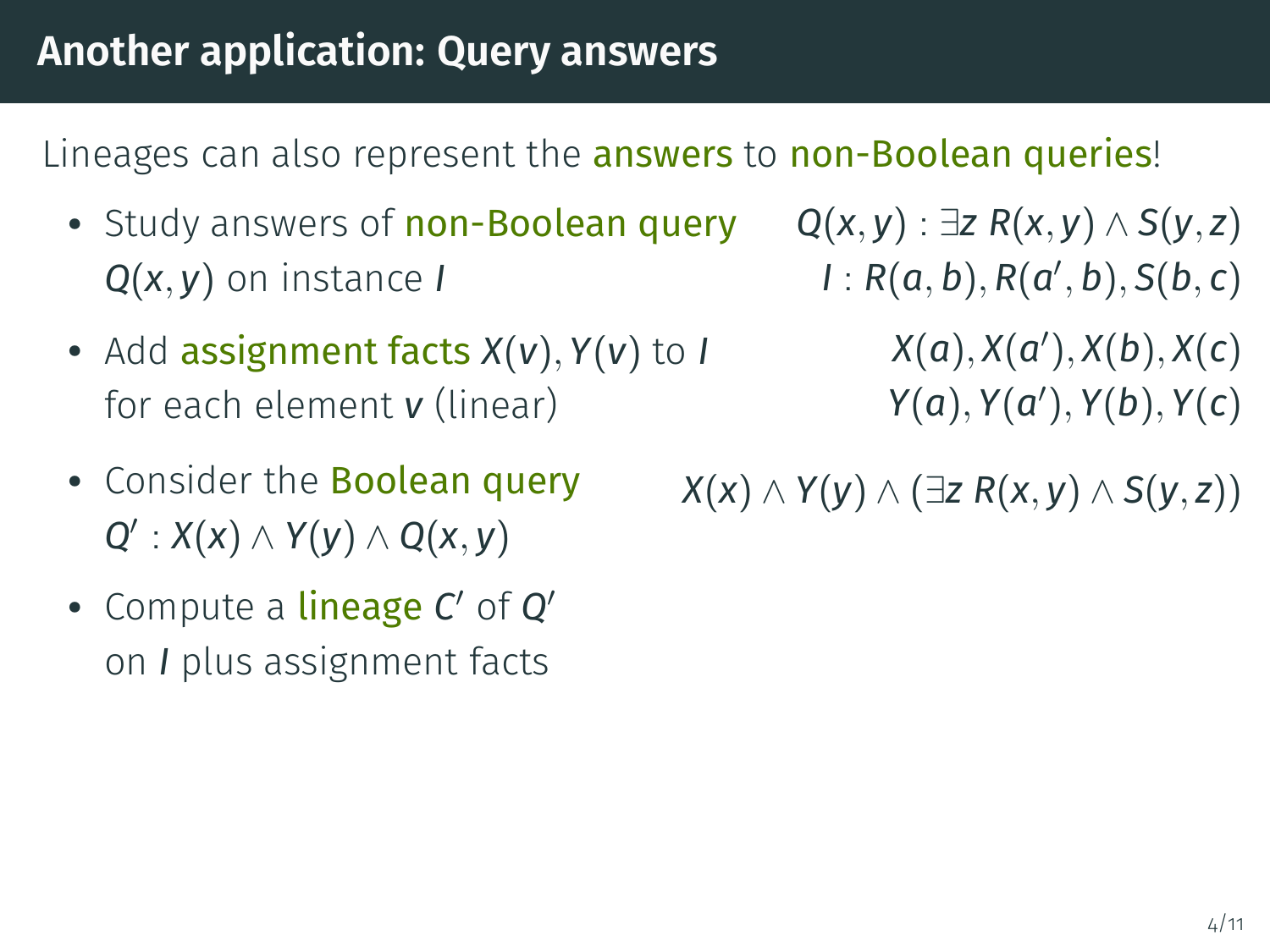- Study answers of non-Boolean query *Q*(*x*, *y*) on instance *I*
- Add assignment facts *X*(*v*), *Y*(*v*) to *I* for each element *v* (linear)
- Consider the Boolean query *Q* 0 : *X*(*x*) ∧ *Y*(*y*) ∧ *Q*(*x*, *y*)
- Compute a **lineage C'** of Q' on *I* plus assignment facts

*Q*(*x*, *y*) : ∃*z R*(*x*, *y*) ∧ *S*(*y*, *z*)  $I: R(a, b), R(a', b), S(b, c)$ 

> *X*(*a*), *X*(*a* 0 ), *X*(*b*), *X*(*c*) *Y*(*a*), *Y*(*a* 0 ), *Y*(*b*), *Y*(*c*)

*X*(*x*) ∧ *Y*(*y*) ∧ (∃*z R*(*x*, *y*) ∧ *S*(*y*, *z*))

 $(X(a) \wedge R(a, b) \vee X(a') \wedge R(a', b))$ ∧*Y*(*b*) ∧ *S*(*b*, *c*)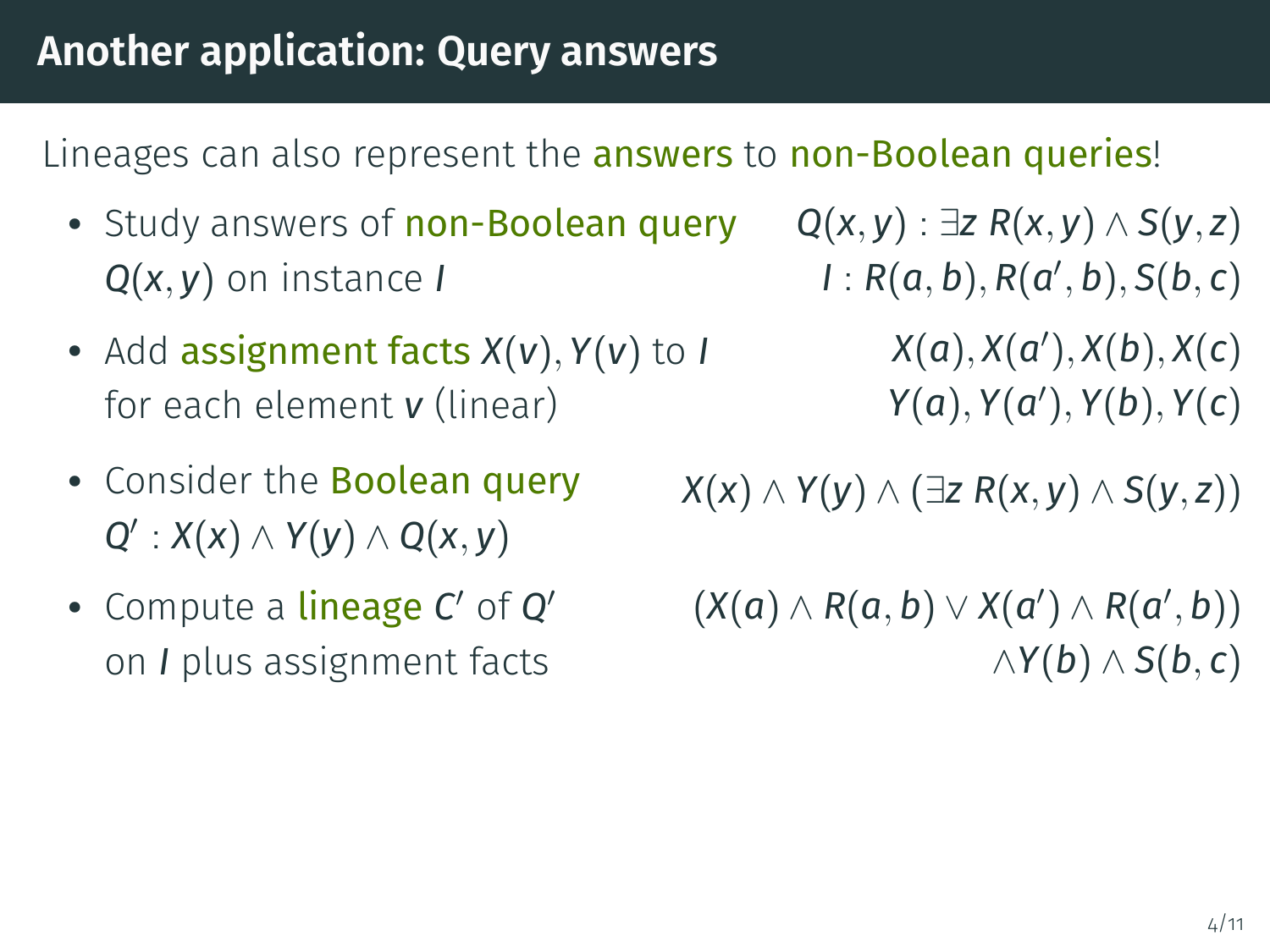- Study answers of non-Boolean query *Q*(*x*, *y*) on instance *I*
- Add assignment facts *X*(*v*), *Y*(*v*) to *I* for each element *v* (linear)
- Consider the Boolean query *Q* 0 : *X*(*x*) ∧ *Y*(*y*) ∧ *Q*(*x*, *y*)
- Compute a **lineage C'** of Q' on *I* plus assignment facts
- Define *C* by replacing all variables by 1 except assignment facts

*Q*(*x*, *y*) : ∃*z R*(*x*, *y*) ∧ *S*(*y*, *z*)  $I: R(a, b), R(a', b), S(b, c)$ 

> *X*(*a*), *X*(*a* 0 ), *X*(*b*), *X*(*c*) *Y*(*a*), *Y*(*a* 0 ), *Y*(*b*), *Y*(*c*)

*X*(*x*) ∧ *Y*(*y*) ∧ (∃*z R*(*x*, *y*) ∧ *S*(*y*, *z*))

 $(X(a) \wedge R(a, b) \vee X(a') \wedge R(a', b))$ ∧*Y*(*b*) ∧ *S*(*b*, *c*)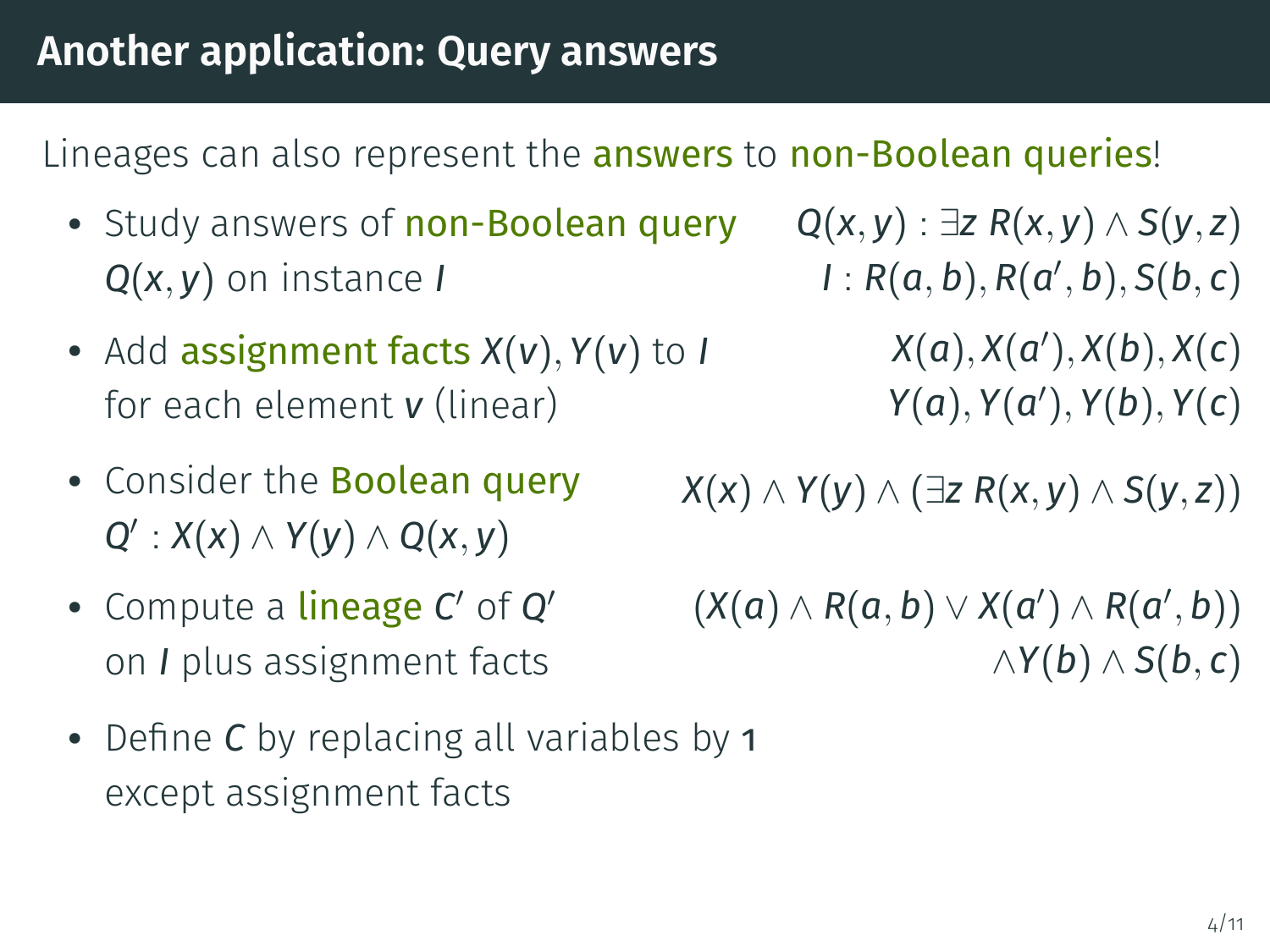- Study answers of non-Boolean query *Q*(*x*, *y*) on instance *I*
- Add assignment facts *X*(*v*), *Y*(*v*) to *I* for each element *v* (linear)
- Consider the Boolean query *Q* 0 : *X*(*x*) ∧ *Y*(*y*) ∧ *Q*(*x*, *y*)
- Compute a **lineage C'** of Q' on *I* plus assignment facts
- Define *C* by replacing all variables by 1 except assignment facts

*Q*(*x*, *y*) : ∃*z R*(*x*, *y*) ∧ *S*(*y*, *z*)  $I: R(a, b), R(a', b), S(b, c)$ 

> *X*(*a*), *X*(*a* 0 ), *X*(*b*), *X*(*c*) *Y*(*a*), *Y*(*a* 0 ), *Y*(*b*), *Y*(*c*)

*X*(*x*) ∧ *Y*(*y*) ∧ (∃*z R*(*x*, *y*) ∧ *S*(*y*, *z*))

 $(X(a) \wedge R(a, b) \vee X(a') \wedge R(a', b))$ ∧*Y*(*b*) ∧ *S*(*b*, *c*)

 $(X(a) \vee X(a')) \wedge Y(b)$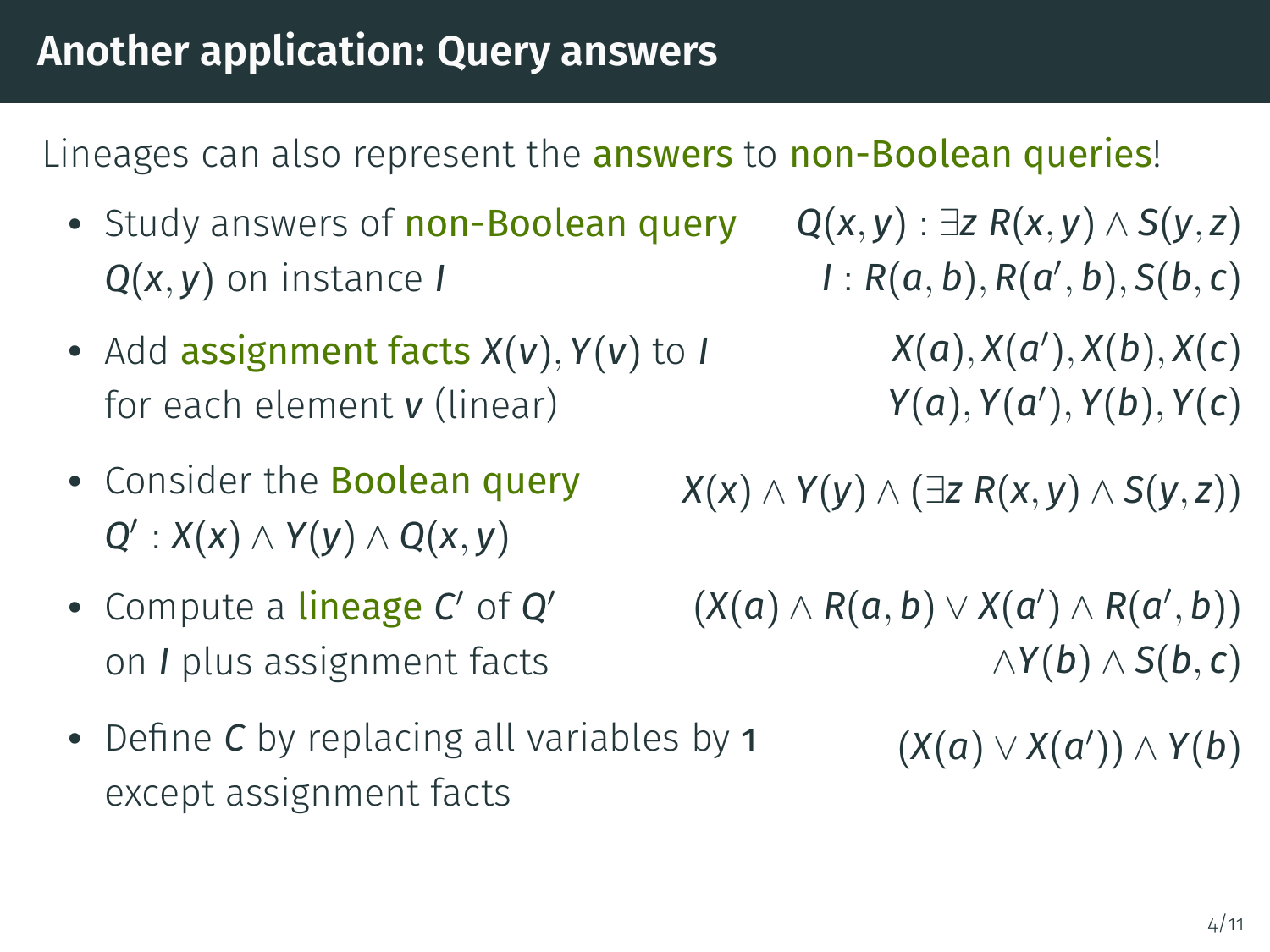- Study answers of non-Boolean query *Q*(*x*, *y*) on instance *I*
- Add assignment facts *X*(*v*), *Y*(*v*) to *I* for each element *v* (linear)
- Consider the Boolean query *Q* 0 : *X*(*x*) ∧ *Y*(*y*) ∧ *Q*(*x*, *y*)
- Compute a **lineage C'** of Q' on *I* plus assignment facts
- Define *C* by replacing all variables by 1 except assignment facts
- $\rightarrow$  The circuit C represents the **query answers**

*Q*(*x*, *y*) : ∃*z R*(*x*, *y*) ∧ *S*(*y*, *z*)  $I: R(a, b), R(a', b), S(b, c)$ 

> *X*(*a*), *X*(*a* 0 ), *X*(*b*), *X*(*c*) *Y*(*a*), *Y*(*a* 0 ), *Y*(*b*), *Y*(*c*)

*X*(*x*) ∧ *Y*(*y*) ∧ (∃*z R*(*x*, *y*) ∧ *S*(*y*, *z*))

 $(X(a) \wedge R(a, b) \vee X(a') \wedge R(a', b))$ ∧*Y*(*b*) ∧ *S*(*b*, *c*)

 $(X(a) \vee X(a')) \wedge Y(b)$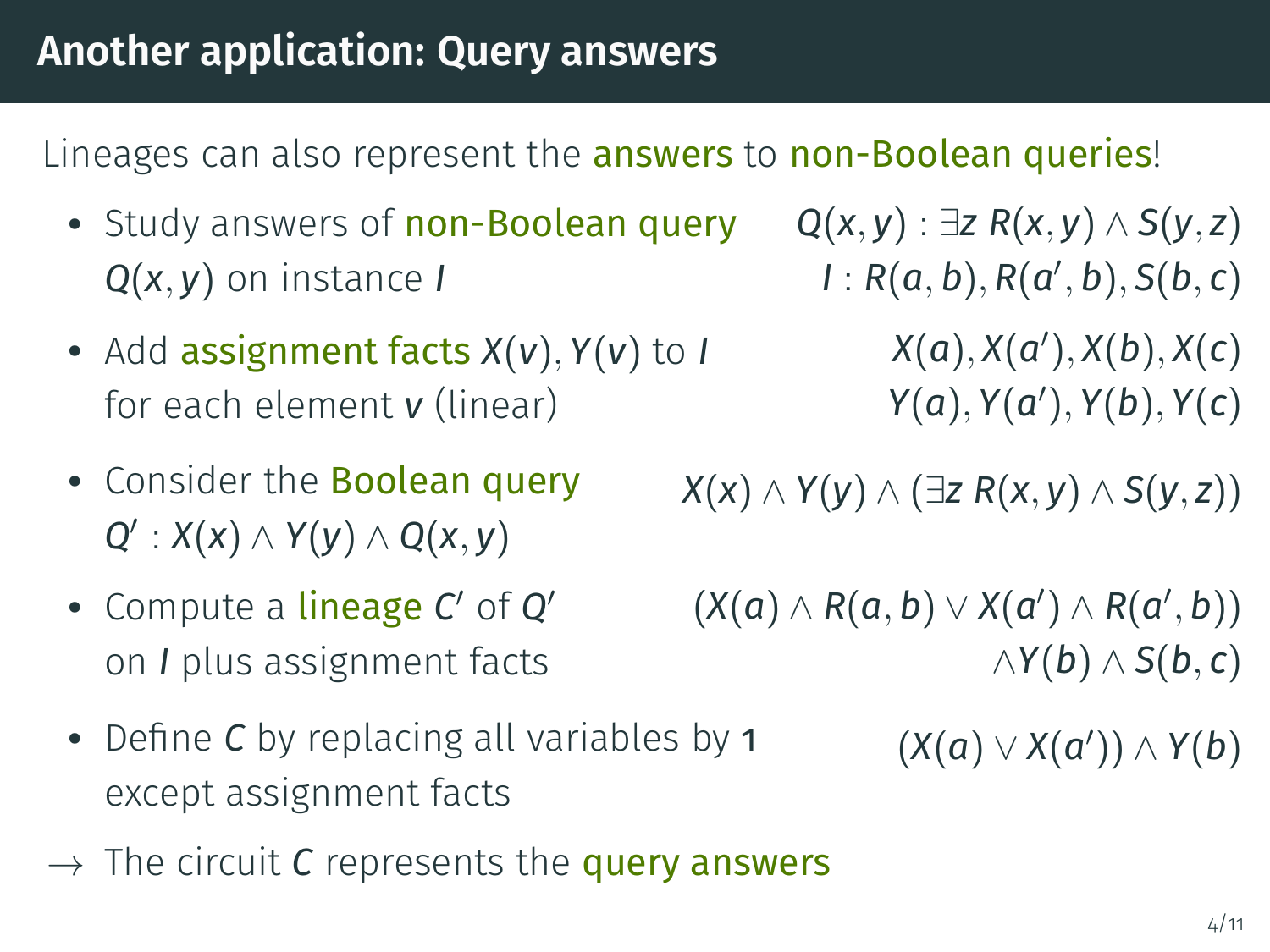- Study answers of non-Boolean query *Q*(*x*, *y*) on instance *I*
- Add assignment facts *X*(*v*), *Y*(*v*) to *I* for each element *v* (linear)
- Consider the Boolean query *Q* 0 : *X*(*x*) ∧ *Y*(*y*) ∧ *Q*(*x*, *y*)
- Compute a **lineage C'** of Q' on *I* plus assignment facts
- Define *C* by replacing all variables by 1 except assignment facts
- $\rightarrow$  The circuit C represents the **query answers**

*Q*(*x*, *y*) : ∃*z R*(*x*, *y*) ∧ *S*(*y*, *z*)  $I: R(a, b), R(a', b), S(b, c)$ 

> *X*(*a*), *X*(*a* 0 ), *X*(*b*), *X*(*c*) *Y*(*a*), *Y*(*a* 0 ), *Y*(*b*), *Y*(*c*)

*X*(*x*) ∧ *Y*(*y*) ∧ (∃*z R*(*x*, *y*) ∧ *S*(*y*, *z*))

 $(X(a) \wedge R(a, b) \vee X(a') \wedge R(a', b))$ ∧*Y*(*b*) ∧ *S*(*b*, *c*)

 $(X(a) \vee X(a')) \wedge Y(b)$ 

 $', b)$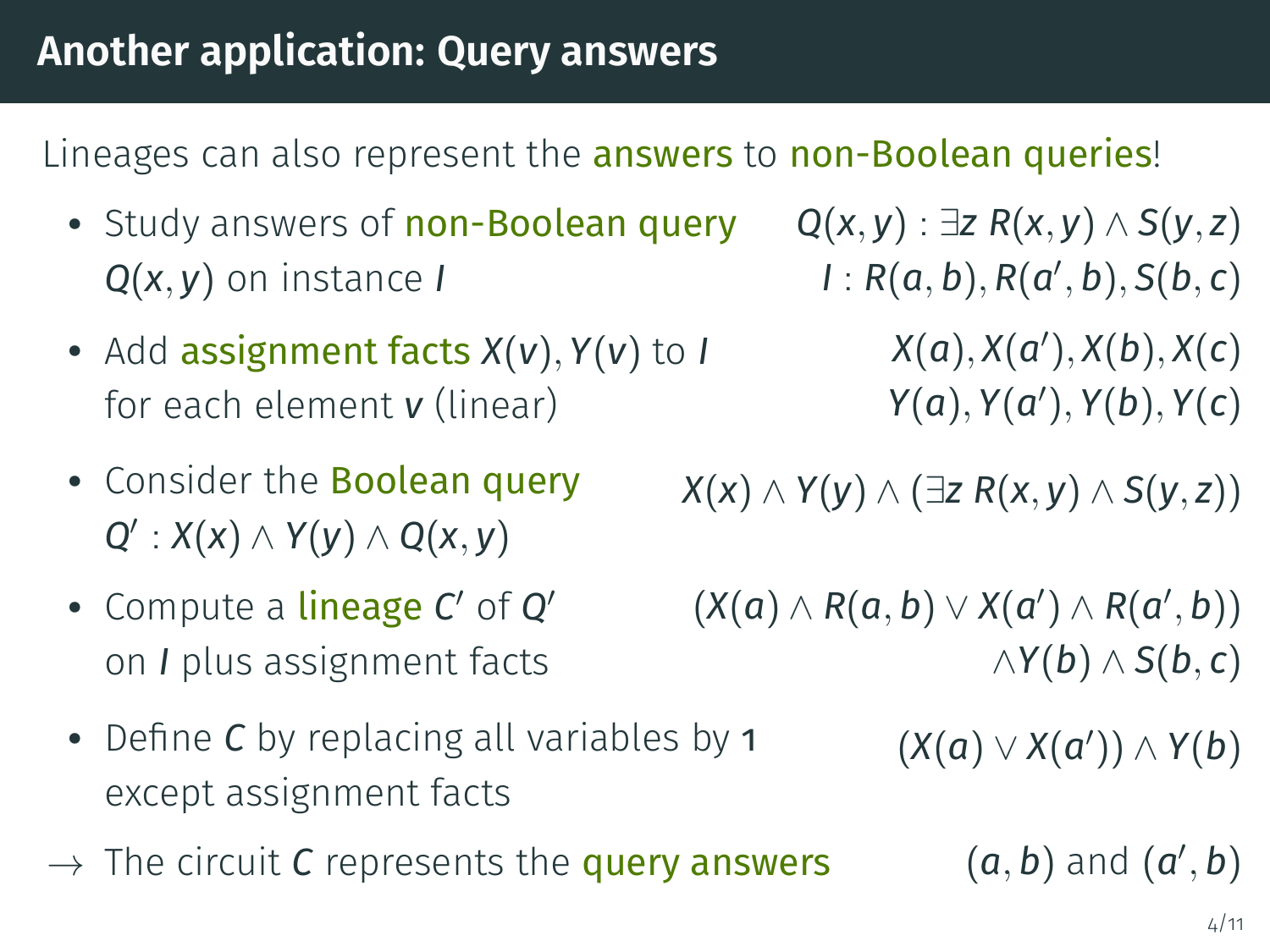- Study answers of non-Boolean query *Q*(*x*, *y*) on instance *I*
- Add assignment facts *X*(*v*), *Y*(*v*) to *I* for each element *v* (linear)
- Consider the Boolean query *Q* 0 : *X*(*x*) ∧ *Y*(*y*) ∧ *Q*(*x*, *y*)
- Compute a **lineage C'** of Q' on *I* plus assignment facts
- Define *C* by replacing all variables by 1 except assignment facts
- $\rightarrow$  The circuit C represents the **query answers** We can **count** the answers, **enumerate** them, etc.  $4/11$

*Q*(*x*, *y*) : ∃*z R*(*x*, *y*) ∧ *S*(*y*, *z*)  $I: R(a, b), R(a', b), S(b, c)$ 

> *X*(*a*), *X*(*a* 0 ), *X*(*b*), *X*(*c*) *Y*(*a*), *Y*(*a* 0 ), *Y*(*b*), *Y*(*c*)

*X*(*x*) ∧ *Y*(*y*) ∧ (∃*z R*(*x*, *y*) ∧ *S*(*y*, *z*))

 $(X(a) \wedge R(a, b) \vee X(a') \wedge R(a', b))$ ∧*Y*(*b*) ∧ *S*(*b*, *c*)

 $(X(a) \vee X(a')) \wedge Y(b)$ 

 $', b)$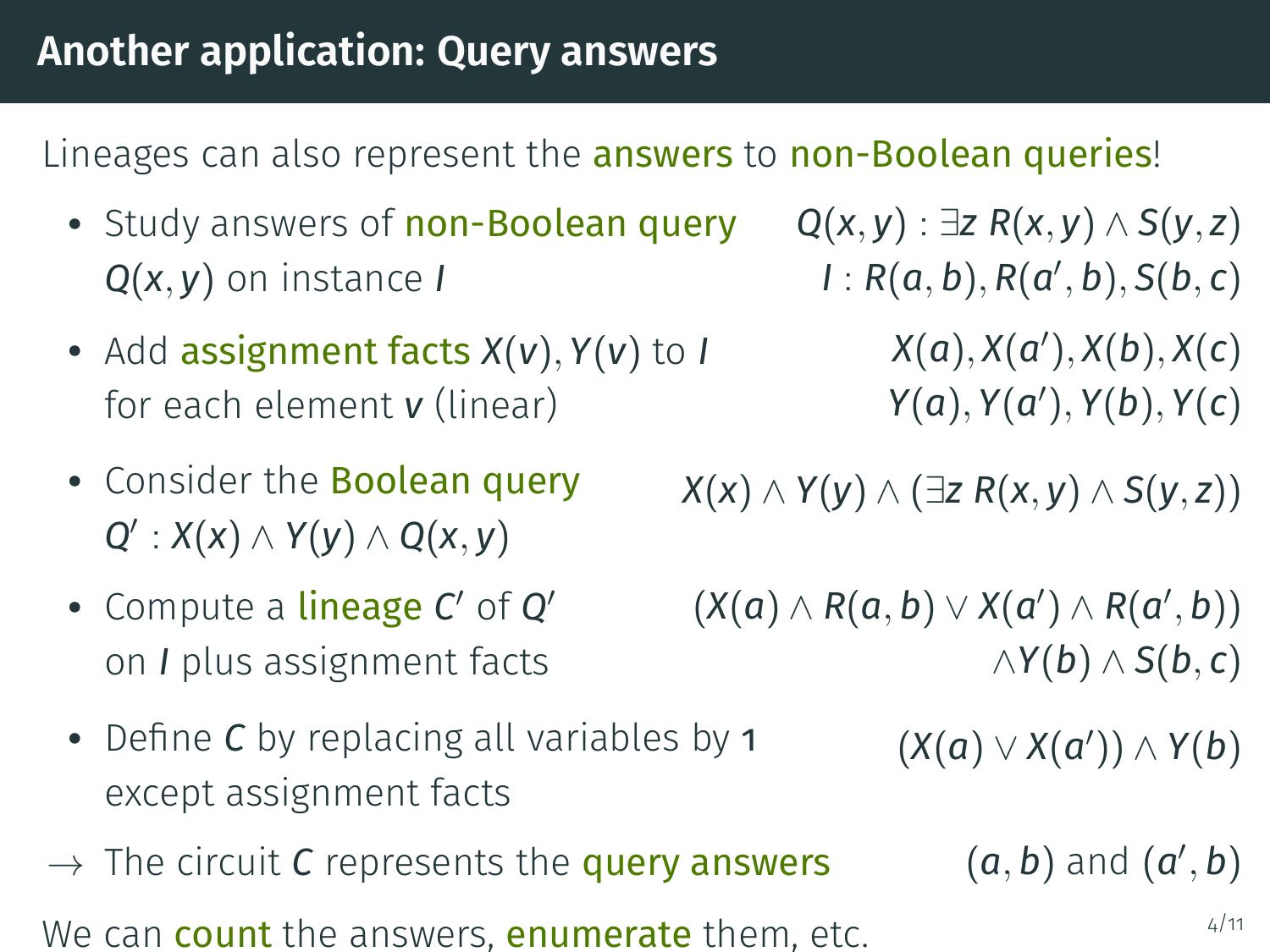Semiring provenance ([\[Green et al., 2007\]](#page-56-0), PODS ToT award): annotate results of a relational algebra query with a semiring expression



Figure 5: Why-prov. and provenance polynomials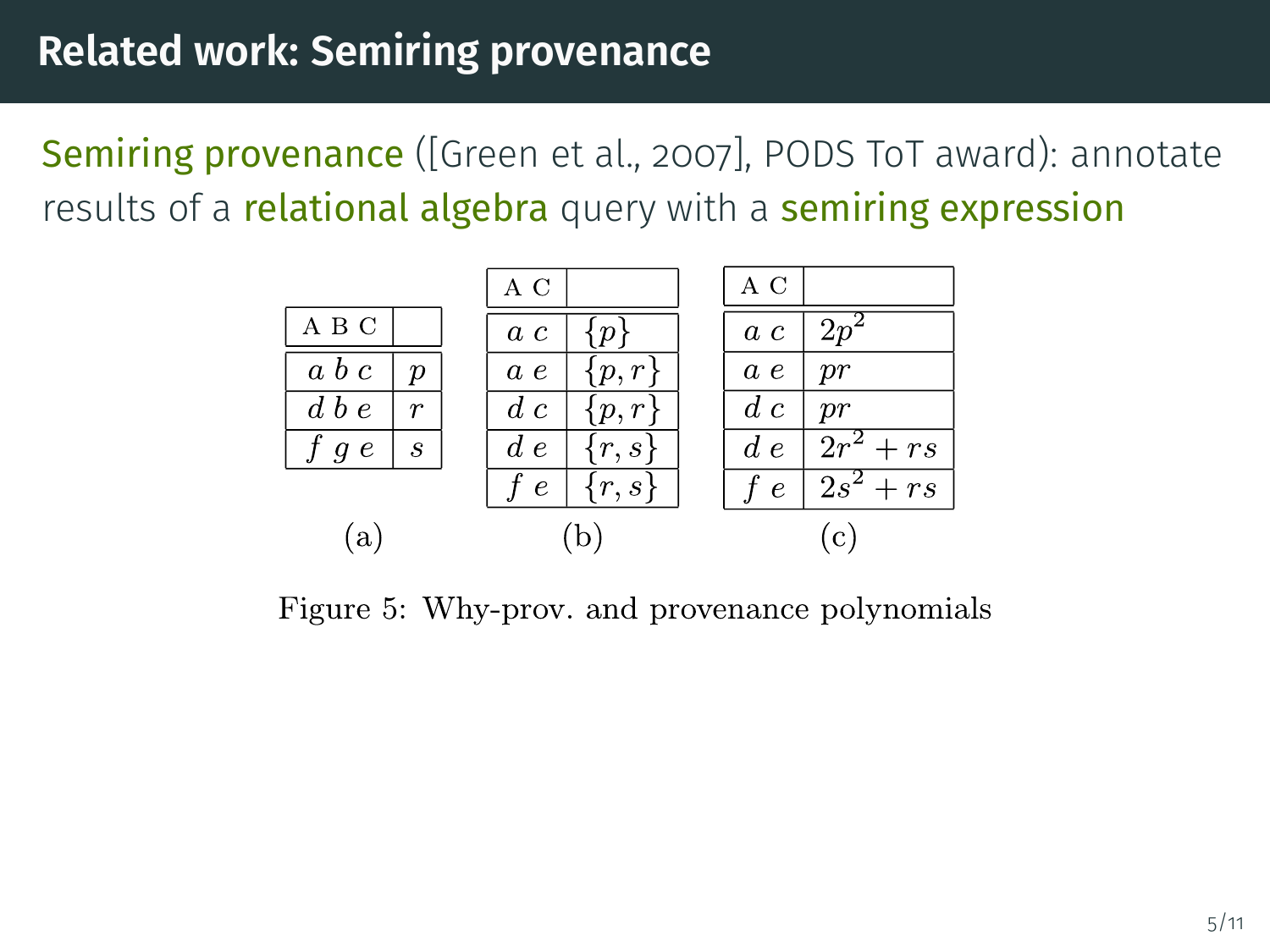Semiring provenance ([\[Green et al., 2007\]](#page-56-0), PODS ToT award): annotate results of a relational algebra query with a semiring expression



Figure 5: Why-prov. and provenance polynomials

### What is the difference?

• Lineage = provenance in the semiring of Boolean functions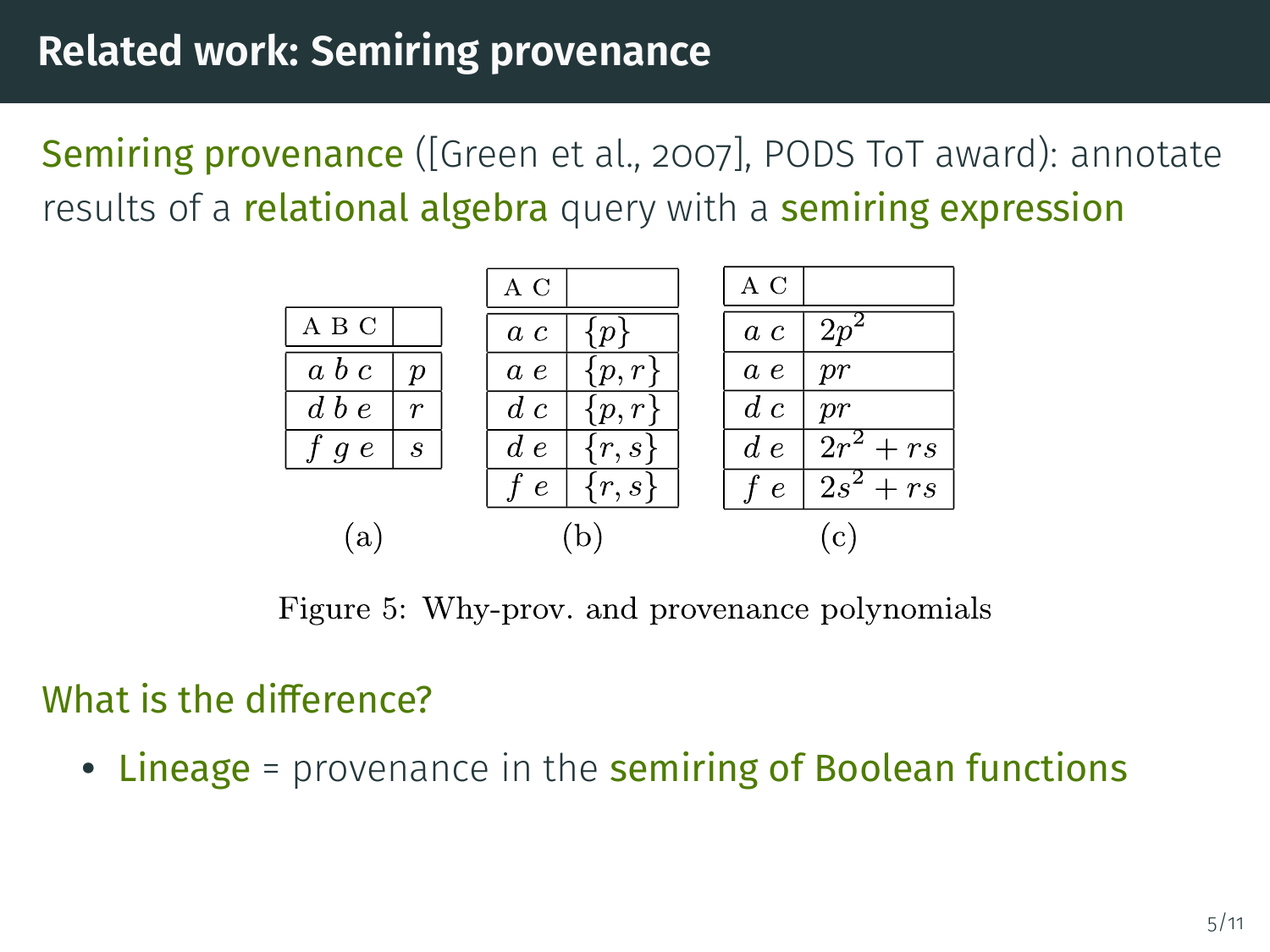Semiring provenance ([\[Green et al., 2007\]](#page-56-0), PODS ToT award): annotate results of a **relational algebra** query with a **semiring expression** 



Figure 5: Why-prov. and provenance polynomials

### What is the difference?

- Lineage = provenance in the semiring of Boolean functions
	- No **multiplicity** of facts or derivations
	- $\rightarrow$  Essentially only make sense for **relational algebra**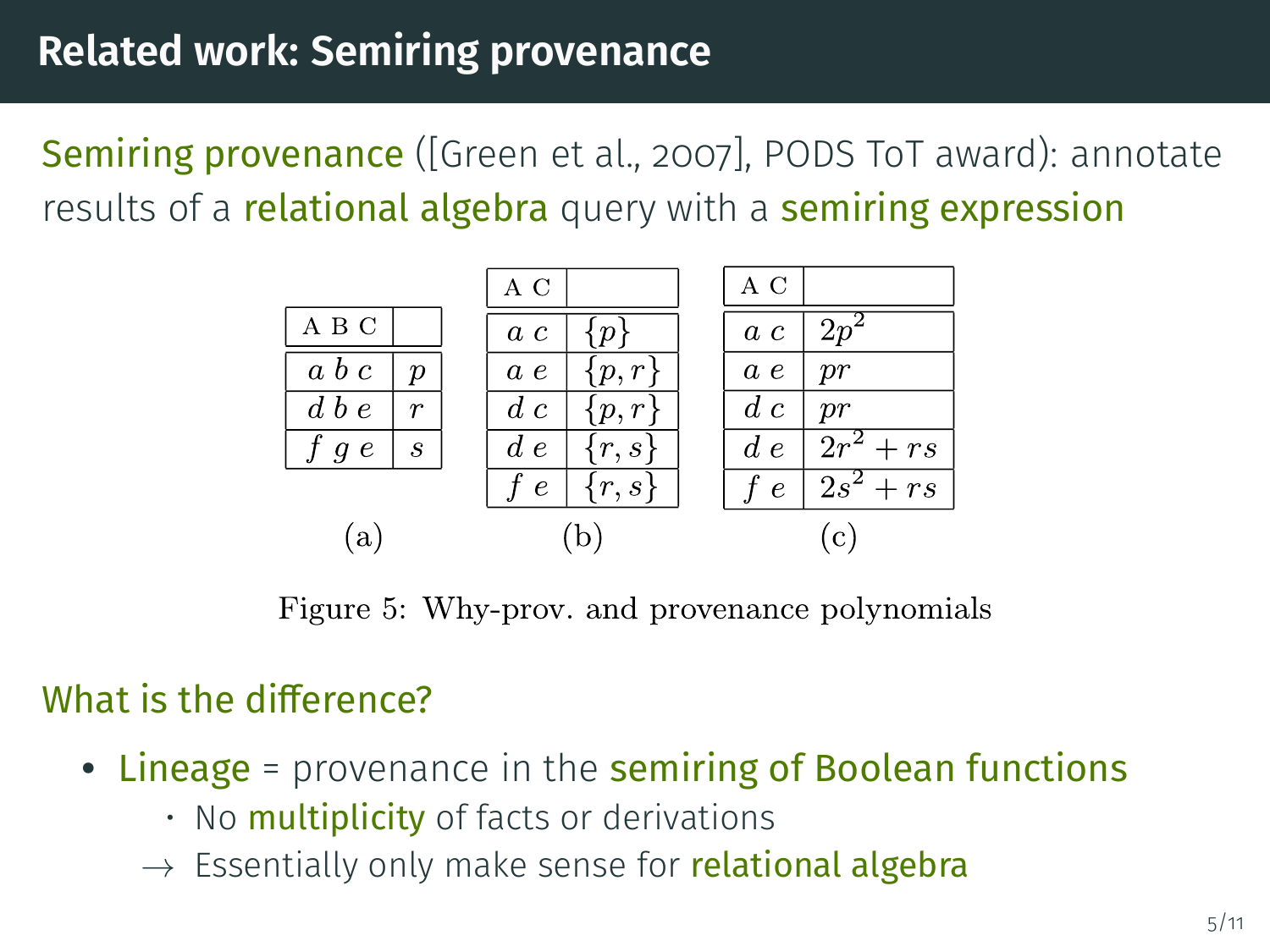Semiring provenance ([\[Green et al., 2007\]](#page-56-0), PODS ToT award): annotate results of a relational algebra query with a semiring expression



Figure 5: Why-prov. and provenance polynomials

### What is the difference?

- Lineage = provenance in the semiring of Boolean functions
	- No **multiplicity** of facts or derivations
	- $\rightarrow$  Essentially only make sense for **relational algebra**
- Circuit representation: more concise **Circuit representation:**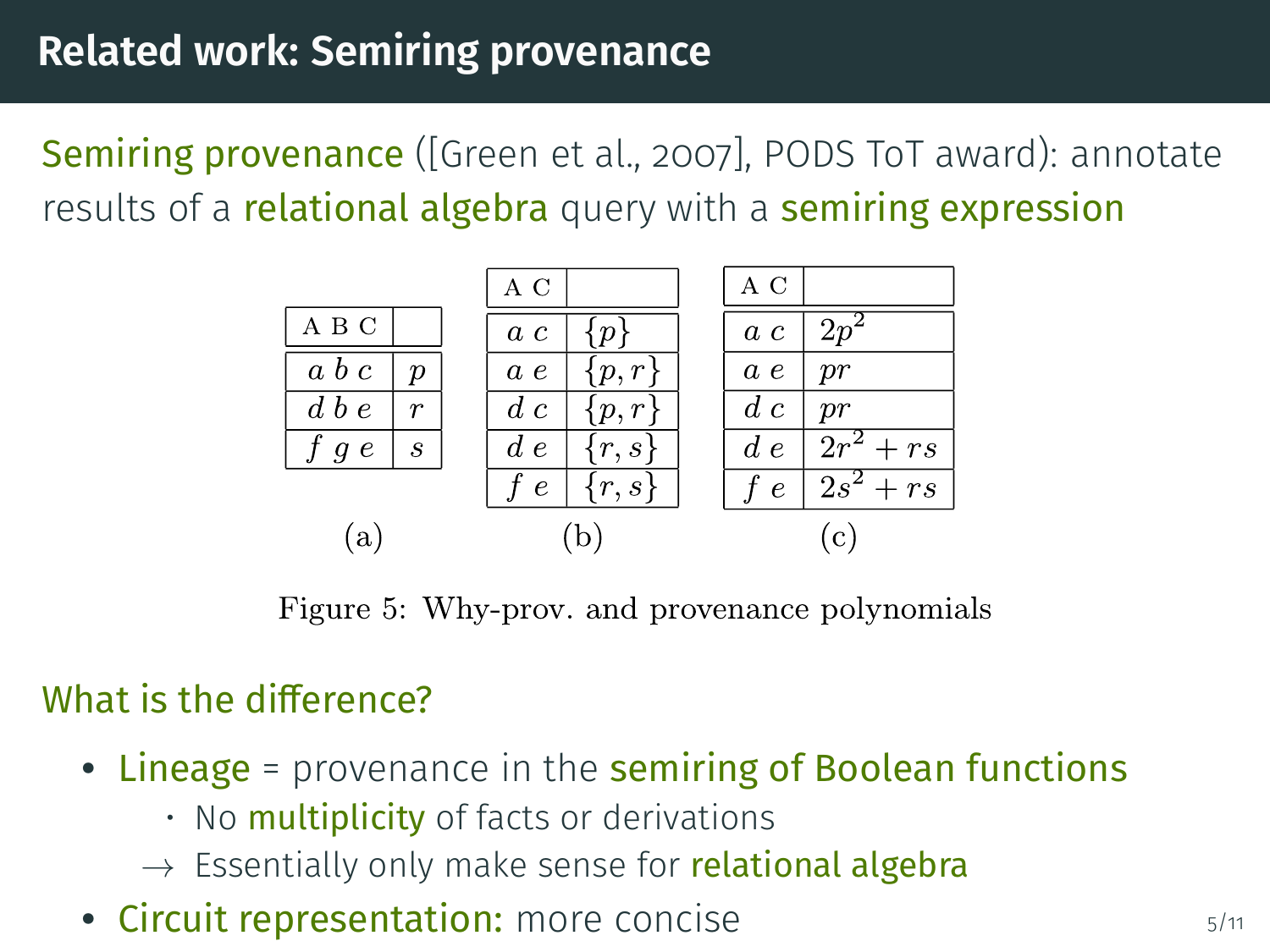• Unions of Conjunctive Queries (UCQ)

#### **Theorem**

*For any UCQ, given an instance, we can construct its lineage in polynomial time.*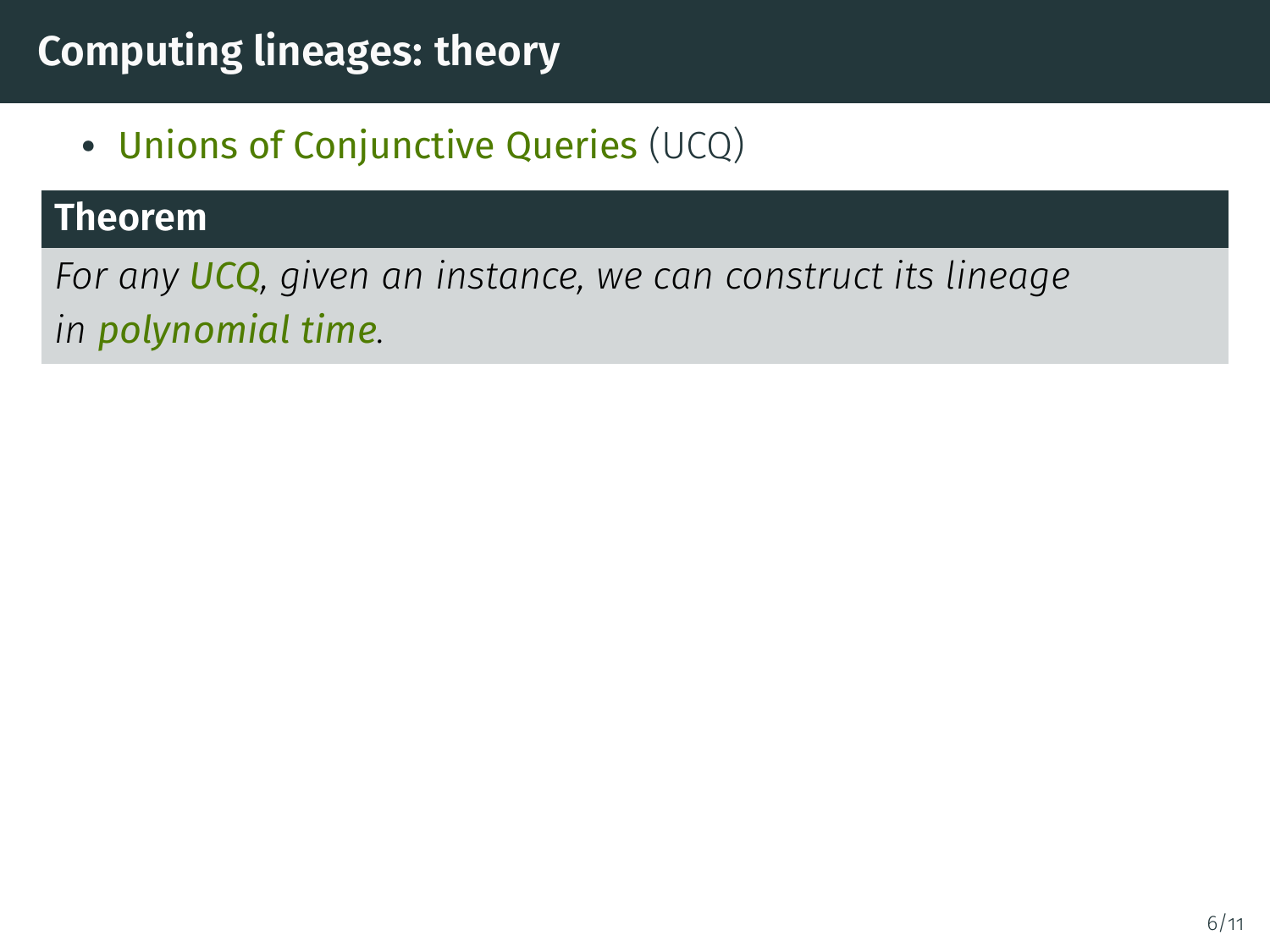• Unions of Conjunctive Queries (UCQ)

#### **Theorem**

*For any UCQ, given an instance, we can construct its lineage in polynomial time. (disjunction of all matches)*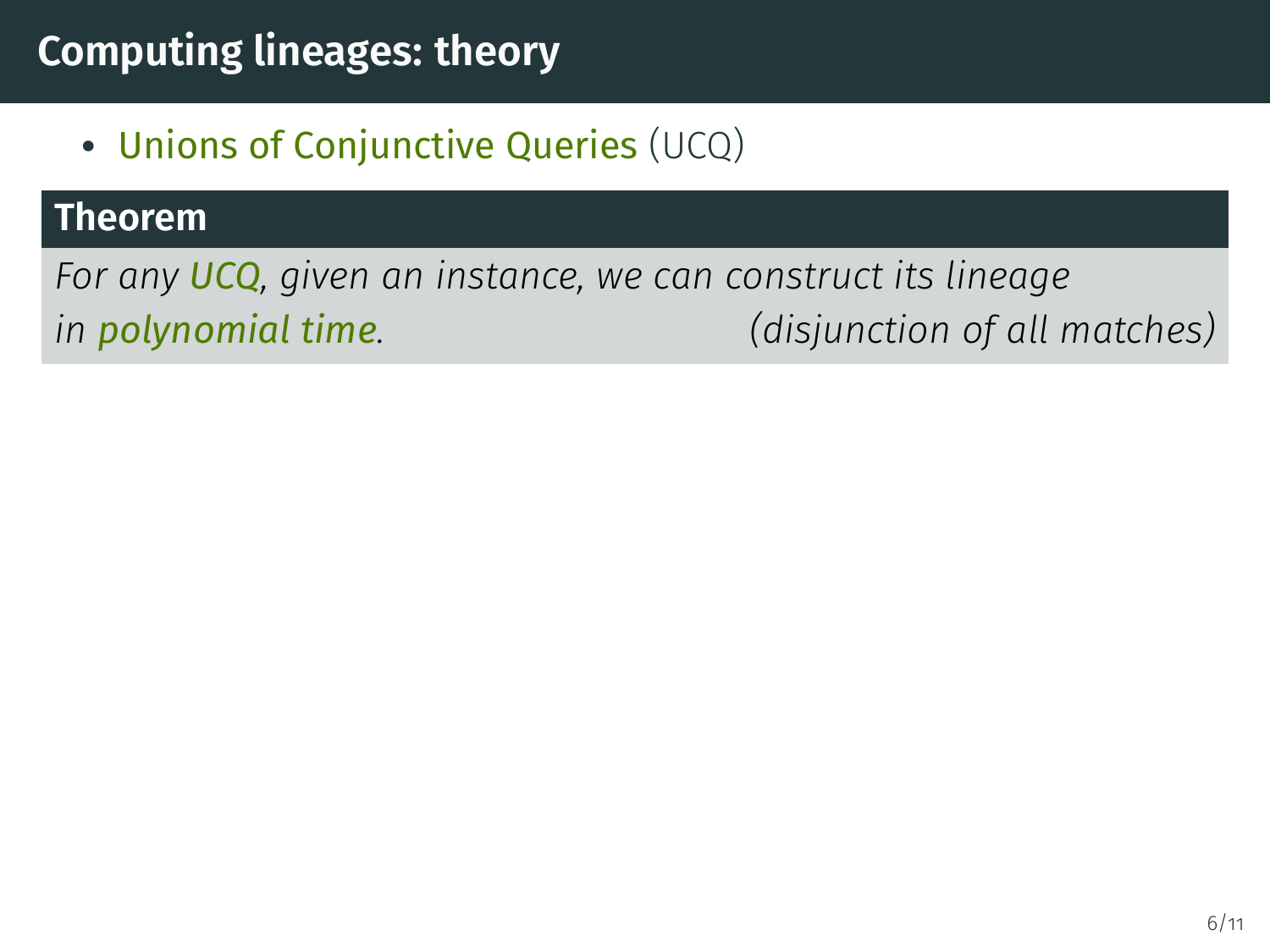• Unions of Conjunctive Queries (UCQ)

#### **Theorem**

*For any UCQ, given an instance, we can construct its lineage in polynomial time. (disjunction of all matches)*

• Acyclic Conjunctive Queries (ACQ)

#### **Theorem**

*For any ACQ, given an instance, we can construct its lineage in linear time.*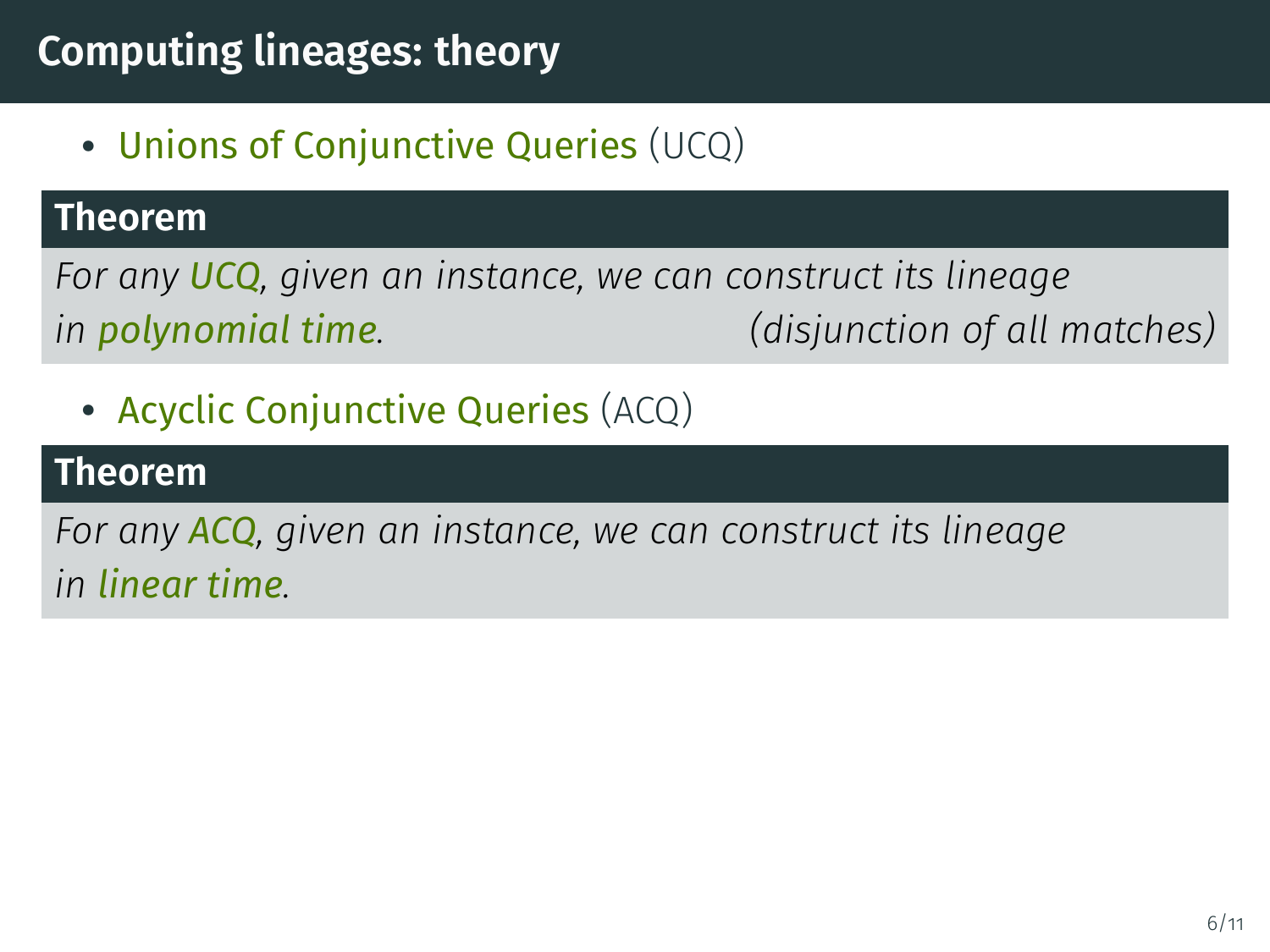• Unions of Conjunctive Queries (UCQ)

#### **Theorem**

*For any UCQ, given an instance, we can construct its lineage in polynomial time. (disjunction of all matches)*

• Acyclic Conjunctive Queries (ACQ)

#### **Theorem**

*For any ACQ, given an instance, we can construct its lineage in linear time. (following a join tree)*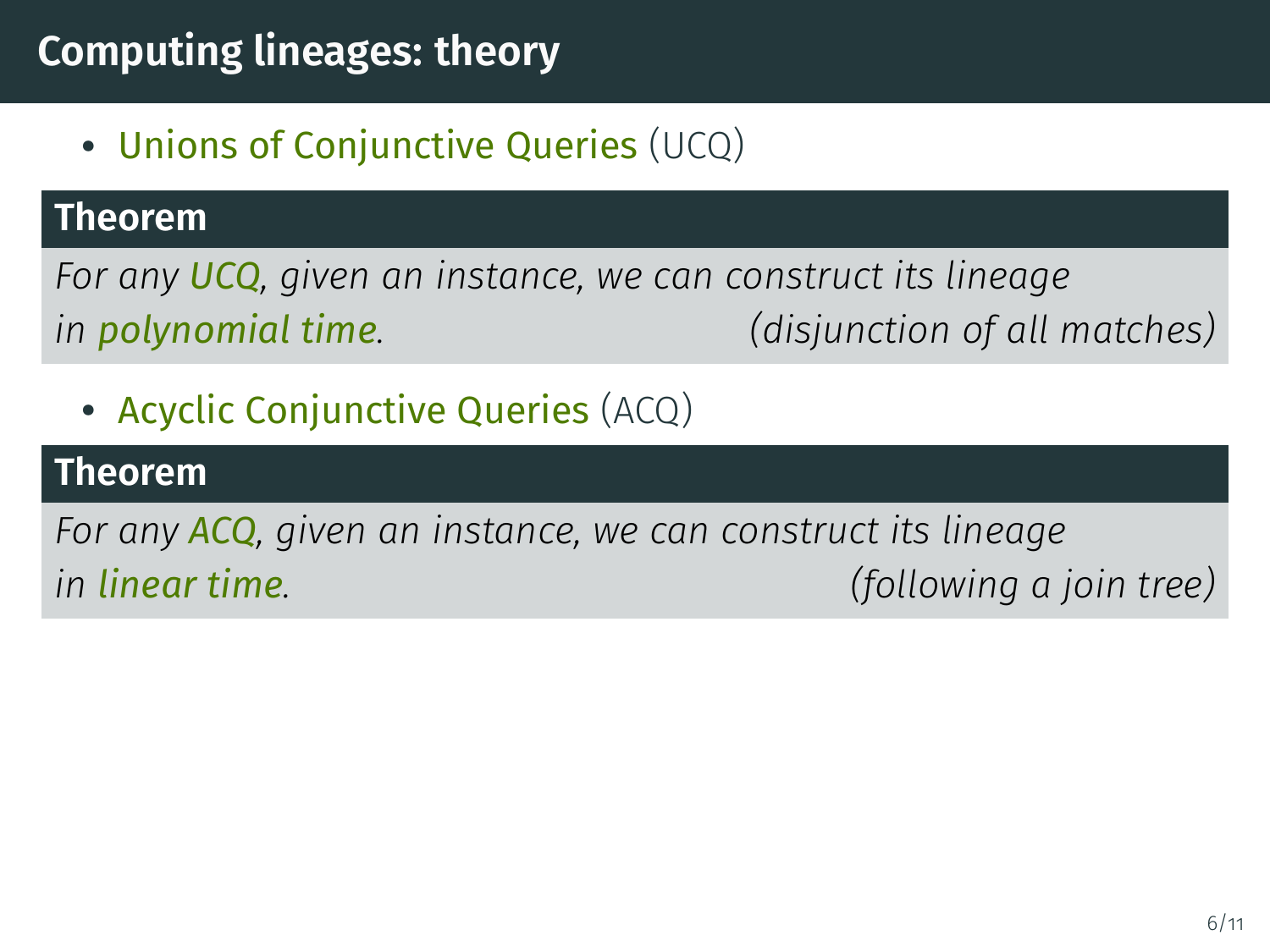• Unions of Conjunctive Queries (UCQ)

#### **Theorem**

*For any UCQ, given an instance, we can construct its lineage in polynomial time. (disjunction of all matches)*

• Acyclic Conjunctive Queries (ACQ)

#### **Theorem**

*For any ACQ, given an instance, we can construct its lineage in linear time. (following a join tree)*

• Monadic Second Order queries (MSO)

### **Theorem**

*For any MSO query, given a tree (or word), we can construct its lineage in linear time.*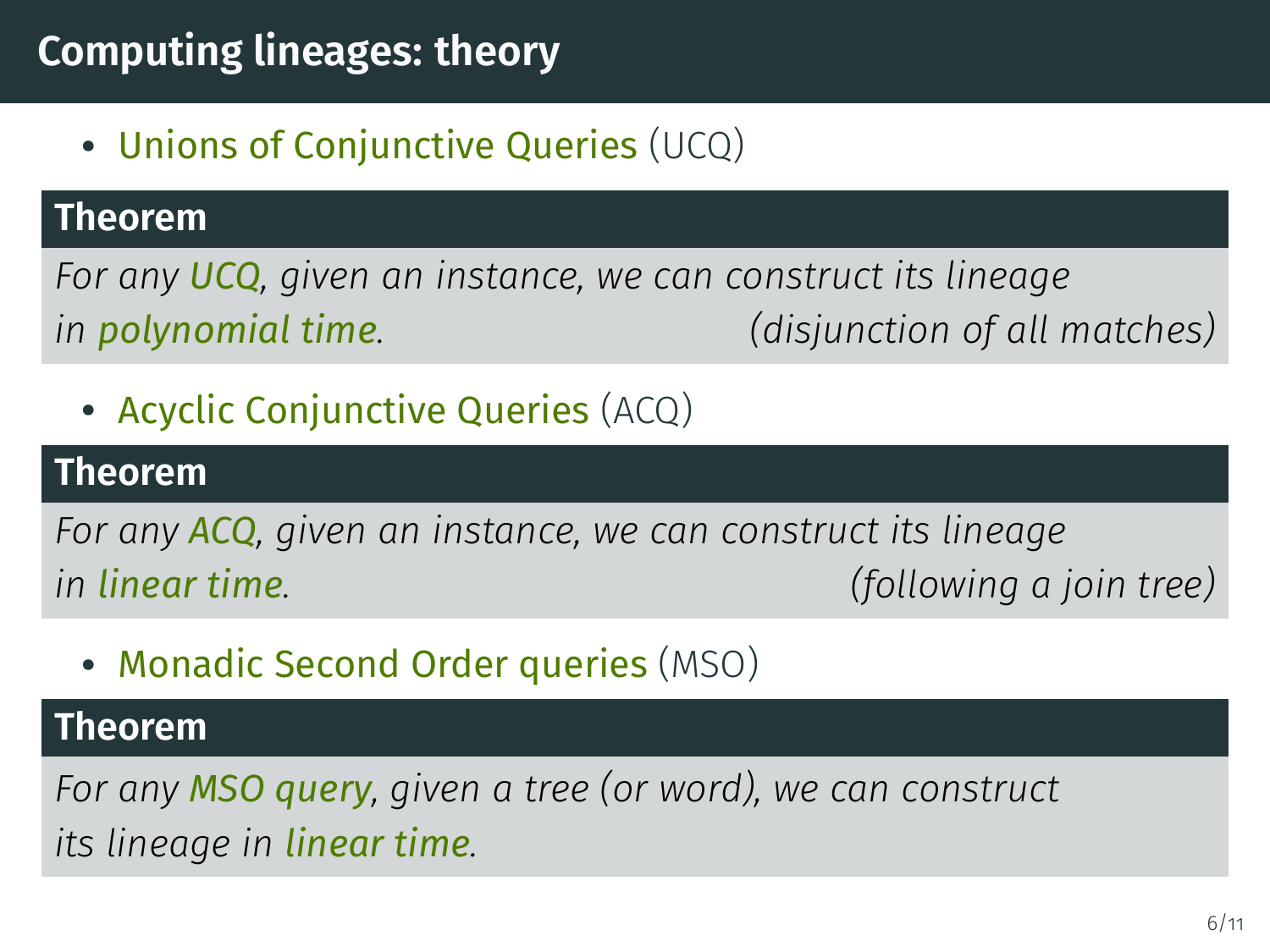• Unions of Conjunctive Queries (UCQ)

#### **Theorem**

*For any UCQ, given an instance, we can construct its lineage in polynomial time. (disjunction of all matches)*

• Acyclic Conjunctive Queries (ACQ)

#### **Theorem**

*For any ACQ, given an instance, we can construct its lineage in linear time. (following a join tree)*

• Monadic Second Order queries (MSO)

#### **Theorem**

*For any MSO query, given a tree (or word), we can construct its lineage in linear time. (automaton product)*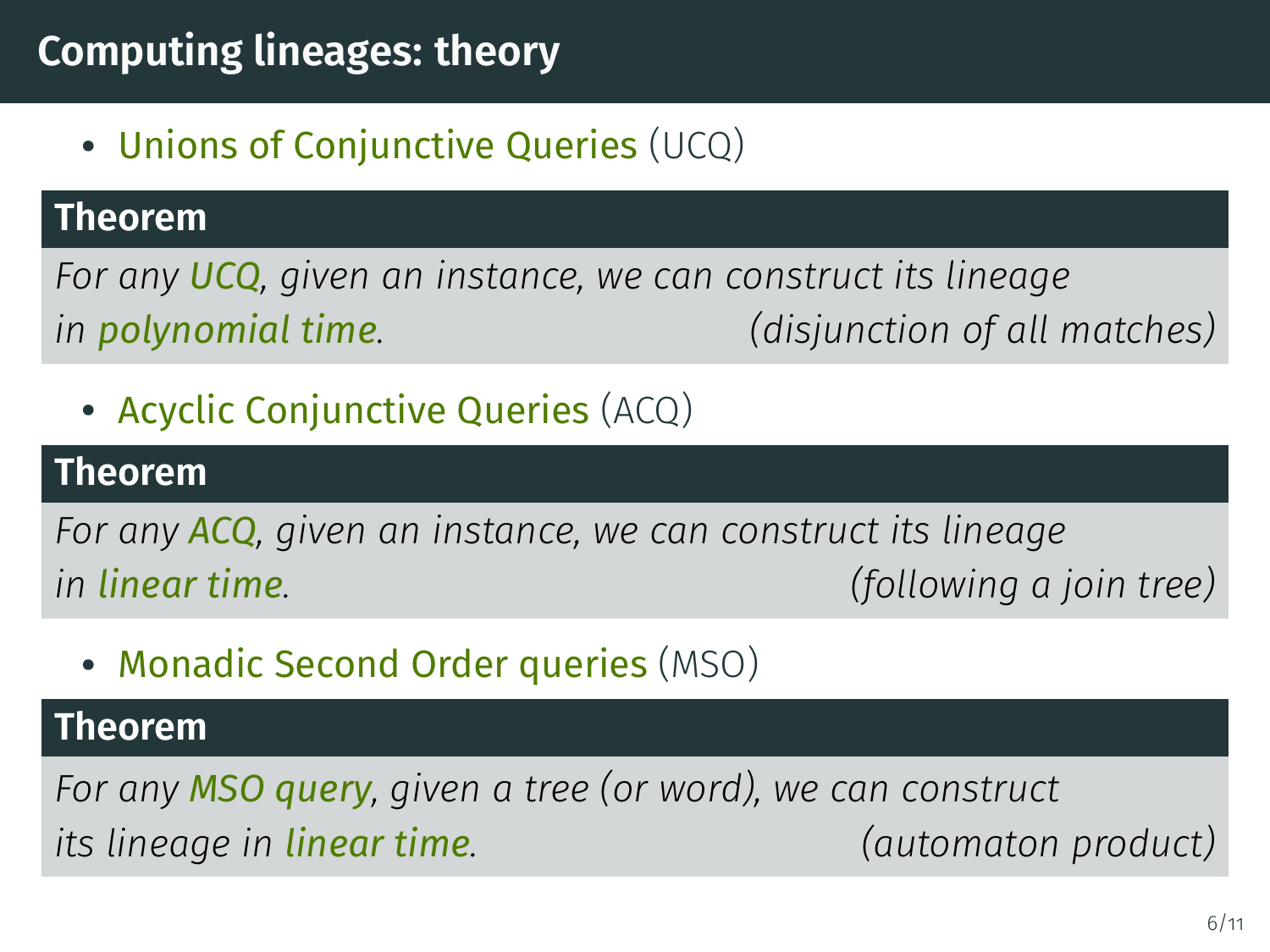• Unions of Conjunctive Queries (UCQ)

#### **Theorem**

*For any UCQ, given an instance, we can construct its lineage in polynomial time. (disjunction of all matches)*

• Acyclic Conjunctive Queries (ACQ)

#### **Theorem**

*For any ACQ, given an instance, we can construct its lineage in linear time. (following a join tree)*

• Monadic Second Order queries (MSO)

#### **Theorem**

*For any MSO query, given a tree (or word), we can construct its lineage in linear time. (automaton product)*

• **Datalog:** see [\[Deutch et al., 2014\]](#page-56-1), **PTIME** 6/11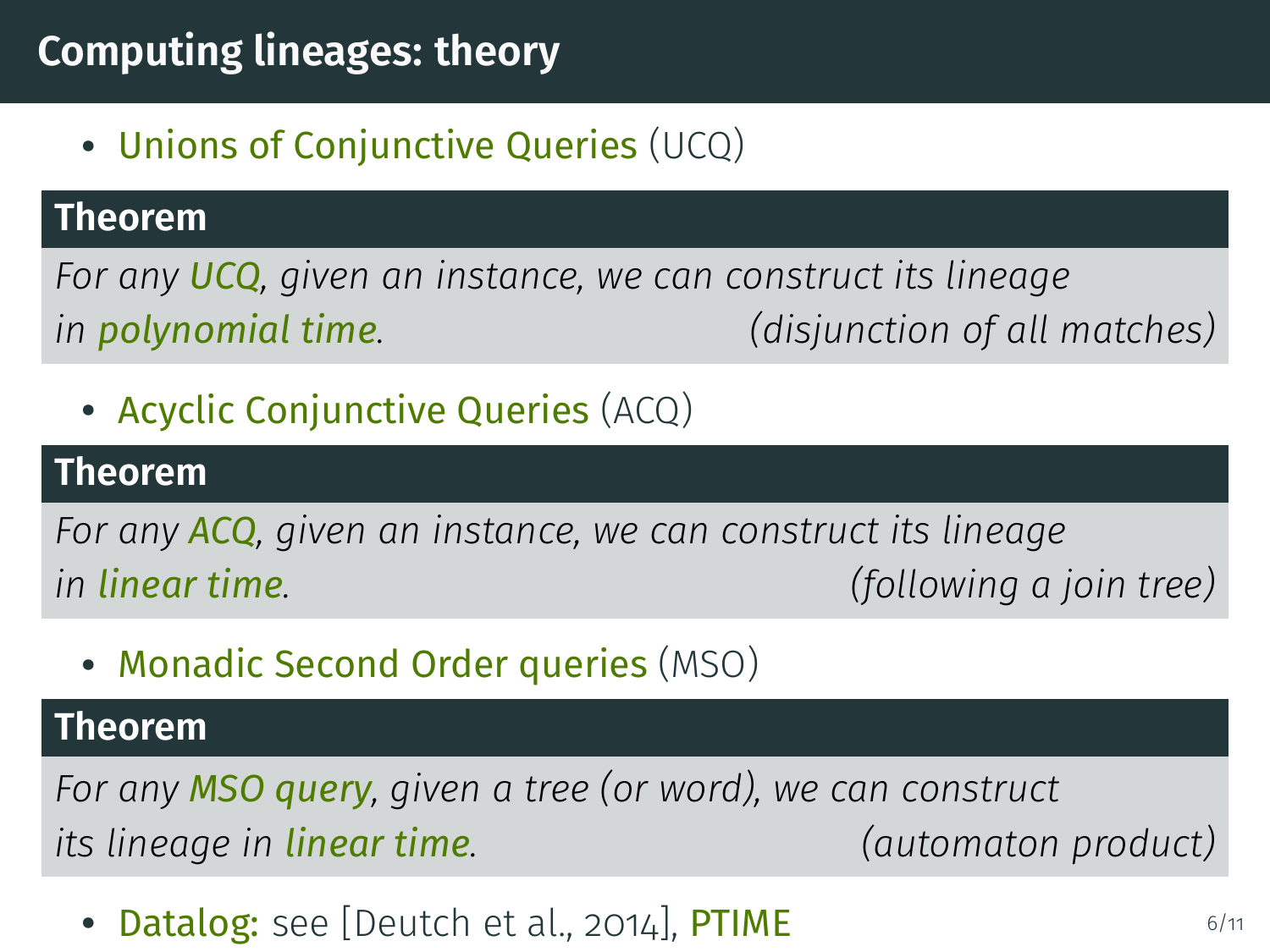# **Computing lineages: practice**

- **ProvSQL:** PostgreSQL extension to compute query lineages
- Keeps track of the lineage of query results as a circuit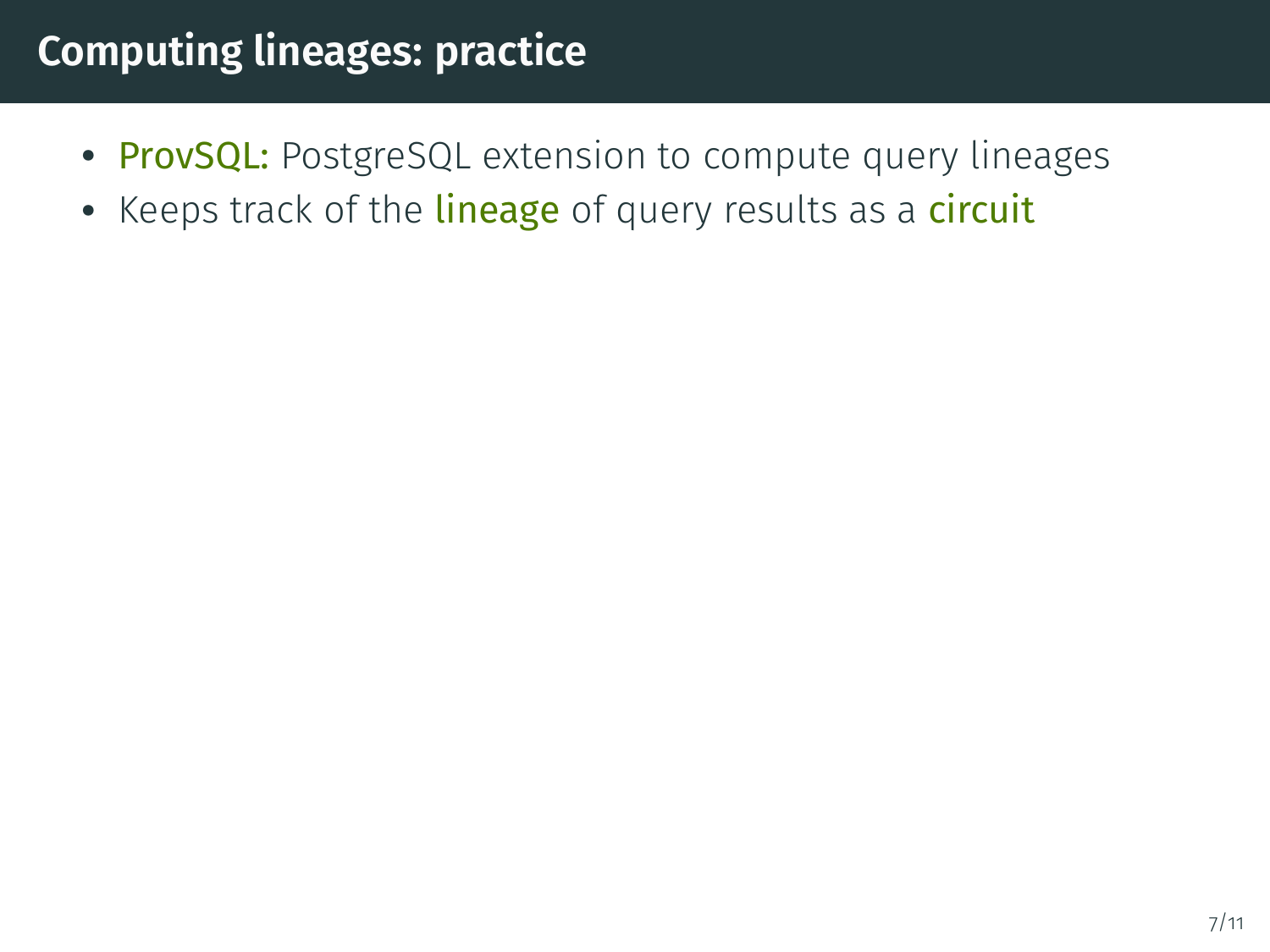# **Computing lineages: practice**

- **ProvSQL:** PostgreSQL extension to compute query lineages
- Keeps track of the lineage of query results as a circuit

```
a3nm=# SELECT id, name, city FROM personnel;
                     citu
 id lname
  1 | John | New York
  2 | Paul | New York
 3 | Dave | Paris<br>4 | Ellen | Paris<br>4 | Ellen | Berlin
  5 | Magdalen | Paris
  6 | Nancy | Paris
  7 | Susan | Berlin
(7 \text{ Thus})a3nm=# SELECT *, formula(provenance(), 'personnel_id') FROM
(SELECT DISTINCT city FROM personnel) t;
   citu I formula
 Paris (3 \oplus 5 \oplus 6)Berlin (4 \oplus 7)New York (1 \oplus 2)(3 \text{rows})
```
You can run it! <https://github.com/PierreSenellart/provsql>  $_{7/11}$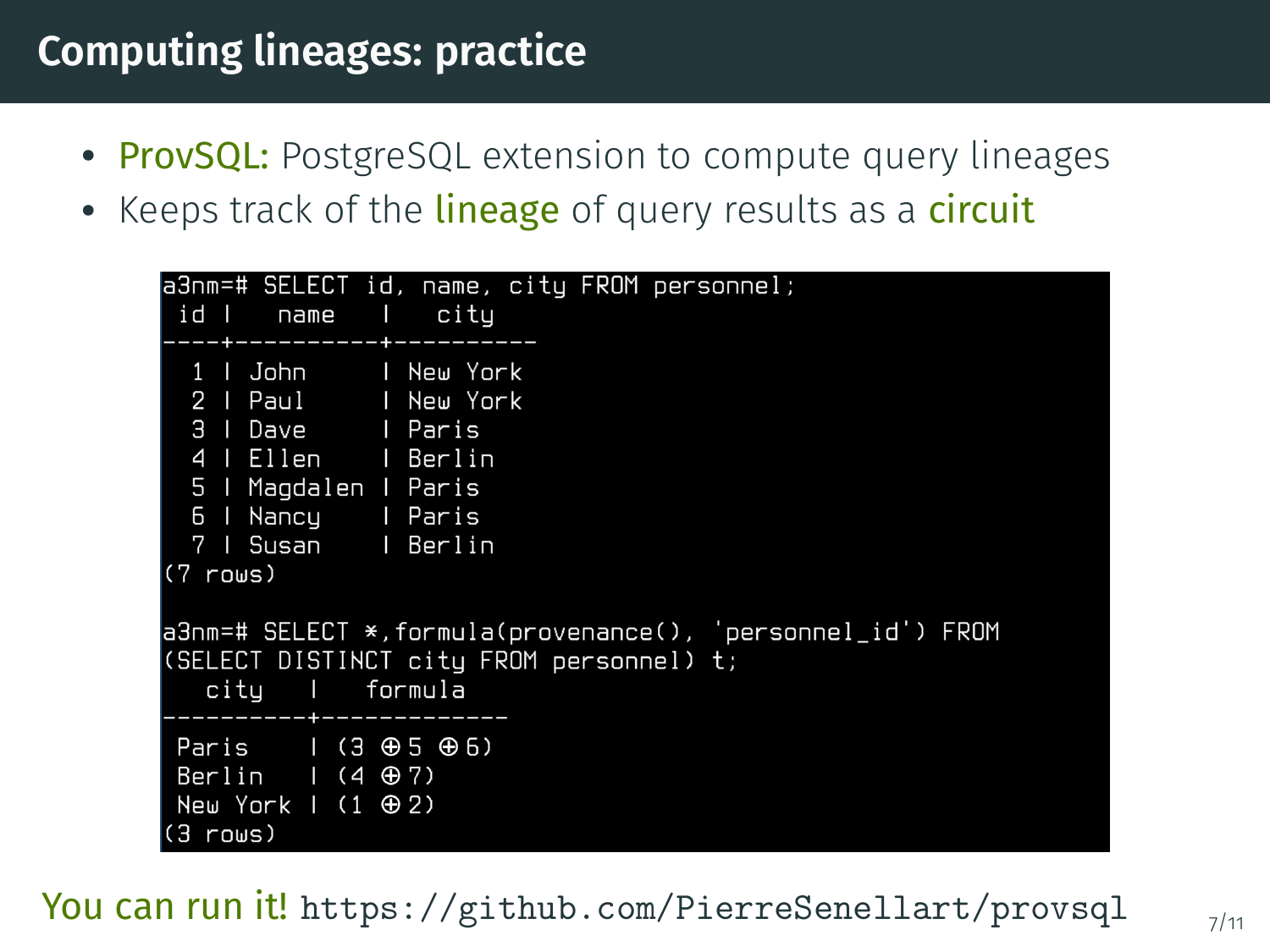- Translate your problem to a **circuit**
- Design **general-purpose algorithms** on the circuits
	- $\rightarrow$  Satisfiability, counting, probability computation, enumeration...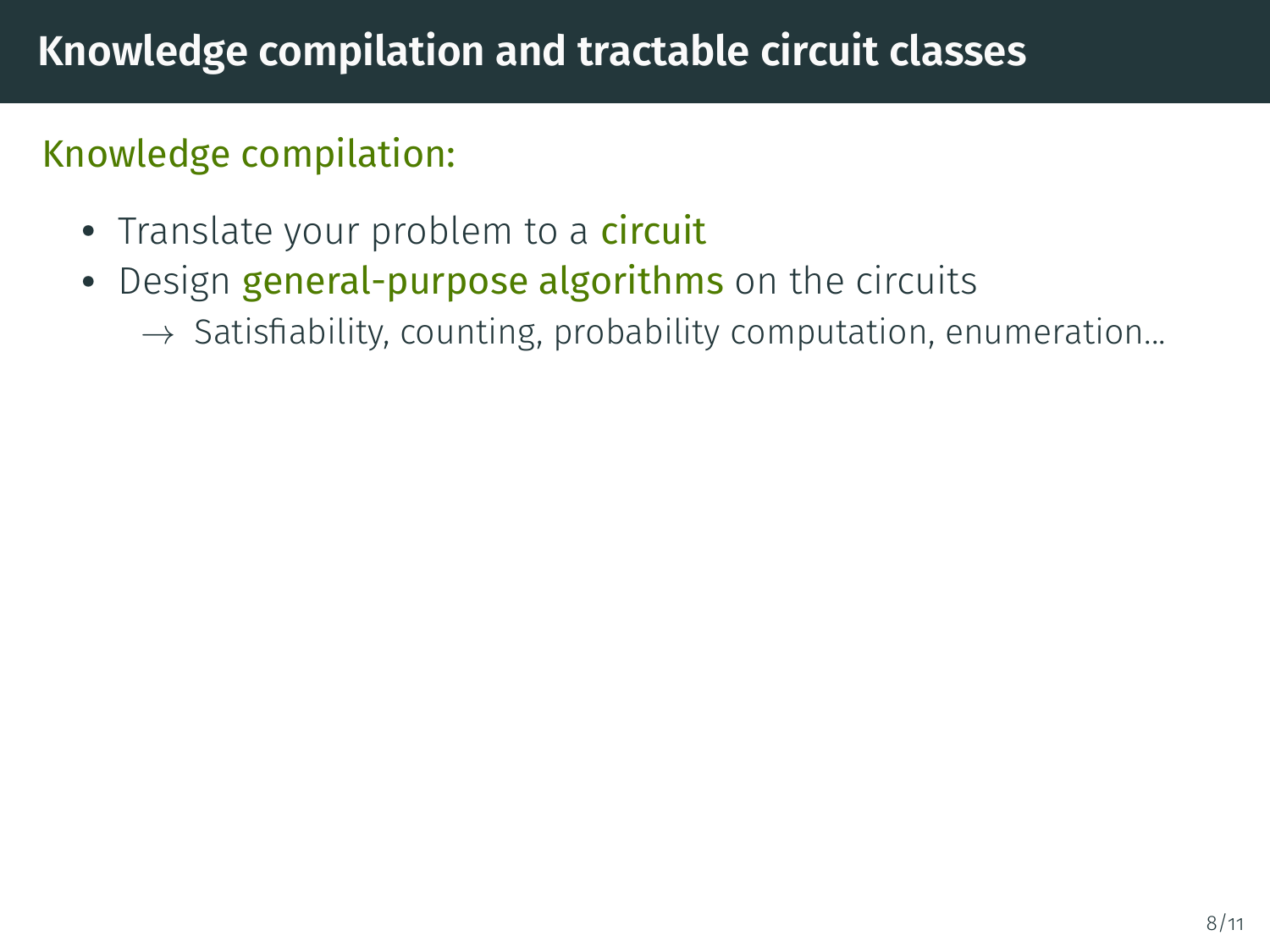- Translate your problem to a **circuit**
- Design **general-purpose algorithms** on the circuits
	- $\rightarrow$  Satisfiability, counting, probability computation, enumeration...

### Without knowledge compilation:

*O*(*n* 2 ) algorithms

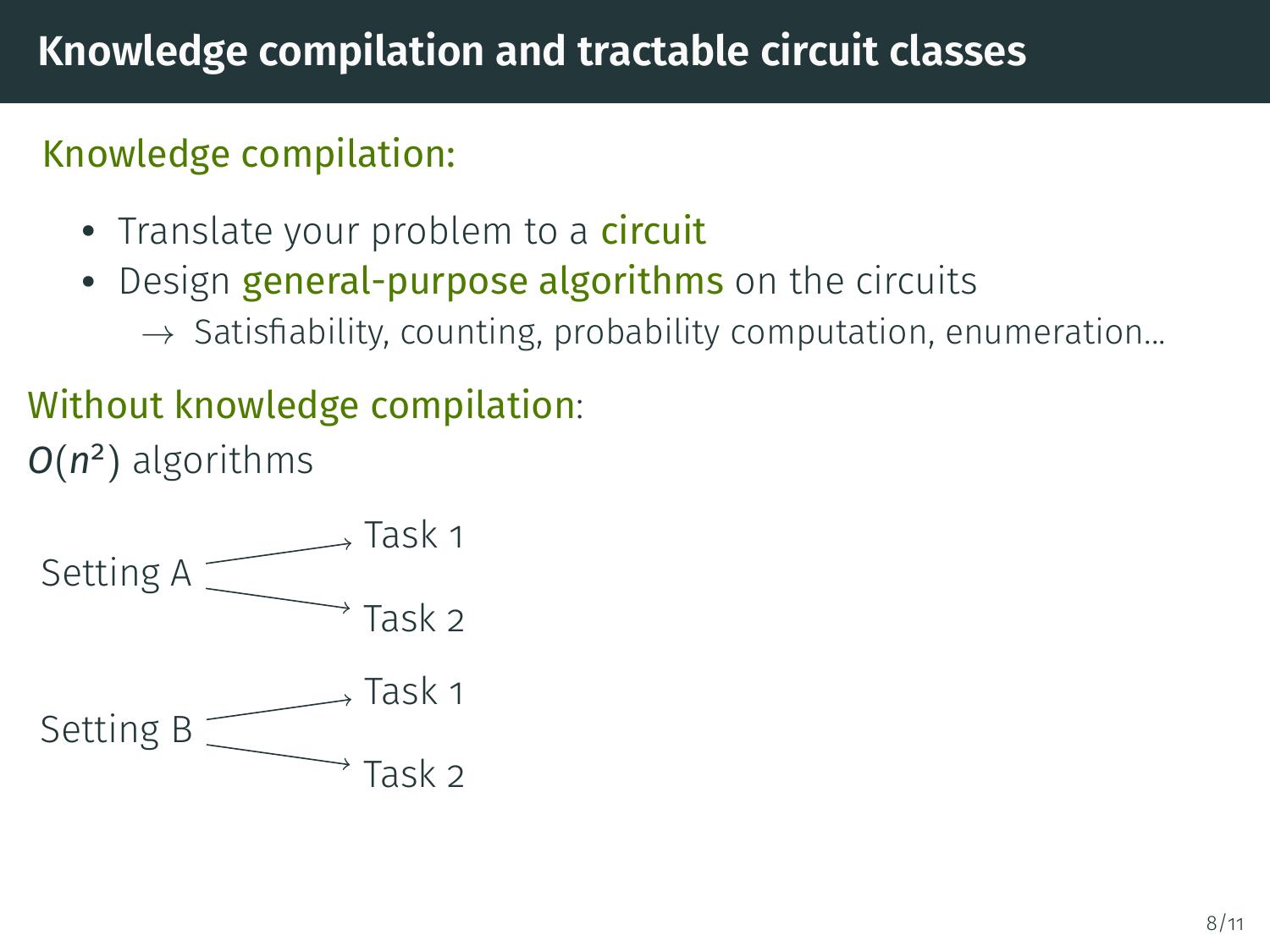- Translate your problem to a **circuit**
- Design **general-purpose algorithms** on the circuits
	- $\rightarrow$  Satisfiability, counting, probability computation, enumeration...



Without knowledge compilation:

With knowledge compilation: *O*(*n*) algorithms Setting A  $\longrightarrow$  Circuit Setting  $B \longrightarrow$  Circuit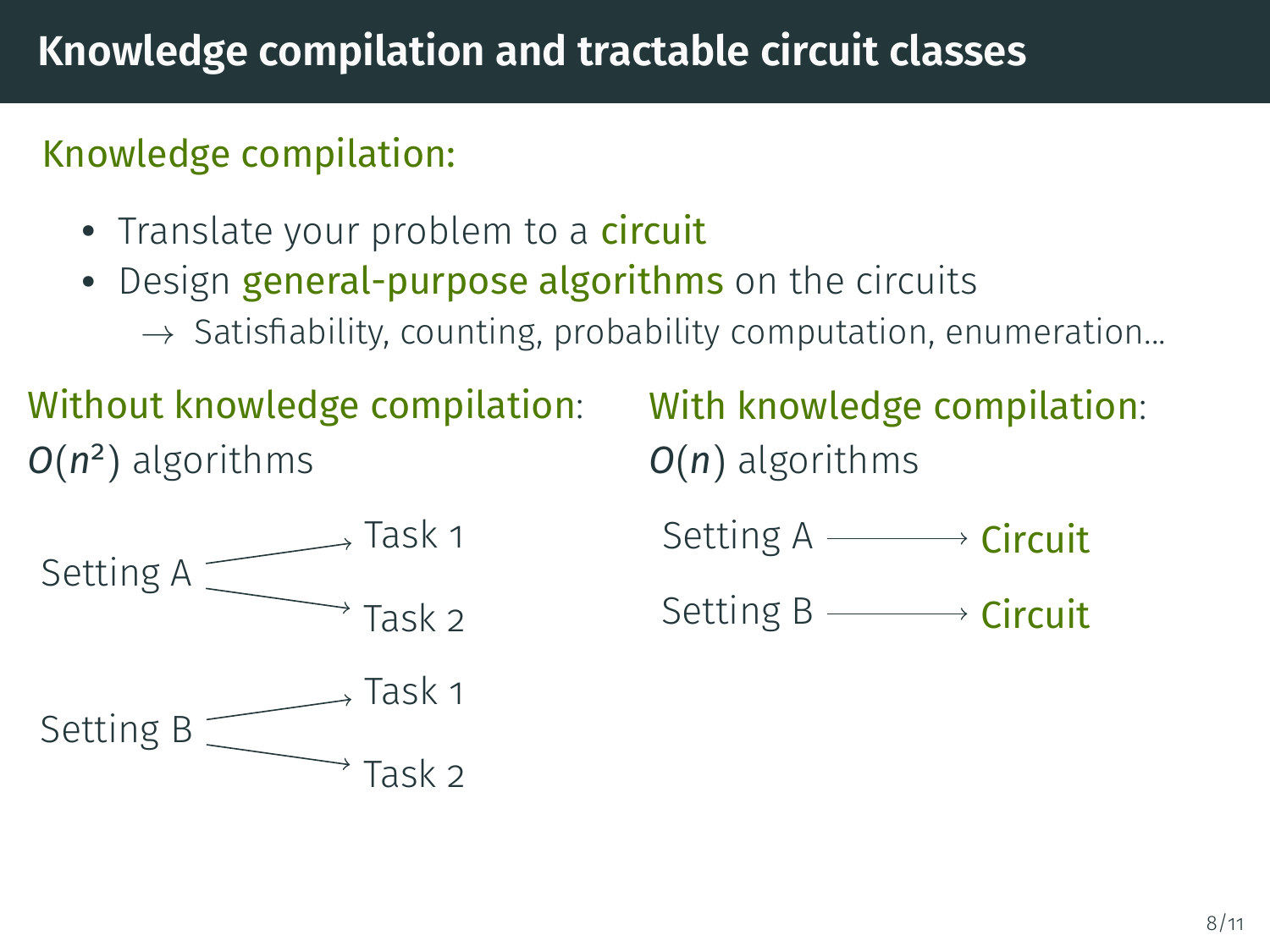- Translate your problem to a **circuit**
- Design **general-purpose algorithms** on the circuits
	- $\rightarrow$  Satisfiability, counting, probability computation, enumeration...



Without knowledge compilation:

With knowledge compilation: *O*(*n*) algorithms

Setting A  $\longrightarrow$  Circuit

Setting  $B \longrightarrow$  Circuit

Circuit Task 1

 $Circuit \longrightarrow Task 2$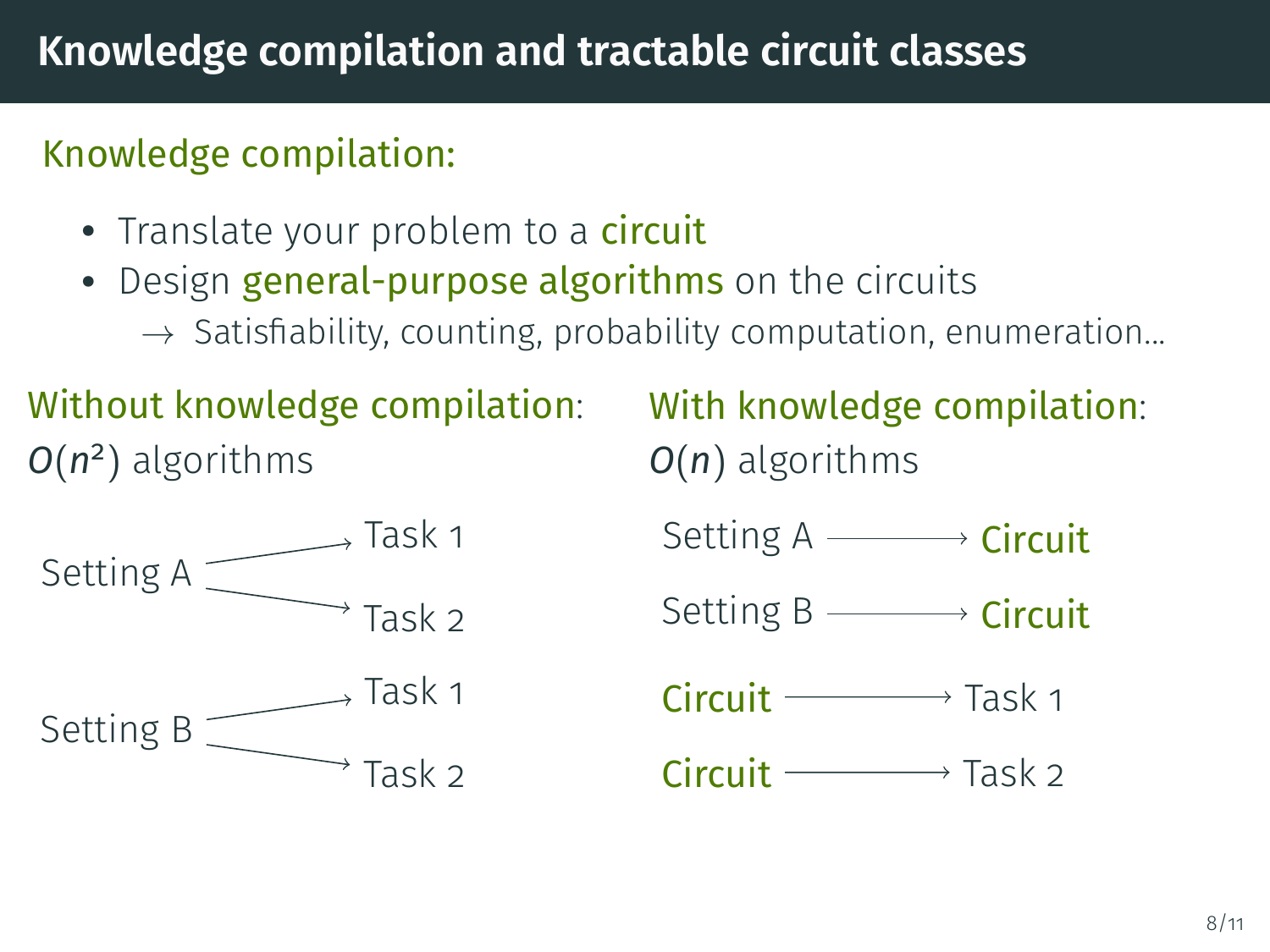- Translate your problem to a **circuit**
- Design **general-purpose algorithms** on the circuits
	- $\rightarrow$  Satisfiability, counting, probability computation, enumeration...



Without knowledge compilation:

With knowledge compilation: *O*(*n*) algorithms

Setting A  $\longrightarrow$  Circuit

Setting  $B \longrightarrow$  Circuit

Circuit Task 1

Circuit  $\longrightarrow$  Task 2

 $\rightarrow$  Tractability: use tractable **circuit classes**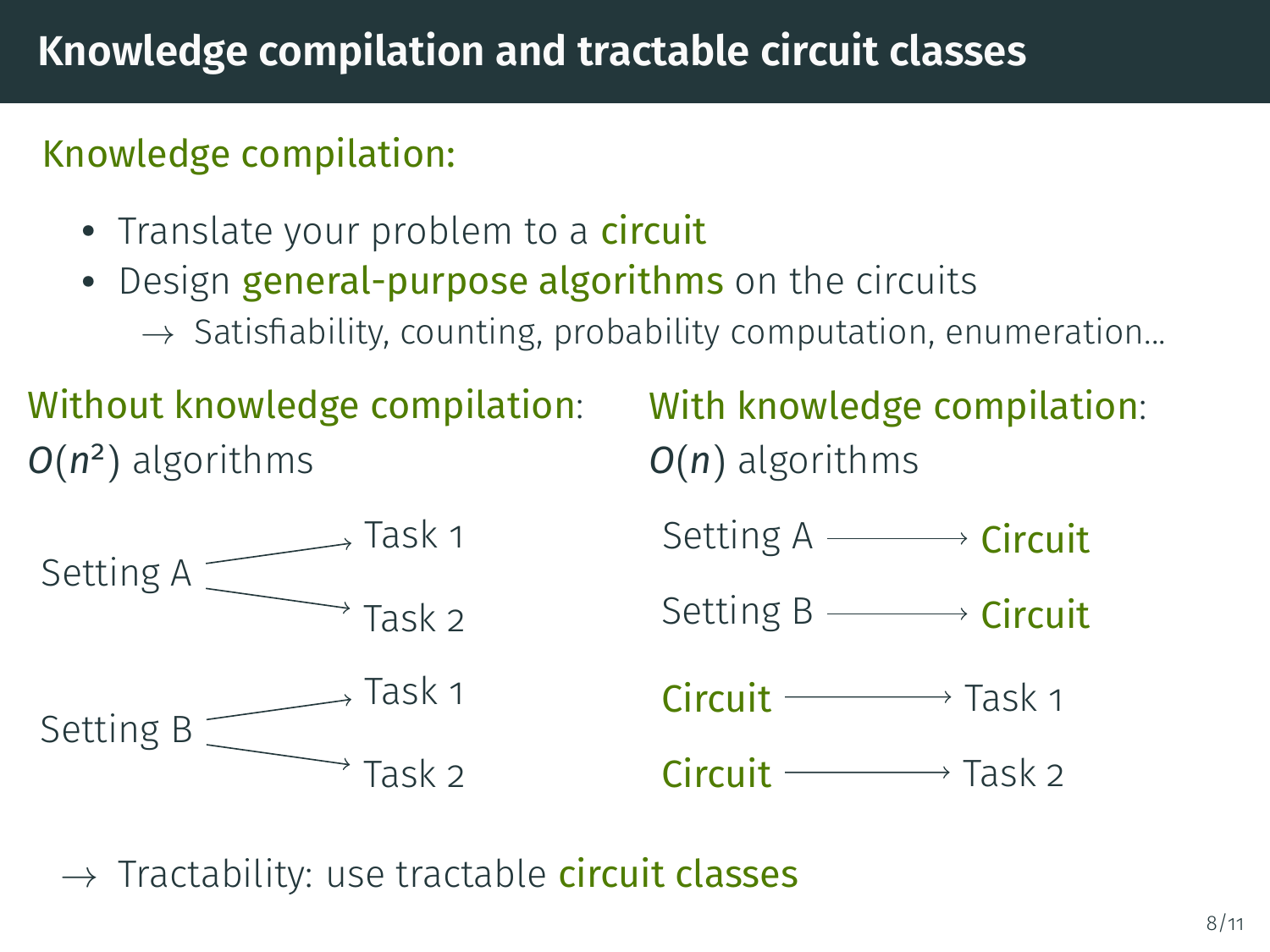There is a whole zoo of tractable circuit classes...

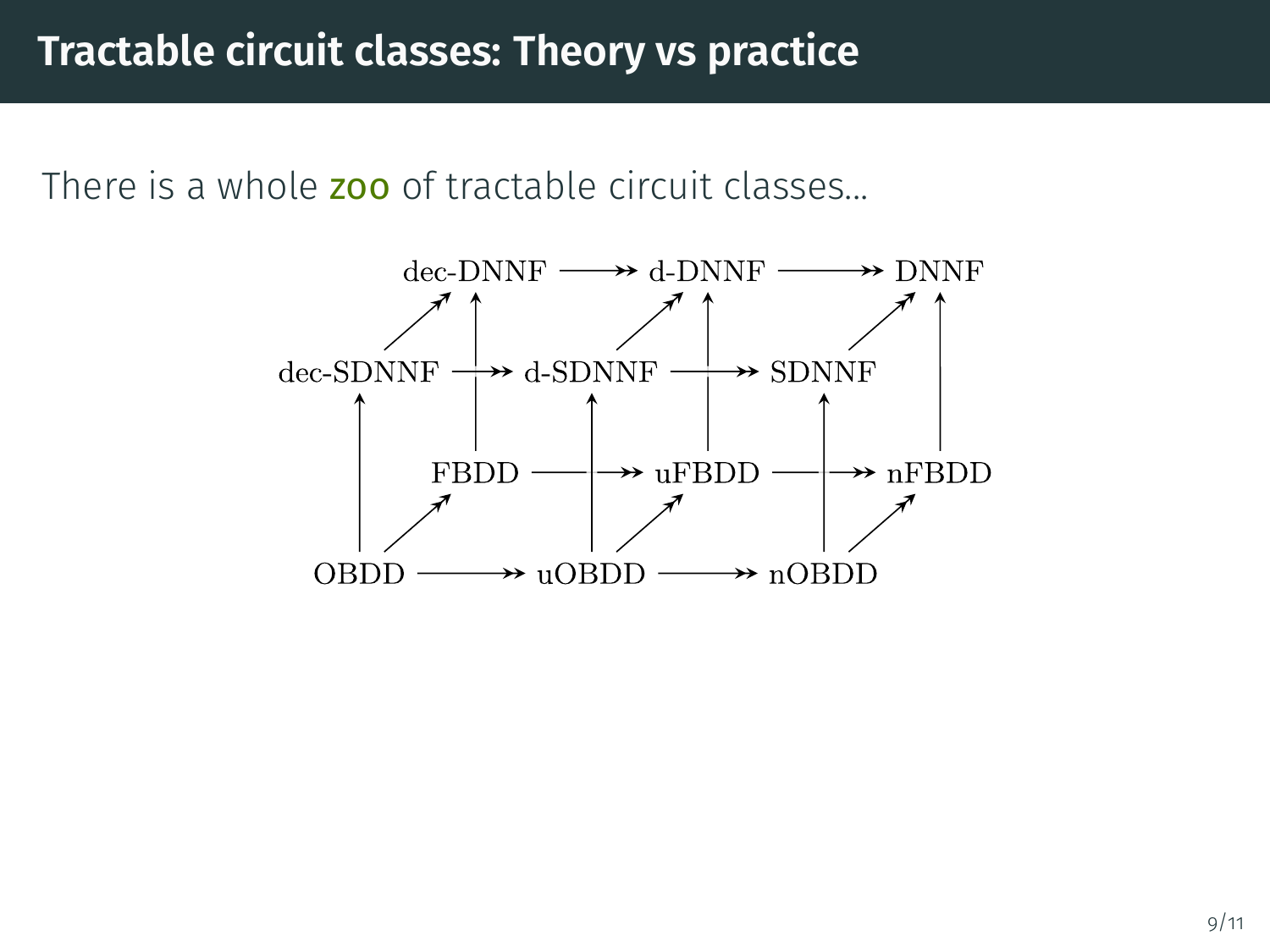There is a whole zoo of tractable circuit classes...



But in **practice** there are solvers for arbitrary circuits:

- Satisfiability (SAT): MapleSAT, Cadical, Glucose, etc.
- Counting: c2d, d4, dsharp, etc.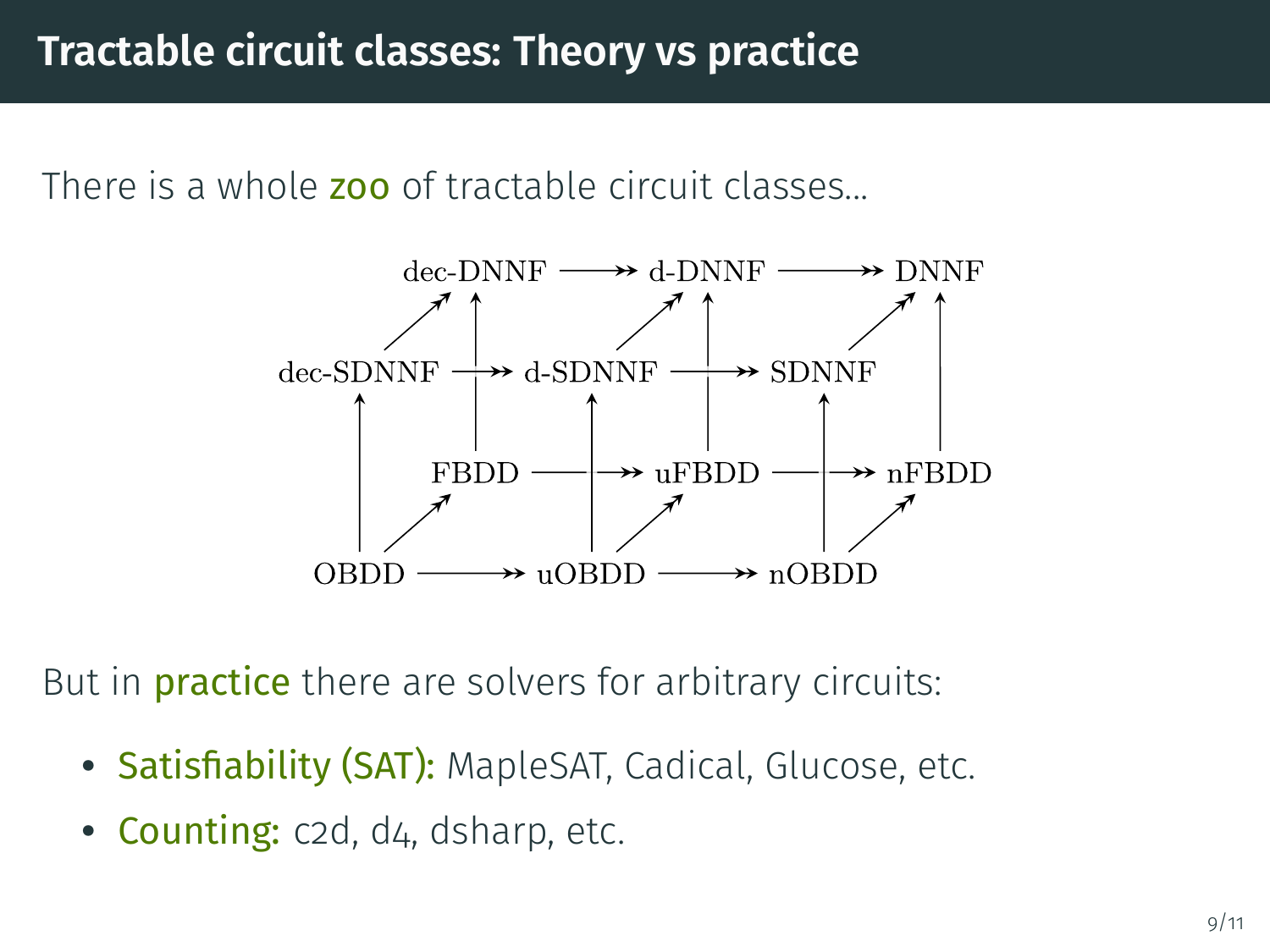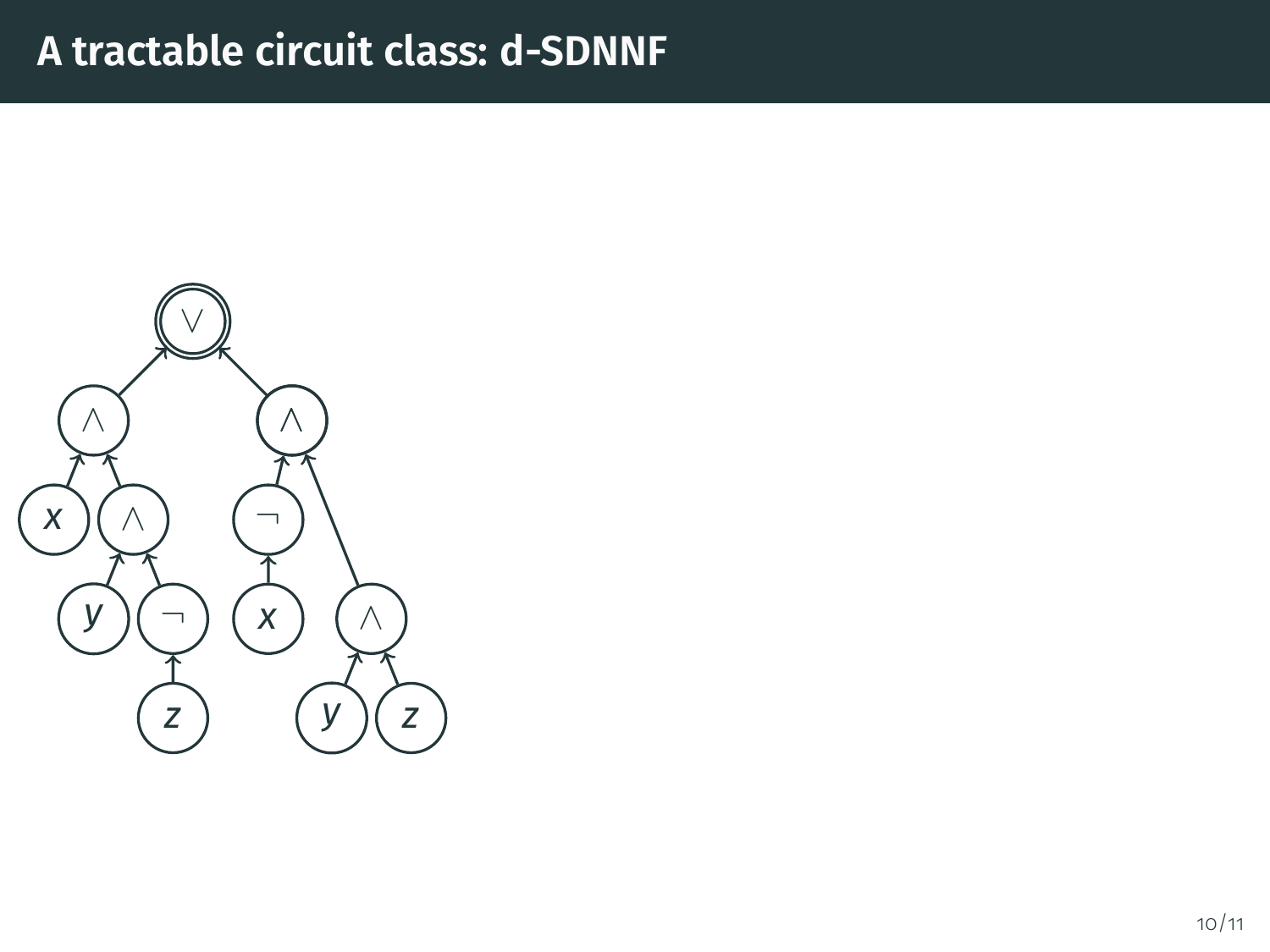• Negation Normal Form: negations only applied to the leaves

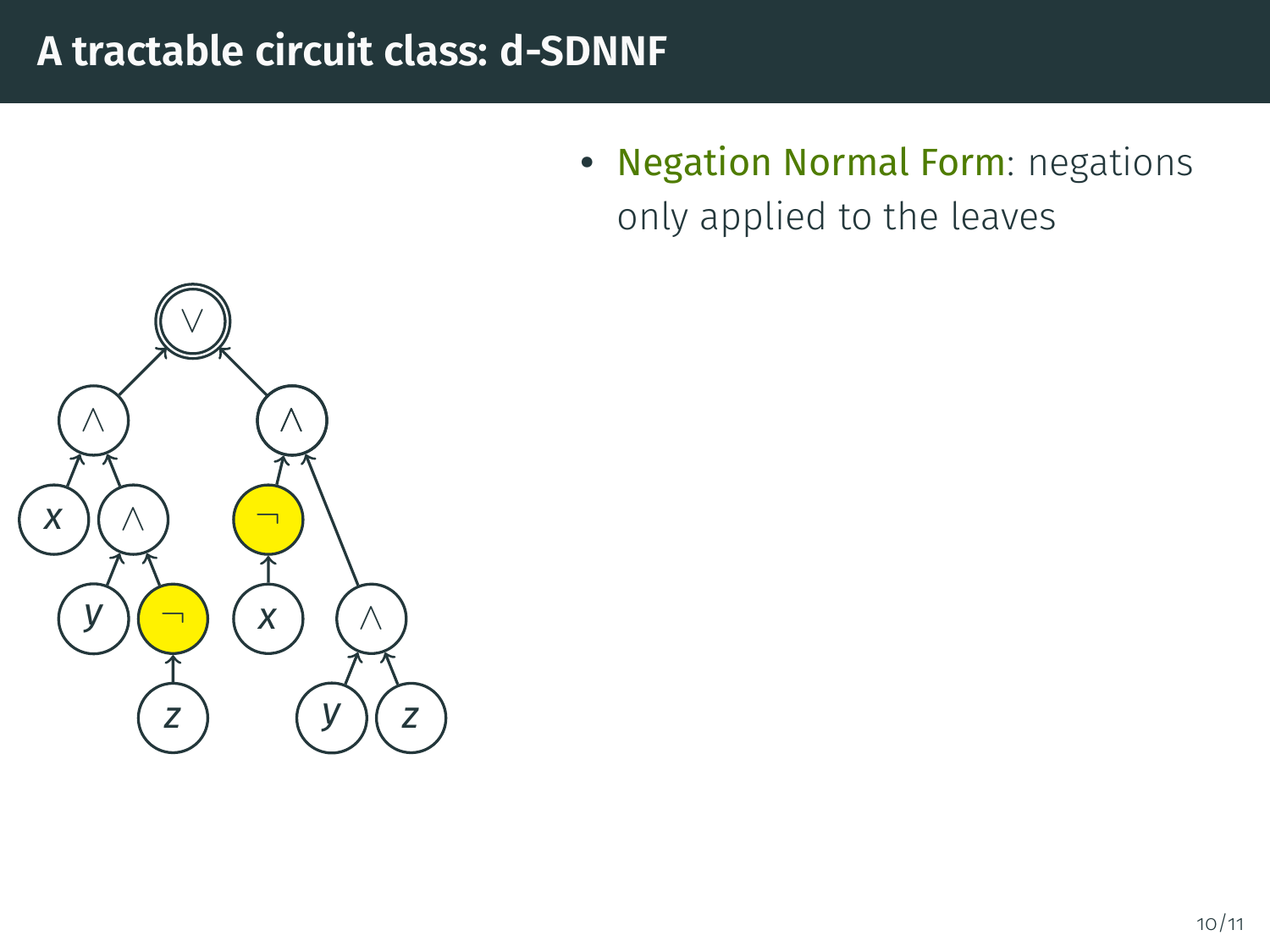

- Negation Normal Form: negations only applied to the leaves
- Decomposable: inputs of <sup>∧</sup>-gates are **independent** (no variable has a path to two different inputs of the same ∧-gate)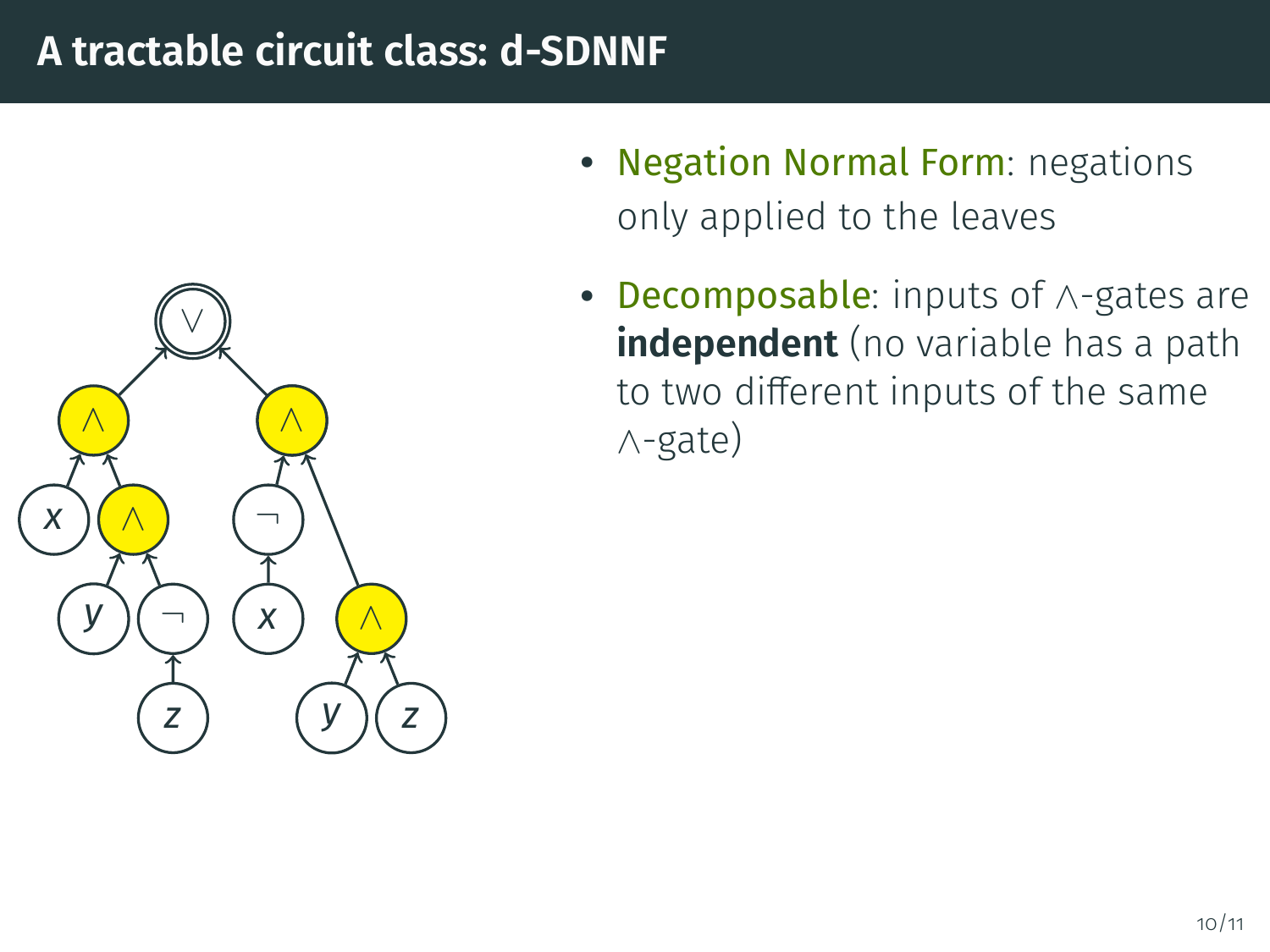

- Negation Normal Form: negations only applied to the leaves
- Decomposable: inputs of <sup>∧</sup>-gates are **independent** (no variable has a path to two different inputs of the same ∧-gate)
	- $\rightarrow$  efficient **satisfiability**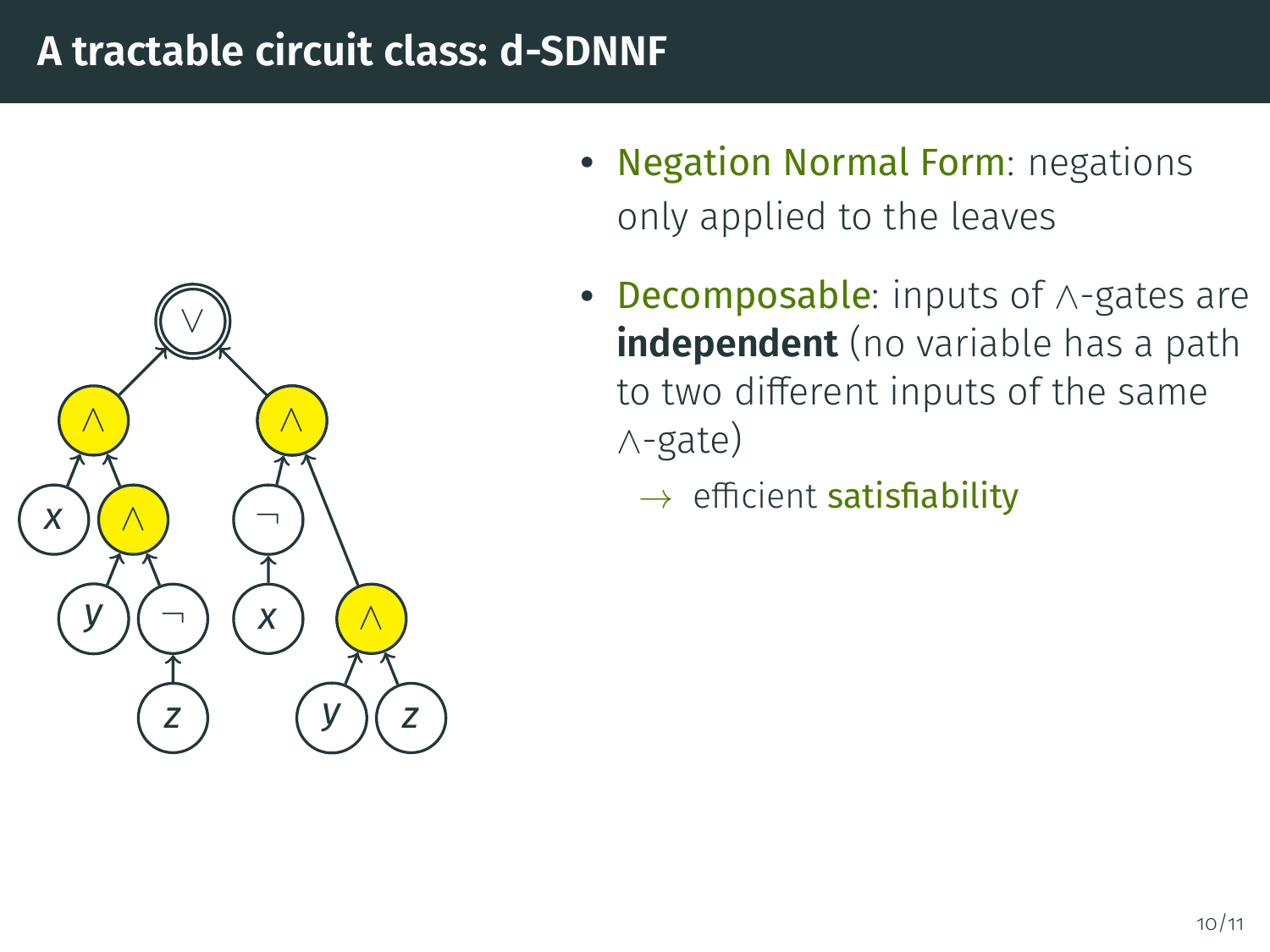

- Negation Normal Form: negations only applied to the leaves
- Decomposable: inputs of ∧-gates are **independent** (no variable has a path to two different inputs of the same ∧-gate)
	- $\rightarrow$  efficient **satisfiability**
- Deterministic: inputs of <sup>∨</sup>-gates are **mutually exclusive**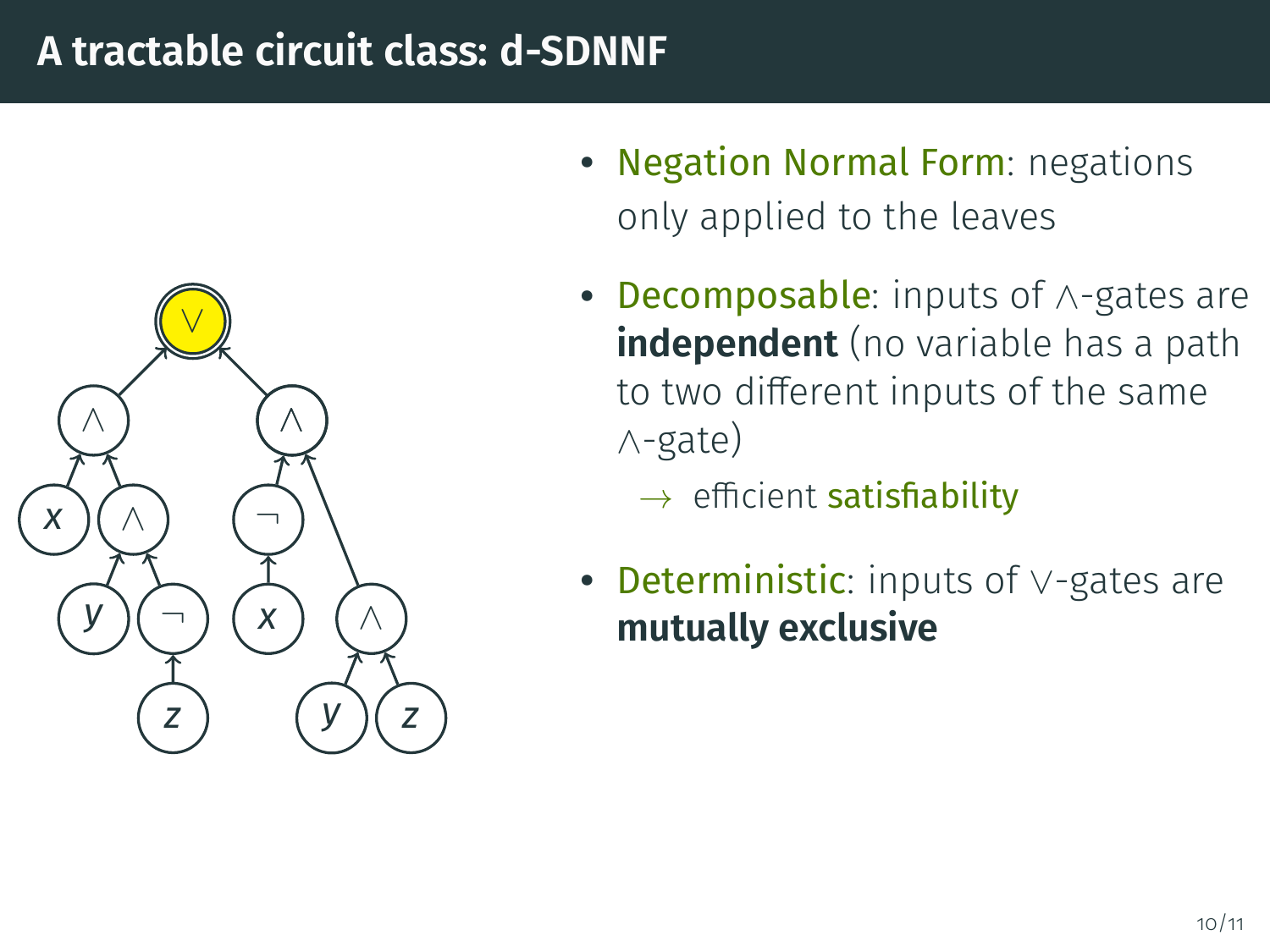

- Negation Normal Form: negations only applied to the leaves
- Decomposable: inputs of ∧-gates are **independent** (no variable has a path to two different inputs of the same ∧-gate)
	- $\rightarrow$  efficient **satisfiability**
- Deterministic: inputs of <sup>∨</sup>-gates are **mutually exclusive**
	- $\rightarrow$  efficient counting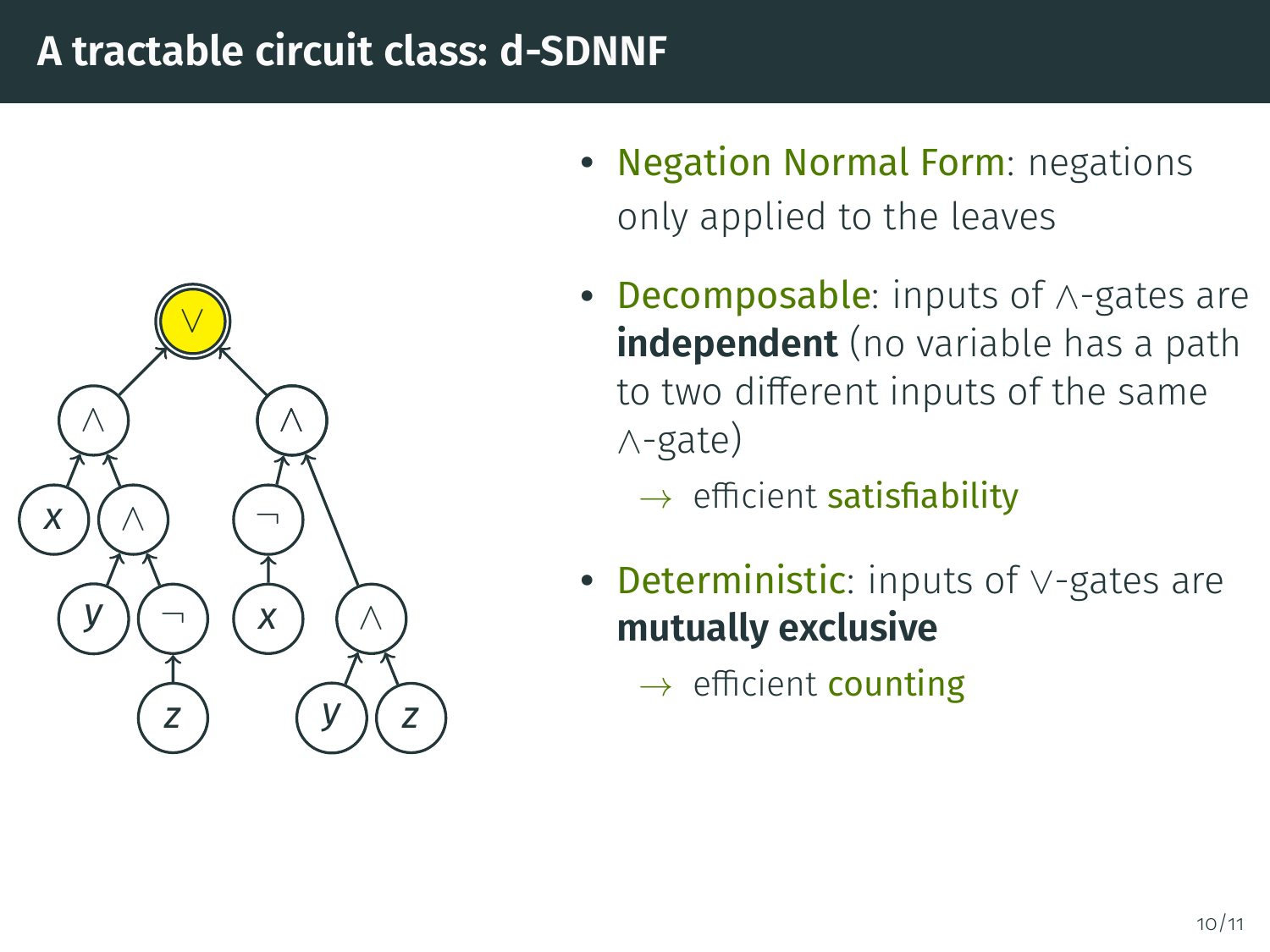

- Negation Normal Form: negations only applied to the leaves
- **Decomposable:** inputs of ∧-gates are **independent** (no variable has a path to two different inputs of the same ∧-gate)
	- $\rightarrow$  efficient **satisfiability**
- Deterministic: inputs of <sup>∨</sup>-gates are **mutually exclusive**
	- $\rightarrow$  efficient counting
- Structured: there is a **vtree** that structures the ∧-gates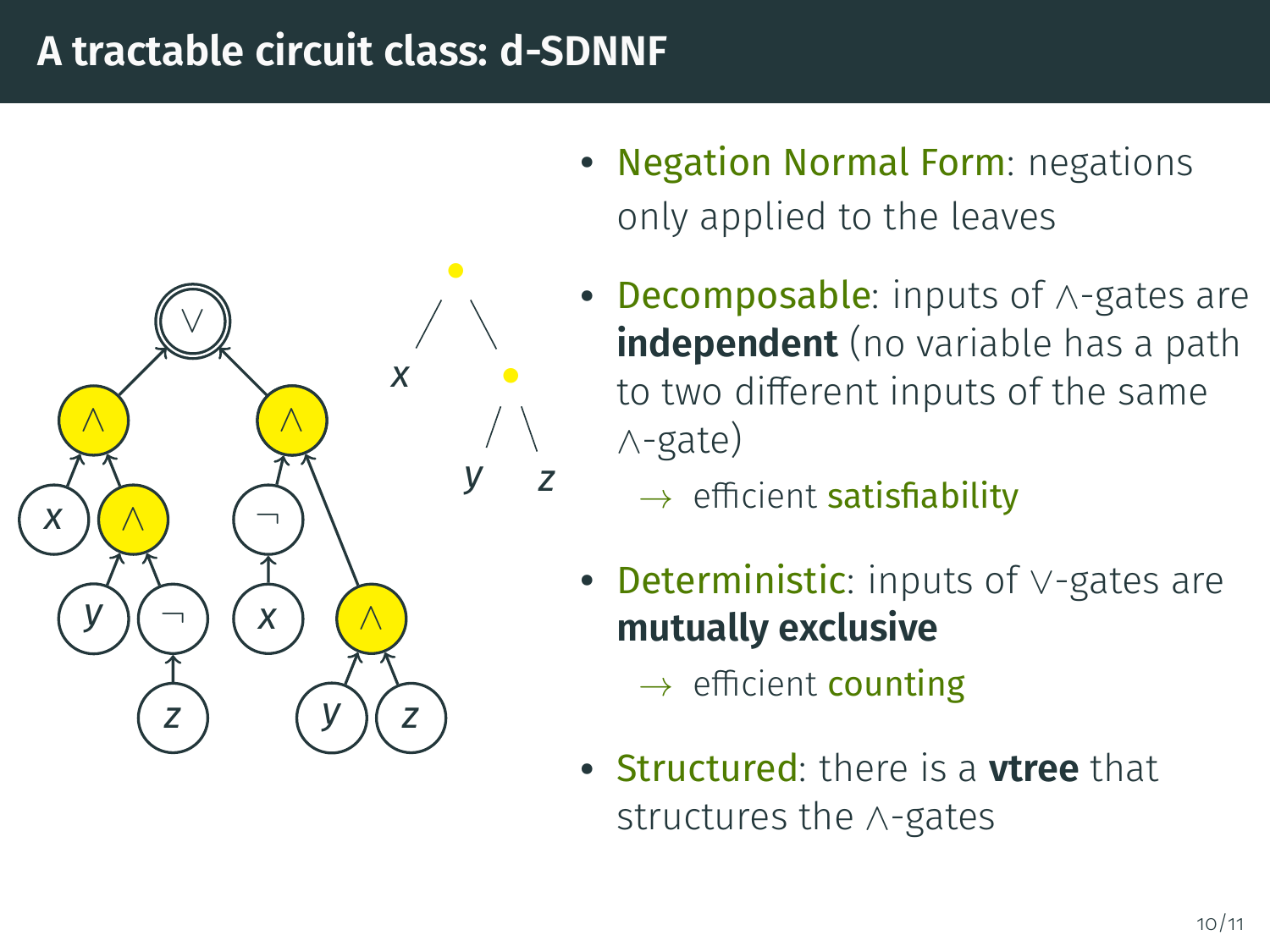

- Negation Normal Form: negations only applied to the leaves
- **Decomposable:** inputs of ∧-gates are **independent** (no variable has a path to two different inputs of the same ∧-gate)
	- $\rightarrow$  efficient **satisfiability**
- Deterministic: inputs of <sup>∨</sup>-gates are **mutually exclusive**
	- $\rightarrow$  efficient counting
- Structured: there is a **vtree** that structures the ∧-gates
	- $\rightarrow$  efficient enumeration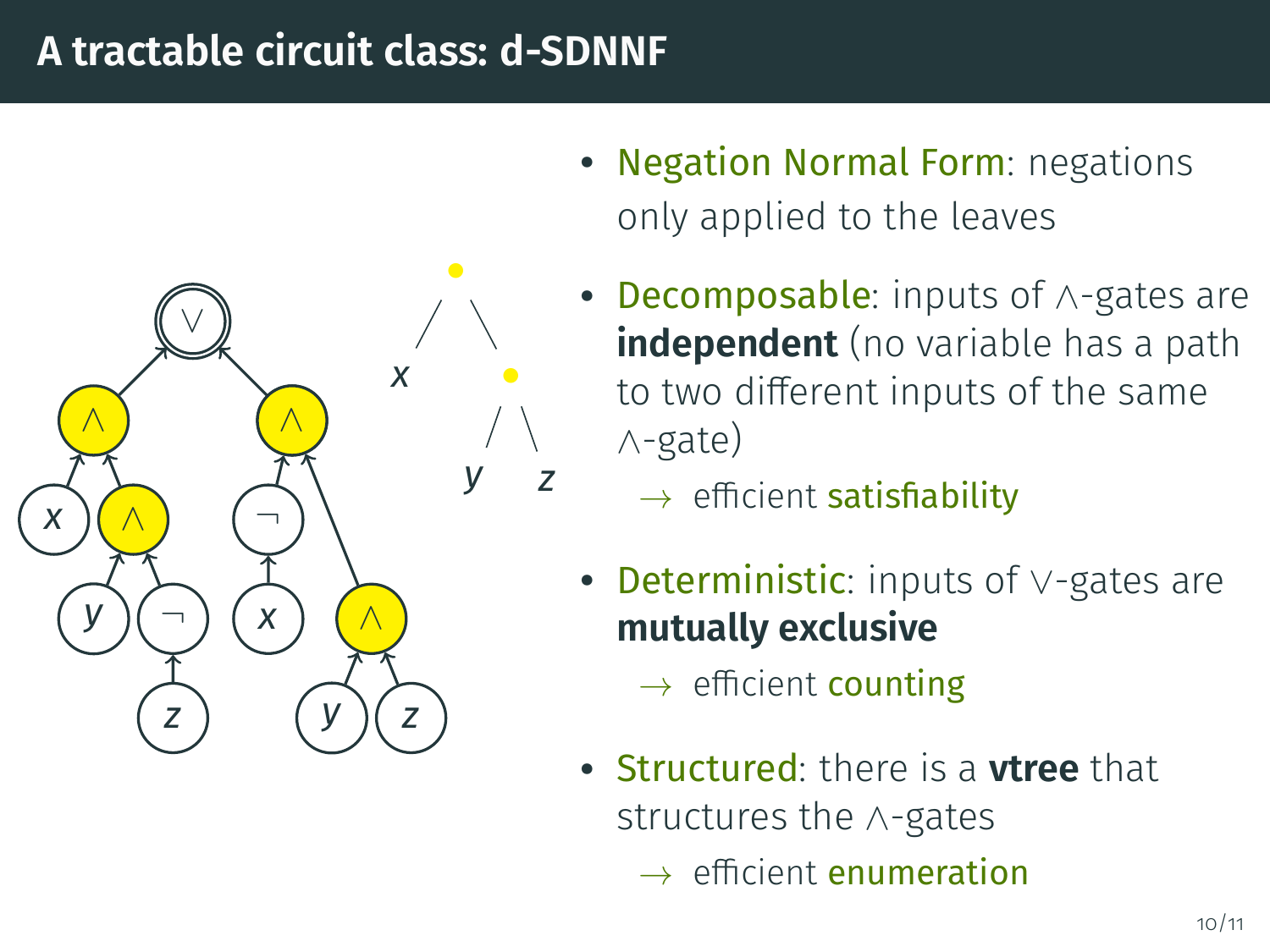• Self-join-Free Conjunctive Queries (SFCQs)

### **Theorem [\[Jha and Suciu, 2013\]](#page-57-0)**

*For any safe SFCQ, given an instance, we can construct*

*an OBDD representation of the lineage in polynomial time.*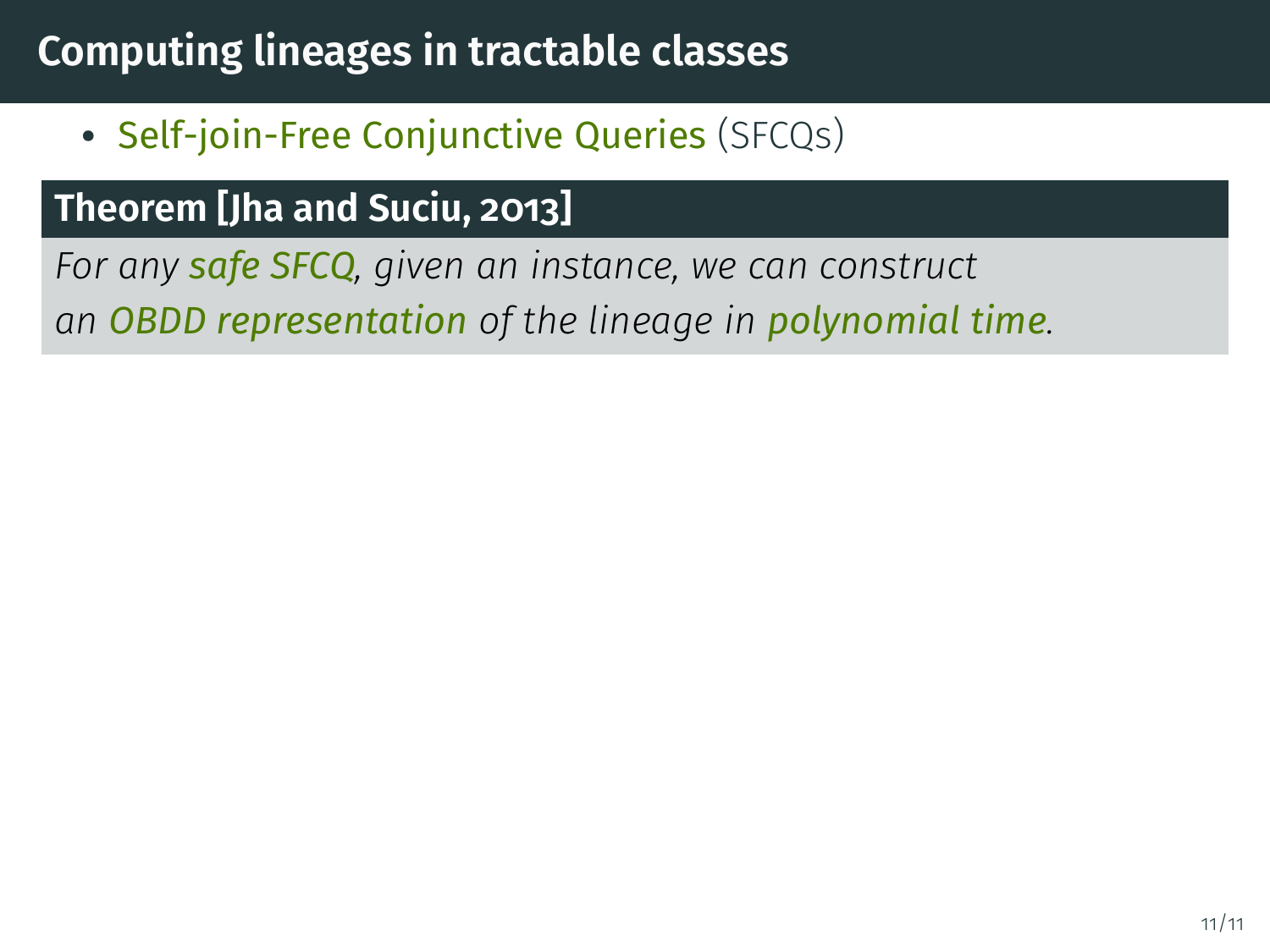• Self-join-Free Conjunctive Queries (SFCQs)

### **Theorem [\[Jha and Suciu, 2013\]](#page-57-0)**

*For any safe SFCQ, given an instance, we can construct an OBDD representation of the lineage in polynomial time.*

• Monadic Second Order queries (MSO)

### **Theorem [\[Amarilli et al., 2015\]](#page-56-2)**

*For any MSO query, given a tree (or word), we can construct a d-SDNNF representation (or OBDD) of the lineage in linear time.*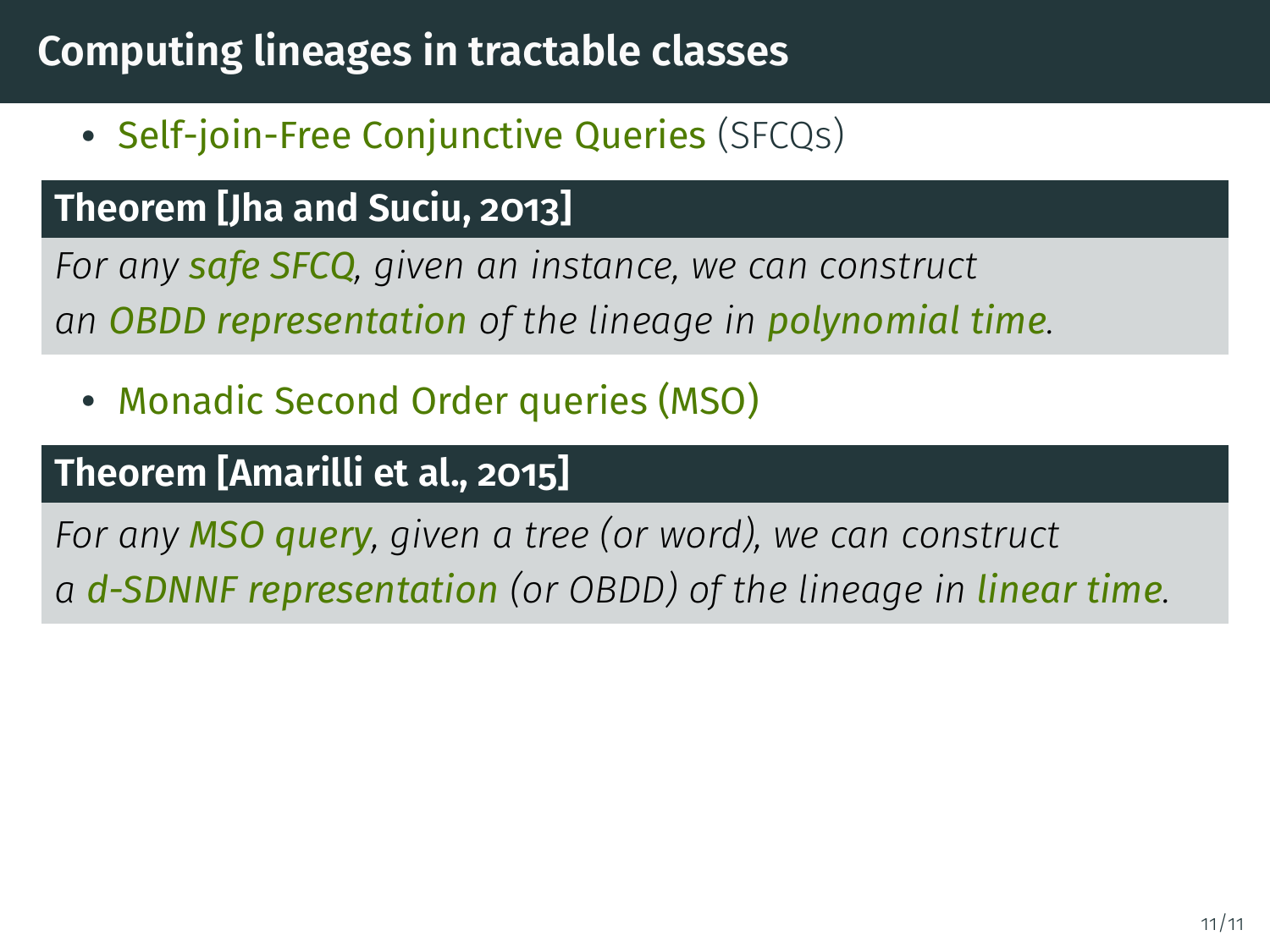• Self-join-Free Conjunctive Queries (SFCQs)

### **Theorem [\[Jha and Suciu, 2013\]](#page-57-0)**

*For any safe SFCQ, given an instance, we can construct an OBDD representation of the lineage in polynomial time.*

• Monadic Second Order queries (MSO)

### **Theorem [\[Amarilli et al., 2015\]](#page-56-2)**

*For any MSO query, given a tree (or word), we can construct a d-SDNNF representation (or OBDD) of the lineage in linear time.*

• Unions of Conjunctive Queries (UCQ)

# **Conjecture (see [\[Monet, 2020\]](#page-57-1))**

*For any safe UCQ, given an instance, we can construct a d-D representation of the lineage in polynomial time.*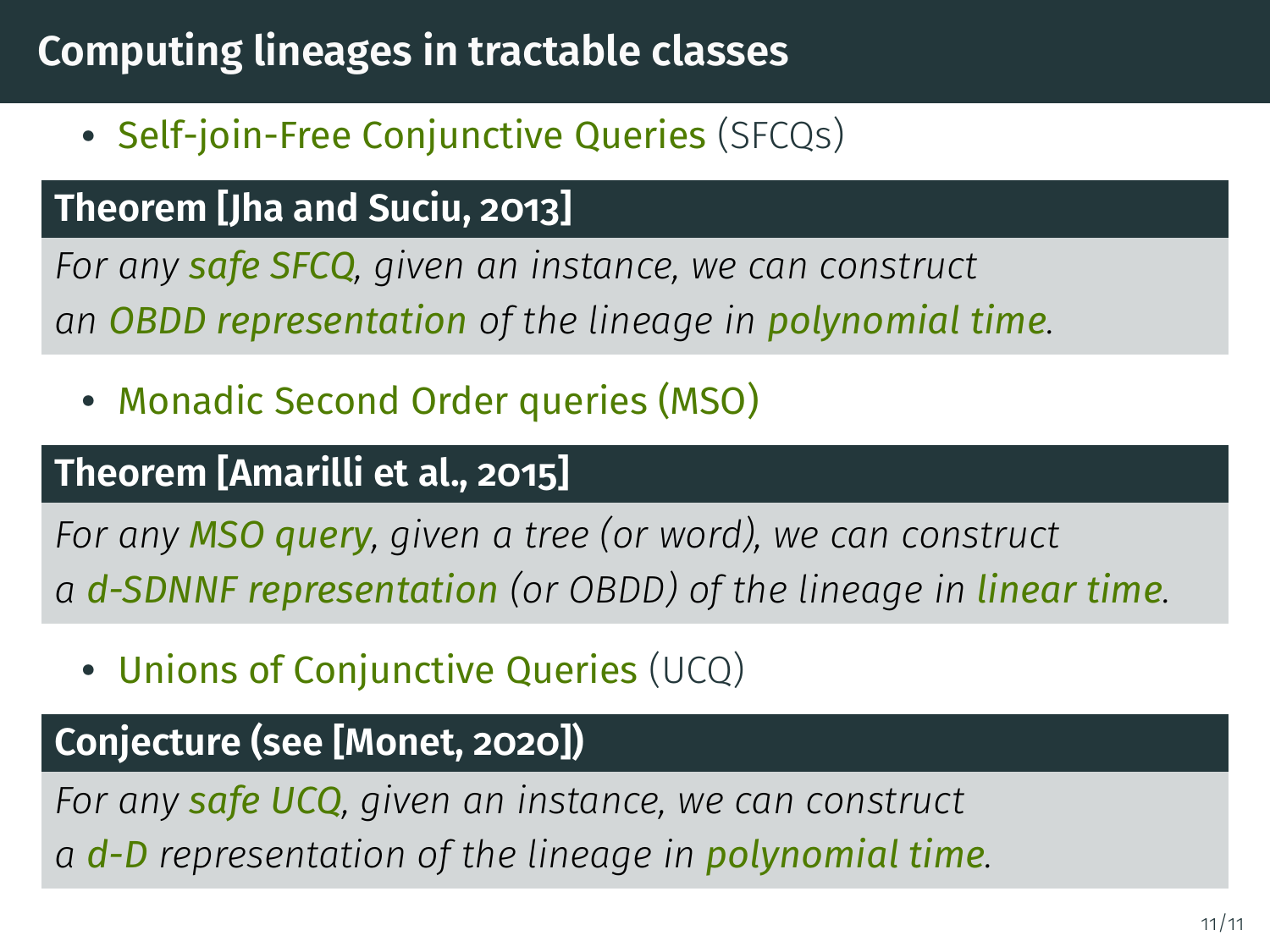• Self-join-Free Conjunctive Queries (SFCQs)

### **Theorem [\[Jha and Suciu, 2013\]](#page-57-0)**

*For any safe SFCQ, given an instance, we can construct an OBDD representation of the lineage in polynomial time.*

• Monadic Second Order queries (MSO)

### **Theorem [\[Amarilli et al., 2015\]](#page-56-2)**

*For any MSO query, given a tree (or word), we can construct a d-SDNNF representation (or OBDD) of the lineage in linear time.*

• Unions of Conjunctive Queries (UCQ)

### **Conjecture (see [\[Monet, 2020\]](#page-57-1))**

*For any safe UCQ, given an instance, we can construct a d-D representation of the lineage in polynomial time.*

### Thanks for your attention!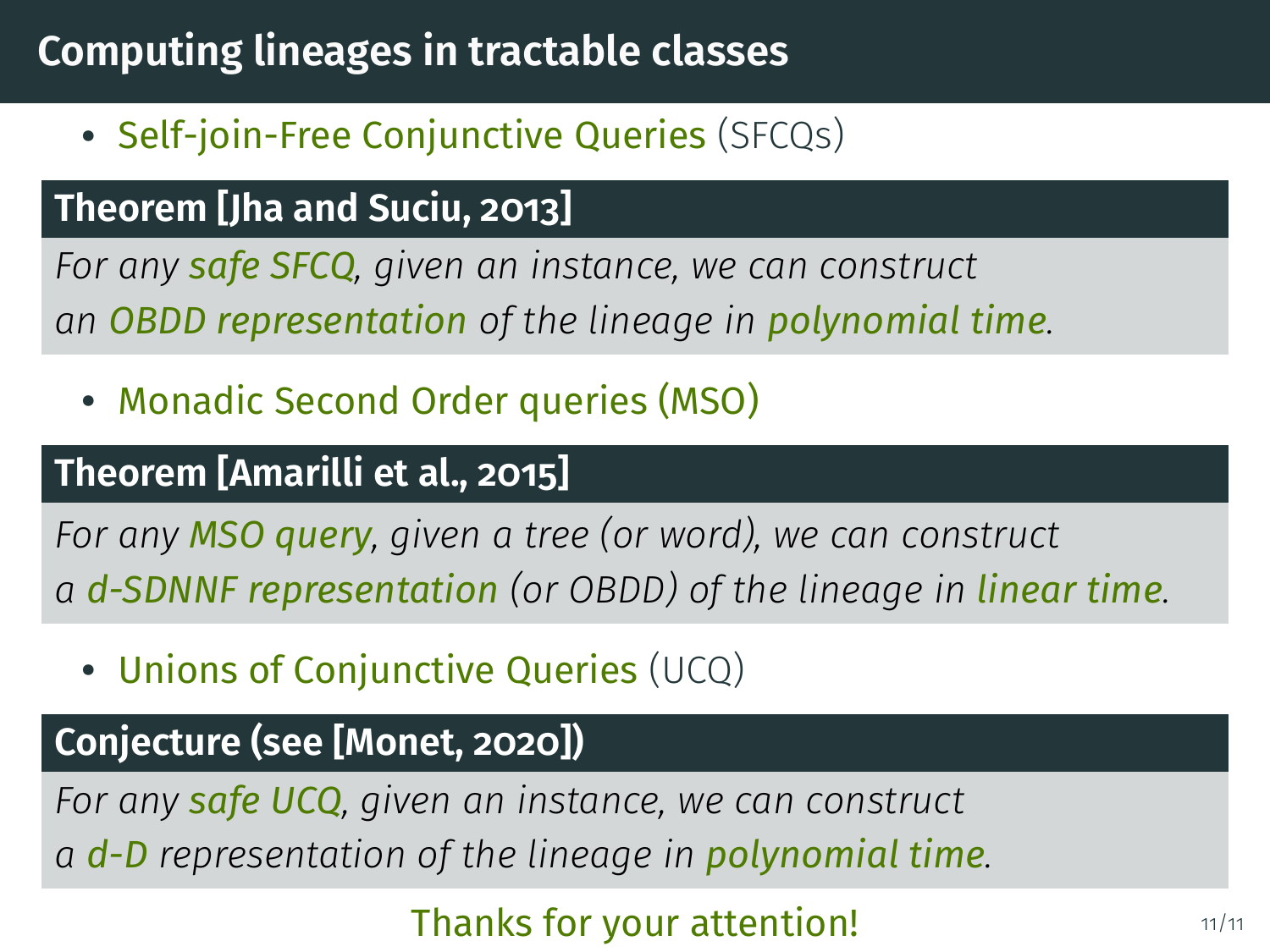<span id="page-56-2"></span>Amarilli, A., Bourhis, P., and Senellart, P. (2015). **[Provenance Circuits for Trees and Treelike Instances.](https://arxiv.org/abs/1511.08723)** In *[ICALP](http://www.kurims.kyoto-u.ac.jp/icalp2015/)*.

<span id="page-56-1"></span>Ħ Deutch, D., Milo, T., Roy, S., and Tannen, V. (2014). **[Circuits for Datalog Provenance.](http://openproceedings.org/ICDT/2014/paper_36.pdf)**

In *ICDT*.

<span id="page-56-0"></span>Green, T. J., Karvounarakis, G., and Tannen, V. (2007). **[Provenance semirings.](http://db.cis.upenn.edu/DL/07/pods07.pdf)**

In *PODS*.